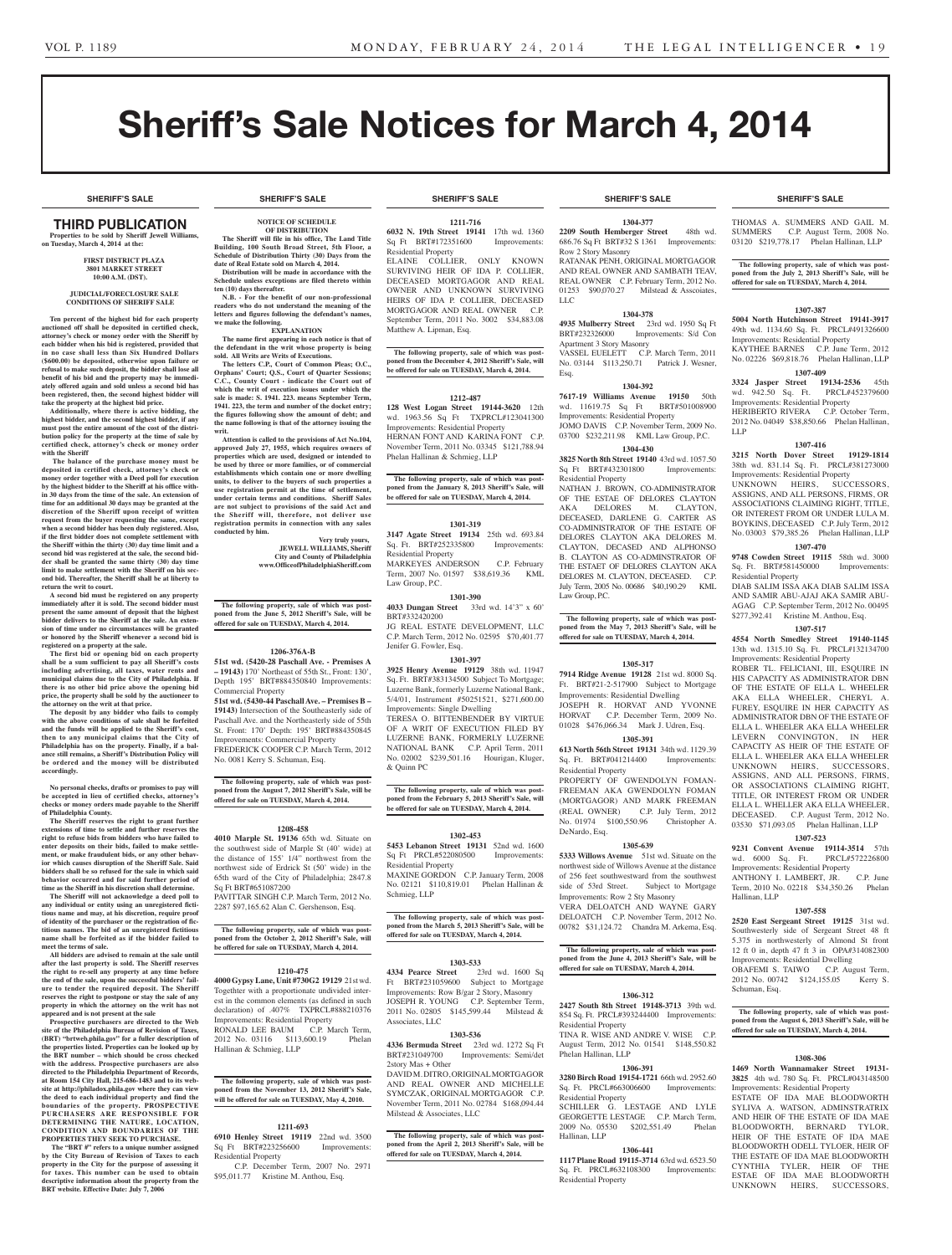ASSIGNS, AND ALL PERSONS, FIRMS, OR ASSOCIATIONS CLAIMING RIGHT. TITLE, OR INTEREST FROM OR UNDER IDA BLOODWORTH, DECEASED. ESTATE OF LOUIS BLOODWORTH AKA LEWIS BLOODWORTH, UNKNOWN SUCCESSORS ADMINISTRATOR OF ESTATE OF LOUIS BLOODWORTH AKA LEWIS BLOODWORTH JUANITA BLOODWORTH, HEIR OF THE ESTATE OF LOUIS BLOODWORTH AKA LEWIS BLOODWORTH AKA LEWIS JUANITA BLOODWORTH, HEIR OF THE ESTATE OF LOUIS BLOODWORTH AKA LEWIS BLOODWORTH UNKNOWN HEIRS, SUCCESSORS, ASSIGNS, AND ALL PERSONS, FIRMS, OR ASSOCIATIONS CLAIMING RIGHT, TITLE OR INTEREST FROM OR UNDER LOUIS BLOODWORTH, DECEASED. C.P. May Term, 2009 No. 02683 \$57,810.79 Phelan Hallinan, LLP **1308-343A-B 863 North Uber Street, Unit A 19130-2033**  29th wd. 905 Sq. Ft. +/- BRT#888154168 (Unit A) Subject to Mortgage Improvements: Residential Building/Condominium Units **863 North Uber Street Unit B 19130-2033**  29th wd. 905 Sq. Ft. +/- BRT#888154170 (Unit B) Subject to Mortgage Improvements: Residential Building/Condominium Units<br>THE THOMAS COLE GROUP. INC C.P. THE THOMAS COLE GROUP, INC February Term, 2012 No. 00291 \$34,720.60

Richard J. Weitzman, Esq.

Commerical Real Estate

N. Shurr, Jr., Esq.

Commercial

Residential Dwelling

Residential Property

LLP

LLP

ft 0 in

Group

Dwelling

Conway, P.C.

Residential Property

Mucci, III, Esq.

**1308-376 9301 Dietrich Street aka 9265 East Roosevelt Bldvd aka 9265R East Roosevelt Blvd 19114**  57th wd. all that certain lot or piece of ground with the buildings and improvements thereon erected, being known as 9301 Dietrich Street aka 9265 East Roosevelt Blvd aka 9265R East Roosevelt Blvd, Philadelphia, Pensylvania BRT#882093600; BRT#882093601 Subject To Mortgage (prior mortgage) Improvements:

CAR WASH AMERICA, LLC C.P. April Term, 2013 No. 02520 \$287,922.89 Charles

**1308-406 2065 East Chelten Avenue aka 2065 Chelten Avenue 19138-3043** 17th wd. 1935.15 Sq. Ft. PRCL#171339600 Improvements:

WILLIAM J. HATTON C.P. August Term, 2010 No. 04673 \$91,187.14 Phelan Hallinan,

**1308-439 5737 Woodcrest Avenue 19131** 52nd wd. 1392 Sq. Ft. BRT#522155600 Improvements:

GEORGIA BURSE C.P. April Term, 2012 No. 03714 \$87,836.78 Udren Law Offices, P.C. **1308-467 628 Martin Street 19128-1621** 21st wd. 1450 Sq. Ft. PRCL#213177100 Improvements:

ROBERT D. BIDDLE C.P. September Term, 2011 No. 03840 \$60,264.10 Phelan Hallinan,

**1308-535 4745 North Mascher Street 19120-4207** 42nd wd. East side of Mascher St 175' 5/8" southward of Louden St; front 15 ft 0 in, depth 97

CAROL A. CLARK C.P. September Term, 2012 No. 02244 \$37,559.87 McGrath Law

**1308-556 7540 Brockton Road 19151** 34th wd. Row b/gar 2sty, masonry; 2874.50 Sq. Ft. BRT#343148400 Improvements: Residential

AARON OWENS C.P. June Term, 2012 No. 01354 \$104,279.15 McCabe, Weisberg &

**1308-577 5016 Miriam Road 19124** 35th wd. 2890 Sq. Ft. BRT#351404000 Improvements:

BAKARY KOUMA C.P. December Term, 2012 No. 004031 \$90,424.84 Leonard J.

**The following property, sale of which was post-**

**will be offered for sale on TUESDAY, March 4, 2014. 1309-310 301-323 Spring Garden Street 19123-2976**  5th wd. West side of 3rd Street, front 33' 9-5/8

HUMER, LLC C.P. January Term, 2011 No. 02167 \$1,057,224.18 Phillip D. Berger, Esq.

**1309-332 2112 South Garnet Street 19145** 48th wd. 1820.92 Sq. Ft. BRT#481301600 Improvements: Residential Dwelling

the Septe

inch, depth 108 ft 1/8 in

LILY DEWI C.P. January Term, 2012 No. 02288 \$112,230.74 McCabe, Weisberg, & Conway, P.C.

#### **1309-334**

**844 Barlow Street 19116** 58th wd. S/D w b/g 1s mas & other, 4097 Sq. Ft. BRT#582208853 Improvements: Residential Dwelling

BARBARA HOWELL C.P. February Term, 2013 No. 00192 \$114,244.50 McCabe, Weisberg, & Conway, P.C.

#### **1309-335**

**7445 Gilbert Street 19138** 10th wd. Row b/gar 2 sty masonry; 2664 Sq. Ft. BRT#102485400 Improvements: Residential Dwelling DEBORAH JACKSON, KNOWN SURVIVING HEIR OF ARTHUR JACKSON, DECEASED MORTGAGOR AND REAL

OWNER, ARTHUR JACKSON, MR., KNOWN SURVIVING HEIR OF ARTHUR JACKSON, DECEASED MORTGAGOR AND REAL OWNER, DAVID JACKSON, KNOWN SURVIVING HEIR OR ARTHUR JACKSON, DECEASED MORTGAGOR AND REAL OWNER, PAULINE JACKSON, KNOWN SURVIVING HEIR OF ARHTUR JACKSON, DECEAESD MORTGAGOR AND REAL OWNER, AMANDA JACKSON, KNOWN SURVIVING HEIR OF ARTHUR JACKSON, DECEASED MORTGAGOR AND REAL OWNER AND UNKNOWN SURVIVING HEIRS OF ARTHUR JACKSON, DECEASED MORTGAGOR AND REAL OWNER. C.P. June Term, 2011 No. 00945 \$57,523.02 McCabe, Weisberg, & Conway, P.C.

#### **1309-366**

**5432 West Montgomery Avenue 19131-3106**  52nd wd. Situate on the southerly side of Montgomery Avenue at the distance of 256 feet westwardly from the westerly side of Forty-fourth Street. Subject to Mortgage Improvements: Row B/gar 2sty Masonry MARGO ALLEYN NEWSON C.P. January Term, 2013 No. 02472 \$116,500.70 Chandra M. Arkema, Esq.

#### **1309-369**

**2835 West Clearfield Street 19132-1233** 38th wd. Beginning at a point in the northerly side of said Clearfield Street 50 wide at the distance of 134 feet 2-1/2 inches eastward from the east side of 29th street Subject to Mortgage Improvements: Row Sty Masonry ROBERT BROOKS (DECEASED) C.P. December Term, 2012 No. 03688 \$32,484.58 Chandra M. Arkema, Esq.

### **1309-372**

**6577 North Woodstrock Street 19138-3114**  10th wd. 1280 Sq. Ft. PRCL#102078800 Improvements: Residential Property LESLIE KIMBLE C.P. January Term, 2011 No. 01128 \$73,858.30 Phelan Hallinan, LLP

### **1309-400**

**7200 Limekiln Turnpike 19138** 10th wd. 1470.66 Sq. Ft. BRT#102072200 Improvements: Residential Property JENNIFER PEARSON C.P. April Term, 2013 No. 01474 \$242,007.15 KML Law Group, P.C.

### **1309-412**

**1700 Reed Street 19146** 36th wd. 1044.00 Sq. Ft. BRT#365355600 Improvements: Residential Dwelling DAMON K. ROBERTS AND ARLINE R. ROBERTS C.P. April Term, 2008 No. 004001 \$213,653.44 Mark J. Udren, Esq.

### **1309-450**

**3308 Chippendale Street 19136** 64th wd. Row b/gar 2 sty, masonry; 3212.02 Sq. Ft. BRT#642198300 Improvements: Residential Dwelling TINA ROWAN C.P. December Term, 2011 No. 00427 \$173,139.09 McCabe, Weisberg, & Conway, P.C.

#### **1309-452**

**721 Mckean Street 19148** 39th wd. row 2 sty, masonry; 2285.6 Sq. Ft. BRT#393025600 Improvements: Residential Dwelling JEFFREY SPEARMAN, JR. C.P. August Term, 2012 No. 01904 \$228,828.26 McCabe, Weisberg, & Conway, P.C.

**1309-453 5542 Lansdowne Avenue 19131** 4th wd. Row

conv/apartment 2 sty, masonry; 2486 Sq. Ft. BRT#041253900 Improvements: Residential Dwelling DARNELL R. RUSSELL C.P. June Term, 2008 No. 03826 \$117,826.86 McCabe, Weisberg, & Conway, P.C.

#### **1309-458**

**2052 East Cheltenham Avenue 19124** 41st wd. 1260 Sq. Ft. BRT#411069200 Subject to Mortgage Improvements: Row B/gar 2 Sty, Masonry WILLIAM ORTIZ C.P. October Term, 2009 No. 02921 \$92,132.76 Sarah E. Ehasz, Esq.

**1309-459 225 Wakeling Street 19137-1215** 45th

wd. formerly the 10th wd. 972.40 Sq. Ft. BRT#4563367800 Improvements: Residential Property

MANOUSOS FASARAKIS C.P. August Term, 2011 No. 00568 \$100,852.49 Phelan Hallinan, LLP

### **1309-478**

**1906 West Venango Street 19140** 11th wd. Row conv/apartment 3 sty masonry; 4389.28 Sq. Ft. BRT#112129200 Improvements: Residential Dwelling MICHAEL FERRELL C.P. June Term, 2012 No. 01351 \$146,150.21 McCabe, Weisberg,

### & Conway, P.C. **1309-479**

**6642 Haddington Lane 19151** 34th wd. Row 2 sty, masonry; 2334 Sq. Ft. BRT#344041800 Improvements: Residential Dwelling JUANITA WILLIAMSON C.P. November Term, 2005 No. 00669 \$57,365.95 McCabe, Weisberg, & Conway, P.C.

### **1309-484**

**5647 Addison Street 19143** 60th wd. Row 2 sty, masonry; 1774.5 Sq. Ft. BRT#604125600 Improvements: Residential Dwelling PROPERTY OF KENNETH M. AMES, ADMINISTRATOR OF THE ESTATE OF YVONNE AMES, DECEASED MORTGAGOR AND REAL OWNER C.P. March Term, 2013 No. 00633 \$73,952.16 McCabe, Weisberg, & Conway, P.C.

#### **1309-498**

**608 South 12th Street 19147** 2nd wd. Row 2 sty, masonry; 1275.3 Sq. Ft. BRT#023278060 Improvements: Residential Dwelling KATIE YELSON AND KELLY YELSON C.P. June Term, 2012 No. 00180 \$286,637.33 McCabe, Weisberg, & Conway, P.C.

### **1309-499**

**6065 Chester Avenue 19142** 40th wd. Row 2 sty masonry; 2858.10 Sq. Ft. BRT#401219500 Improvements: Residential Dwelling TROY ANTHONY CINTRON AND RHONIKA CINTRON C.P. December Term, 2012 No. 00966 \$74,677.55 McCabe, Weisberg, & Conway, P.C.

### **1309-525**

**352 Daly Street 19148-3307** 39th wd. 700 Sq. Ft. PRCL#392147900 Improvements: Residential Property MAISIE CHONG C.P. May Term, 2012 No.

## 03752 \$120,518.27 Phelan Hallinan, LLP

**1309-529 1918 Montrose Street 19146-2629** 30th wd. 960 Sq. Ft. PRCL#301219500 Improvements: Residential Property HENRY WELCH, DECEASED; ISOLENE

WELCH, DECEASED C.P. May Term, 2010 No. 03329 \$47,545.79 Phelan Hallinan, LLP **1309-542**

**3901 J Street 19124-5407** 33rd wd. 1878.10 Sq. Ft. PRCL#332240800 Improvements: Residential Property NATHANIEL PITTMAN C.P. July Term, 2011 No. 02442 \$66,785.67 Phelan Hallinan, LLP

#### **1309-569**

**1835 North Leithgow Street 19122** 18th wd. 2117.66 Sq. Ft., row 3 sty masonry BRT#183165200 Improvements: Residential Dwelling JOSEPH WRIGHT C.P. December Term, 2007

No. 02609 \$112,539.38 McCabe, Weisberg, & Conway, P.C.

### **1309-584**

**4328-4342 North Marshall Street 19140**  43rd wd. (formerly the 33rd wd.) West side of Marshall Street LUIS H. ROBLEDO C.P. March Term,

2013 No. 02872 \$146,376.83 Nicholas A. Didomenico, Esq.

**be offered for sale on TUESDAY, March 4, 2014. 1310-322 3031 Euclid Avenue 19121-1812** 32nd wd. Land area: 849.60 Sq. Ft. BRT#323018800 Improvements: Row 2 Story Masonry DAWN REID C.P. March Term, 2013 No. 03462 \$91,681.67 Milstead & Associates,

**1310-347 153 North Lindenwood Street 19139** 44th wd. 1208 Sq. Ft.; row 2sty masonry BRT#44154600 Improvements: Residential Dwelling PROPERTY OF RONALD WILLIAMS, KNOWN SURVIVING HEIR OF SARAH S. WILLIAMS, DECEASED MORTGAGOR AND REAL OWNER, HARVEY WILLIAMS, KNOWN SURVIVING HEIR OF SARAH S. WILLIAMS, DECEASED MORTGAGOR AND REAL OWNER, STEPHANIE WILLIAMS, KNOWN SURVIVING HEIR OF SARAH S. WILLIAMS, DECEASED MORTGAGOR AND REAL OWNER,

LLC

## **The following property, sale of which was post-poned from the October 1, 2013 Sheriff's Sale, will**

**6816 North Carlisle Street 19126** semi detached 2 story masonry BRT#101012000/ PRCL#119N1243 Improvements: Residential Dwelling

**1310-487**

PATRICIA DAVIS IN HER CAPACITY AS HEIR OF HUDSON I. LINDSAY, DECEASED AND UNKNOWN HEIRS OF HUDSON I. LINDSAY, DECEASED C.P. December Term, 2012 No. 000260 \$57,134.54 Federman & Associates, LLC

### **1310-506**

**4405-7 Silverwood Street 19127** 21st wd. 6298 Sq. Ft.; det 3.5 sty stone BRT#211239100 Improvements: Residential Dwelling

PETER MCDONOUGH C.P. March Term, 2013 No. 03307 \$225,401.89 McCabe, Weisberg, & Conway, P.C.

### **1310-507**

**1909 Bainbridge Street 19146** 30th wd. 3300 Sq. Ft.; row 3 sty masonry BRT#301047600 Improvements: Residential Dwelling CHARLOTTE MILES C.P. September Term, 2008 No. 01954 \$263,591.01 McCabe,

#### **SHERIFF'S SALE SHERIFF'S SALE SHERIFF'S SALE SHERIFF'S SALE SHERIFF'S SALE**

CARISSA WILLIAMS, ONLY SURVIVING HEIR OF SARAH S. WILLIAMS, DECEASED MORTGAGOR AND REAL OWNER AND UNKOWN SURVIVING HEIRS OF SARAH S. WILLIAMS, DECEASED MORTGAGOR AND REAL OWNER. C.P. July Term, 2011 No. 01075 \$63,479.67 McCabe, Weisberg,

**1310-350 8636 Bayard Street 19150** 50th wd. 2586.56 Sq. Ft.; row b/gar 2 sty masonry BRT#501208500 Improvements: Residential

THEOLA THOMPSON AND THOMAS THOMPSON C.P. August Term, 2009 No. 03564 \$119,653.51 McCabe, Weisberg, &

**1310-397 5011 North Franklin Street 19120-3111**  49th wd. 996.87 Sq. Ft. PRCL#491231400 Improvements: Residential Property KIMBERLY SPADY C.P. July Term, 2012 No. 04450 \$76,356.36 Phelan Hallinan, LLP **1310-402 1316 Longshore Avenue aka 1316- 18 Longshore Avenue 19111-4510** 53rd wd. (formerly of the 35th wd.) 9000 Sq. Ft. PRCL#532173900 Improvements: Residential

ERCILIA E. VARGAS AND JOSE ROJA C.P. July Term, 2012 No. 03186 \$245,046.14

**1310-425 1384 North 76th Street 19151-2823** 34th wd. 2240 Sq. Ft. PRCL#343309000 Improvements: Residential Property TARA THERESA BLIGEN AKA TARA BLIGEN C.P. March Term, 2013 No. 01752 \$168,955.74 Phelan Hallinan, LLP **1310-429 1337 Wells Street 19111-4921** 53rd wd. 1170 Sq. Ft. PRCL#532020900 Improvements:

MIKHAIL KHALAPOV C.P. August Term, 2011 No. 00977 \$151,391.92 Phelan

**1310-452 8550 Temple Road 19150** 50th wd. Land area: 1450.80 Sq. Ft. Improvement area: 1088 Sq. Ft. OPA#501082800 Improvements: Residential Real Estate - Single Family Dwelling ROBIN RENEE BRACE AKA ROBIN BRACE C.P. December Term, 2012 No. 01704 \$135,066.80 Robert J. Wilson, Esq.,

**1310-459 1455 East Luzerne Street 19124** 33rd wd. 1230 Sq. Ft. BRT#332027900 Improvements:

UNKNOWN HEIRS, SUCCESSORS, ASSIGNS, AND ALL PERSONS, FIRMS, OR ASSOCIATIONS CLAIMING RIGHT, TITLE, OR INTEREST FROM OR UNDER RUPERTA V. FRANCIS, DECEASED C.P. April Term, 2013 No. 000999 \$30,031.53 Christopher A.

**1310-475 1637 East Comly Street 19149-3437**  62nd wd. 2126.30 Sq. Ft. BRT#621139600 Improvements: Residential Dwelling JOANNE R. MARTINELLI AND CRAIG J. MARTINELLI C.P. April Term, 2012 No. 03792 \$91,480.71 Powers, Kirn & Javardian,

**1310-481 212 East Wellens Avenue 19120-3524** 42nd wd. 1440 Sq. Ft. BRT#421188500 Subject to Mortgage Improvements: Residential Dwelling ANTHONY B. JEFFERSON AND VALERIE ROWELL-JEFFERSON C.P. May Term, 2012 No. 02592 \$112,205.30 Powers, Kirn &

& Conway, P.C.

Dwelling

Conway, P.C.

Property

Phelan Hallinan, LLP

Residential Property

Hallinan, LLP

Wilson Law Firm

Residential Property

DeNardo, Esq.

Javardian, LLC

LLC

Weisberg, & Conway, P.C.

### **1310-518**

**6364 Marsden Street 19135** 41st wd. 2366.50 Sq. Ft.; row 2 sty masonry BRT#411253200 Improvements: Residential Dwelling MARIO STAGLIANO, JR. C.P. June Term, 2012 No. 00188 \$85,481.35 McCabe, Weisberg, & Conway, P.C.

### **1310-520**

**4039 Markland Street 19124** 33rd wd. 2207.6 Sq. Ft.; row b/gar 2 sty masonry BRT#332499100 Improvements: Residential Dwelling

LISA R. RHOADES C.P. April Term, 2012 No. 03658 \$108,532.22 McCabe, Weisberg, & Conway, P.C.

### **1310-529**

**2100 Princeton Avenue 19149-1327** 54th wd. Southwest side of Princeton Avenue front 27 ft  $6-1/2$  in, depth 110 ft 0 in ZHI REN LI C.P. Septemer Term, 2012 No.

## 01351 \$174,069.98 Phillip D. Berger, Esq.,

**1310-539**

**2021 Mercy Street 19145** 48th wd. 1600 Sq. Ft.; row 2 sty masonry BRT#481123300 Improvements: Residential Dwelling WILLIAM POWELL AKA WILLIAM T.

POWELL C.P. December Term, 2012 No. 01215 \$76,597.10 McCabe, Weisberg, & Conway, P.C.

### **1310-580**

Group, P.C.

& Associates, LLC

**236 West Sparks Street 19120** 61st wd. 1050 Sq. Ft. BRT#611251800 Improvements: Residential Property

MICHELLE CARTER C.P. October Term, 2012 No. 00051 \$51,795.67 KML Law

### **1310-601**

**5848 Sansom Street 19139** 60TH wd. 1420.73 Sq. Ft. BRT#604160800 Improvements: Residential Dwelling

LISA THOMAS C.P. March Term, 2010 No. 5458 \$81,758.46 Powers, Kirn & Javardian, LLC

### **1310-617**

**5615 Catharine Street 19143-2814** 46th wd. Land area: 1065 Sq. Ft. BRT#463095700 Improvements: Row 2 Story Masonry BRIGETTE CAMPBELL C.P. November Term, 2012 No. 02568 \$84,363.06 Milstead

## **1310-618**

**110 West Chew Avenue 19120-2428** 61st wd. 1792 Sq. Ft. BRT#105N18266 Improvements: Row Conv/apr 2 Story Masonry WAHABIT EDWARDS C.P. December Term, 2003 No. 002181 \$76,357.47 Milstead & Associates, LLC

#### **1310-666**

**2832 Memphis Street 19134-4208** 25th wd. 714 Sq. Ft. PRCL#252314200 Improvements: Residential Property JAMES D. BUSK C.P. April Term, 2013 No. 04945 \$65,335.99 Phelan Hallinan, LLP

**The following property, sale of which was postponed from the November 5, 2013 Sheriff's Sale, will be offered for sale on TUESDAY, March 4, 2014.**

#### **1311-302**

**5947 Addison Street 19143** 3rd wd. 977 Sq. Ft. BRT#032074400 Improvements: Residential Property

MARK BLACK C.P. November Term, 2012 No. 4680 \$70,816.76 Kristine M. Anthou, Esq.

### **1311-308**

**2709 South Adler Street 19148-4908**  39th wd. 957.60 Sq. Ft. BRT#395260500 Improvements: Residential Dwelling JOSEPH MICALI AND LISA MICALI C.P. March Term, 2013 No. 00302 \$144,715.22 Udren Law Offices, P.C.

### **1311-316**

**1817 South 16th Street 19145** 48th wd. 930.25 Sq. Ft. BRT#481189200 Improvements: Residential Property

MARCELINA ANGUD AND ANTONIO ANGUD AKA TONY ANGUD September Term, 2012 No. 003159 \$142,524.51 Christopher A. DeNardo, Esq.

#### **1311-321**

**1713 Wakeling Street 19124-2756** 62nd wd. 2000 Sq. Ft. PRCL#622003900 Improvements: Residential Property OMAR NEGRON C.P. June Term, 2012 No.

### 01481 \$61,063.21 Phelan Hallinan, LLP **1311-324**

**4642 Locust Street 19139-4414** 46th wd. 1728 Sq. Ft. PRCL#461011000 Improvements: Residential Property KALENA RYANT FKA KALENA

JEFFERSON C.P. September Term, 2012 No. 02054 \$370,964.82 Phelan Hallinan, LLP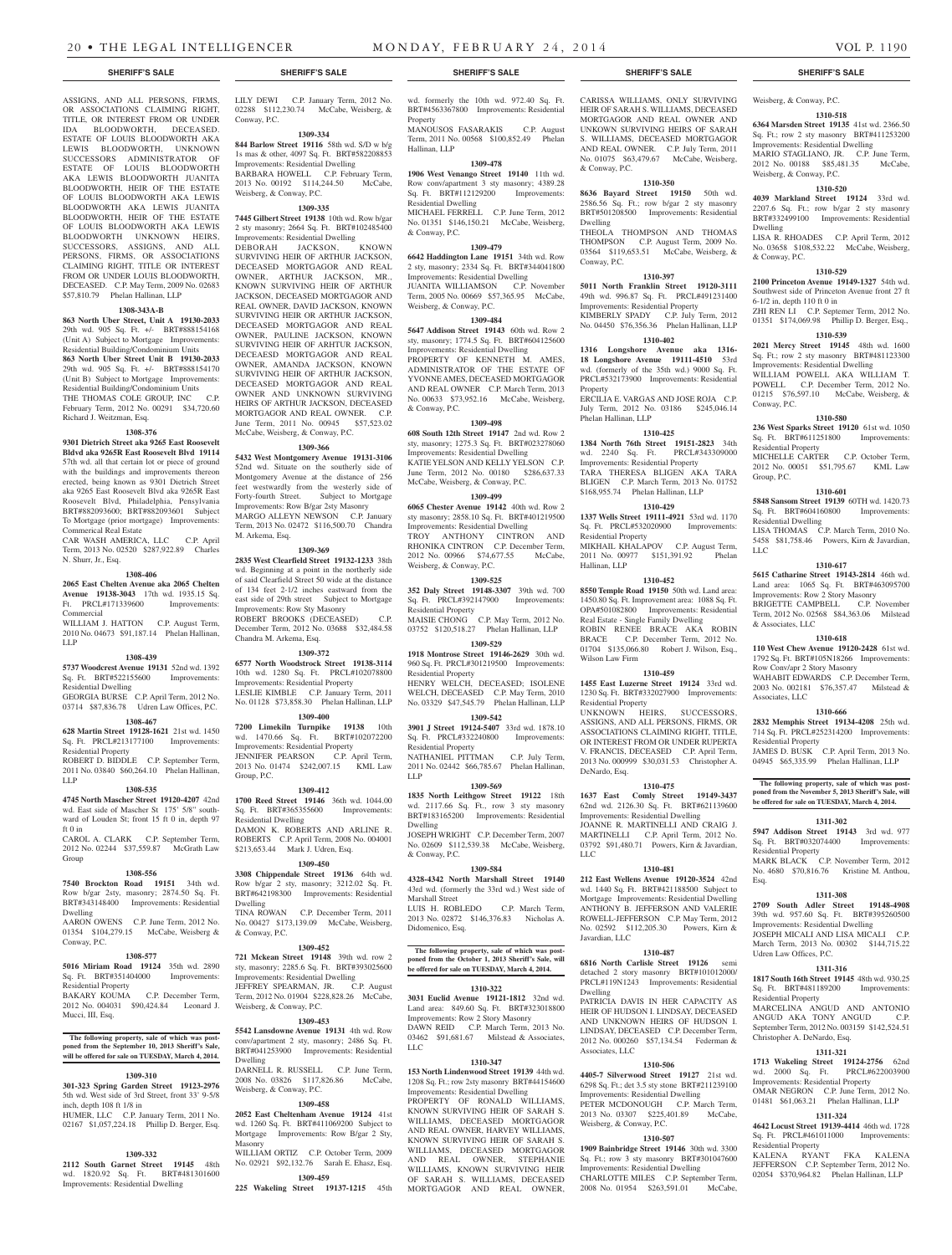P.C.

Residential Dwelling

Group, P.C.

Residential Dwelling

Residential Real Estate

Eisenberg, PC

& Conway, P.C.

Phelan Hallinan, LLP

Weisberg, & Conway, P.C.

Residential Property

Residential Property

**1311-524 7629 Gilbert Street 19150-2605** 10th wd. 1306.40 Sq. Ft. PRCL#102489800 Improvements: Residential Property JACQUELINE MITCHELL-ROGERS C.P. March Term, 2010 No. 04138 \$112,818.27

**1311-526 4624 Rising Sun Avenue 19140** 42nd wd. Row 2 sty masonry; 950 Sq. Ft. BRT#422350600 Improvements: Residential Dwelling BENJAMIN SANTIAGO C.P. February Term, 2013 No. 01662 \$89,771.07 McCabe,

**1311-536 4251 Neilson Street 19124-4921** 33rd wd. 810 Sq. Ft. PRCL#332530700 Improvements:

RAQUEL TORRES C.P. April Term, 2012<br>No. 01144 \$62,971.65 Phelan Hallinan, LLP

**1311-540 5219 Castor Avenue 19124-1703** 23rd wd. 2295 Sq. Ft. PRCL#234193700 Improvements:

EDGARDO VALENTIN AND ROSELIND VALENTIN C.P. August Term, 2012 No. 00201 \$245,309.98 Phelan Hallinan, LLP

**1311-542 1084 Wagner Avenue 19141-2928** 49th wd. 1044.71 Sq. Ft. PRCL#492014400 Improvements: Residential Property ERNESTINE JOHNSON C.P. March Term,

Phelan Hallinan, LLP

No. 00608 \$127,920.28 Udren Law Offices,

2012 No. 03867 \$84,083.62 Phelan Hallinan,

**1311-544 2624 South Shields Street 19142** 40th wd. 1472 Sq. Ft. BRT#406032500 Improvements:

AMANDA R. SMITH C.P. April Term, 2007 No. 02179 \$105,259.95 Phelan Hallinan,

**1311-547 2824 Brighton Place 19149-1417** 55th wd. 1860 Sq. Ft. PRCL#551346006 Improvements:

HOLLIS SEABROOKS, JR. C.P. March Term, 2012 No. 03572 \$91,126.51 Phelan

**1311-549 620 South 54th Street 19143-2604** 46th wd. 1128 Sq. Ft. OPA#463163400 Improvements:

RUBY B. HAM C.P. April Term, 2013 No. 00461 \$118,598.09 Phelan Hallinan, LLP **1311-555 6522 Lansdowne Avenue 19151-3704**  34th wd. 1485 Sq. Ft. PRCL#344020500 Improvements: Residential Property DEBRA A. CHANCE C.P. July Term, 2012 No. 03568 \$79,258.85 Phelan Hallinan, LLP **1311-559 1435 North 75th Street 19151-2901** 34th wd. 1559.25 Sq. Ft. PRCL#343275400 Improvements: Residential Property NAJMADEEN JOHNSON AND SHANITA JOHNSON C.P. July Term, 2012 No. 00762 \$75,466.77 Phelan Hallinan, LLP **1311-560 2833 Brighton Place 19149-1418** 55th wd. 2036.66 Sq. Ft. BRT#797247 Improvements:

LLP

LLP

Residential Property

Residential Property

Residential Property

Apt 2-4 Units 2 Story Masonry

LLC

Apt 3 Story Masonry

Residential Property

Residential Property

LLP

LLP

Residential Property

RUI F. LUCAS AKA RUI F. S. LUCAS, ORIGINAL MORGAGOR AND REAL OWNER AND MARGARIDA LUCAS, REAL OWNER C.P. September Term, 2012 No. 03041 \$134,197.35 Milstead & Associates,

**1311-565 1204 South 46th Street 19143-3802** 51st wd. (formerly 40th wd.) 2608.25 Sq. Ft. BRT#273000400 Improvements: S/d Conv

KYA A. SIMPKINS AKA KYA M. SIMPKINS C.P. February Term, 2010 No. 02902 \$253,846.35 Milstead & Associates, LLC **1311-576 4463 Garden Street 19137-2013** 45th wd. 1134 Sq. Ft. PRCL#80N20223 Improvements:

LISA A. HOHLFELD C.P. June Term, 2012 No. 01327 \$32,286.79 Phelan Hallinan, LLP **1311-577 5813 Bustleton Avenue 19149-3405** 62nd wd. 1495.08 Sq. Ft. PRCL#621506600 Improvements: Residential Property WENDY HERLING, IN HER CAPACITY AS HEIR OF CAROLYN J. STANIEC, DECEASED; UNKNOWN HEIRS, SUCCESSORS, ASSIGNS, AND ALL PERSONS, FIRMS, OR ASSOCIATIONS CLAIMING RIGHT, TITLE, OR INTEREST FROM OR UNDER CAROLYN J. STANIEC, DECEASED. C.P. October Term, 2012 No. 01942 \$110,432.89 Phelan Hallinan, LLP **1311-581 6828 Chew Avenue 19119-1921** 22nd wd. 6000 Sq. Ft. PRCL#222202100 Improvements:

JOSHUA E. POPE, JR. AND SHEILA A. POPE C.P. November Term, 2009 No. 03712 \$245,443.10 Phelan Hallinan, LLP **1311-586 3416 Amber Street 19134-2602** 45th wd. 1127.56 Sq. Ft. PRCL#452239900 Improvements: Residential Property CLIFTON MCMASTER C.P. August Term, 2012 No. 01947 \$67,752.36 Phelan Hallinan,

**1311-595 7242 Algon Avenue 19111-4115** 53rd wd. 2821.05 Sq. Ft. PRCL#532434300 Improvements: Residential Property LEE ANN SCHILLER C.P. May Term, 2010 No. 02140 \$126,389.40 Phelan Hallinan,

**1311-597 5903 Latona Street 19143-3027** 3rd wd. 1624 Sq. Ft. PRCL#033164700 Improvements:

HUBERT MORTON AKA HUBERT JEROME MORTON C.P. July Term, 2012 No. 03796 \$54,147.99 Phelan Hallinan, LLP **1311-599 1223 Atwood Road 19151-3110** 34th wd. 1488.80 Sq. Ft. BRT#344329700 Improvements: Residential Property SEBASTIAN R. REMBERT AND FRANCINE

Hallinan, LLP

**1311-472 3082 Aramingo avenue 19134** 25th wd. 998.73 Sq. Ft. BRT#251478600 Improvements:

MARCELINO CUADRA, JR. AKA MARCELINO CAUDRA, JR. AND KATHLEEN A. CUADRA AKA KATHLEEN A. CAUDRA C.P. December Term, 2009 No. 02988 \$76,853.91 Mark J. Udren, Esq. **1311-482 5837 North Camac Street 19141** 49th wd. 1672.44 Sq. Ft. BRT#493164200 Improvements: Residential Property TALISA R. DOUGLAS C.P. February Term, 2011 No. 03360 \$101,106.19 KML Law

**1311-486 4328-30 Elizabeth Street 19124** 23rd wd. 3375 Sq. Ft. BRT#234247600 Improvements:

JUAN REYES C.P. December Term, 2012 No. 01615 \$87,032.00 Udren Law Offices, P.C. **1311-509 1513 North Robinson Street 19151** 34th wd. 1440 Sq. Ft. BRT#342273200 Improvements:

SAUNDRA ENGLISH AKA SAUNDRA ENGLISH WILLIAMS, INDIVIDUALLY AND AS EXECUTRIX OF THE ESTATE OF JAMES T. MCCULLOUGH C.P. June Term, 2013 No. 00088 \$61,022.67 Stern &

**1311-513 404 Woodhaven Place 19116-2407** 58th wd. 7800 Sq. Ft. PRCL#582339500 Improvements: Residential Property FREDERIC IZENBERG, JR. AND JULIA DURBIN IZENBERG AKA JULIA D. IZENBERG C.P. February Term, 2013 No. 01304 \$204,756.93 Phelan Hallinan, LLP **1311-523 1951 East Monmouth Street 19134** row 2 sty masonry; 1500 Sq. Ft. BRT#252131300 Improvements: Residential Dwelling<br>DOREEN DIJLDJJLAO KNOWN DOREEN DULDULAO.

SURVIVING HEIR OF JOHN SANSEVERINO, DECEASED MORTAGOR AND REAL OWNER; JENNIFER SANSEVERINO, KNOWN SURVIVING HEIR OF JOHN SANSEVERINO, DECEASED MORTAGOR AND REAL OWNER; LINDA LINDNER, KNOWN SURVIVING HEIR OF JOHN SANSEVERINO, DECEASED MORTAGOR AND REAL OWNER; KIM SANSEVERINO, KNOWN SURVIVING HEIR OF JOHN SANSEVERINO, DECEASED MORTAGOR AND REAL OWNER; ELEANOR M. SANSEVERINO, KNOWN SURVIVING HEIR OF JOHN SANSEVERINO, DECEASED MORTAGOR AND REAL OWNER; TERESA MCENANEY, KNOWN SURVIVING HEIR OF JOHN SANSEVERINO, DECEASED MORTAGOR AND REAL OWNER; NANCY MAZUREK, KNOWN SURVIVING HEIR OF JOHN SANSEVERINO, DECEASED MORTAGOR AND REAL OWNER; ALL UNKNOWN SURVIVING HEIRS OF JOHN SANSEVERINO, DECEASED MORTGAGOR AND REAL OWNER C.P. March Term, 2012 No. 00838 \$30,665.32 McCabe, Weisberg,

### **SHERIFF'S SALE SHERIFF'S SALE SHERIFF'S SALE SHERIFF'S SALE SHERIFF'S SALE**

### **1311-325**

**220 East Walnut Park Drive 19120-1021**  61st wd. 2600 Sq. Ft. BRT#611358000, PRCL#611358000 Improvements: Residential Property PETRINIA L. PERRY C.P. February Term,

2009 No. 00416 \$135,977.39 Phelan Hallinan, LLP

#### **1311-331 8019 Lindbergh Boulevard 19153-1109**

40th wd. 2300.15 Sq. Ft. PRCL#405844200 Improvements: Residential Property FRED CELLICH C.P. August Term, 2009 No. 02588 \$119,402.67 Phelan Hallinan, LLP

### **1311-332**

**7308 North 21st Street 19138-2108** 10th wd. 1888 Sq. Ft. PRCL#101189200 Improvements: Residential Property

CARLA E. GOBANTES AND ASKIA FLUELLEN C.P. July Term, 2012 No. 03966 \$183,416.09 Phelan Hallinan, LLP

### **1311-333**

**5240 North Sydenham Street 19141-1618**  17th wd. 1200 Sq. Ft. PRCL#172098100 Improvements: Residential Property FREDDIE M HARRIS, JR. AND CYNTHIA M. BROWNE-HARRIS C.P. April Term, 2013 No. 01108 \$104,991.49 Phelan Hallinan, LLP

### **1311-339**

**422 North 62nd Street 19151-4101** 44th wd. 1910.52 Sq. Ft. PRCL#341230600 Improvements: Residential Property CLIFTON OFFICER C.P. January Term, 2013

No. 03876 \$63,835.91 Phelan Hallinan, LLP **1311-341**

### **358 Winton Street 19148-3322** 39th wd. 623

Sq. Ft. PRCL#392101800 Improvements: Residential Property PETER MARANDOLA C.P. March Term, 2012 No. 03856 \$165,925.33 Phelan

Hallinan, LLP

### **1311-346**

**174 West Nedro Avenue 19120** 61st wd. 1172.40 Sq. Ft. BRT#612090500 Improvements: Residential Property UNKNOWN HEIRS, SUCCESSORS, ASSIGNS, AND ALL PERSONS, FIRMS, OR ASSOCIATIONS CLAIMING RIGHT, TITLE OR INTEREST FROM OR UNDER OR ADMINISTRATOR OR LOUIS HART, DECEASED. C.P. June Term, 2010 No. 003426 \$28,505.30 Christopher A. DeNardo, Esq.

### **1311-350**

**4210 North Darien Street 19140-2221** 43rd wd. Situate on the west side of Darien Street at the distance of 415 ft 9 inches southward from the south side of Bristol Street. Improvements: Row 2 Sty Masonry

### FELICIA WILSON C.P. May Term, 2012 No. 00513 \$47,872.66 Chandra M. Arkema, Esq. **1311-353**

**1846 Glendale Avenue 19111** 56th wd. 1898.76 Sq. Ft. BRT#561278800 Improvements: Residential Dwelling

SAID MUSTAFA C.P. February Term, 2013 No. 000462 \$162,915.45 Martha E. Von Rosenstiel, Esq.; Heather E Riloff, Esq.

### **1311-354**

**7317-7319 Whitaker Avenue 19111** 56th wd. 6300 Sq. Ft. BRT#561080800 Improvements: Residential Dwelling

### MARVIN ALDAINE THOMAS C.P. February Term, 2013 No. 03045 \$228,420.45 Martha E. Von Rosenstiel, Esq.; Heather E Riloff, Esq.

### **1311-358**

**6131 Spruce Street 19139** 3rd wd. 1360 Sq. Ft. OPA#031121300 Improvements: Residential Dwelling

BELTON KIRKLAND, DECEASED C.P. April Term, 2013 No. 02645 \$46,650.80 Mitchell B. Klein, Esq.

### **1311-362**

**2124 East Susquehanna Avenue 19125** 31st wd. Det w/det gar 3sty masonry; 3400 Sq. Ft. BRT#313031610 KEITH BRIAN M. OBERHOLTZER C.P. November Term, 2009 No. 04477 \$21,867.25

### Richard J. Weitzman, Esq.; Law Offices of Richard J. Weitzman, P.C. **1311-363**

**4301 Ludlow Street 19104** 27th wd. Front 14.00 ft x depth 86.00 ft, 1204 Sq. Ft. BRT#27200620 DOUBLE CROWN, LLC C.P. July Term,

2011 No. 02207 \$10,212,03 Justin L. Krik, Esq., Lipsky and Brandt

### **1311-365**

**4909 Frankford Avenue 19124** 23rd wd. Improvement area 2343 Sq. Ft./land area 1199 Sq. Ft. OPA#871113350 Subject to Mortgage Improvements: Str/off + Apts 3 Sty PU JING SERVICE, INC. C.P. January Term,

2013 No. 03744 \$118,436.38 Jeffrey L. Goodman, Esq.

**1311-383 6513 Buist Avenue 19142** 40th wd. 1232 Sq. Ft. BRT#406250900 Improvements:

Residential Property NASHIA AKA NASHIRA ROPER C.P. November Term, 2005 No. 03192 \$51,792.62 KML Law Group, P.C.

### **1311-384**

**4339 Brown Street 19104** 6th wd. 1226.40 Sq. Ft. BRT#062007100 Improvements: Residential Property SHIRLEY BAXTER C.P. March Term, 2013 No. 03418 \$7,458.26 KML Law Group, P.C.

### **1311-388**

**2027 South Bancroft Street 19145** 26th wd. Row conv/Apt 2 sty masonry; 2240 Sq. Ft. BRT#481203100 Improvements: Residential Dwelling ALBERT R. PAVONI, III AND KIRK N

PAVONI C.P. June Term, 2011 No. 02109 \$138,335.71 McCabe, Weisberg, & Conway, P.C.

### **1311-390**

**2347 Duncan Street 19124** 23rd wd. semi det 2 sty masonry; 3024 Sq. Ft. BRT#231011000 Improvements: Residential Dwelling STEVEN BENSON AND LESLIE BENSON C.P. December Term, 2011 No. 01088 \$146,927.40 McCabe, Weisberg, & Conway, P.C.

### **1311-391**

**7715 Olympus Place 19153** 40th wd. row b/gar 2 sty masonry; 3166.3 Sq. Ft. BRT#405856100 Improvements: Residential Dwelling SALLY A. FERA C.P. October Term, 2011 No. 02918 \$129,273.04 McCabe, Weisberg, & Conway, P.C.

### **1311-395**

**935 Winton Street 19148** 39th wd. 686 Sq. Ft. BRT#393308600 Subject to Mortgage Improvements: Residential Dwelling LINDA SMITH AND ERNEST WILKIE C.P. October Term, 2012 No. 00009 \$123,710.97 Udren Law Offices, P.C.

### **1311-399**

**1120 South Wilton Street 19143** 51st wd. semi det 2 sty masonry; 3362.47 Sq. Ft. BRT#511211700 Subject to Mortgage Improvements: Residential Dwelling TALIB M. MUHAMMAD C.P. August Term, 2010 No. 04776 \$87,119.14 McCabe, Weisberg, & Conway, P.C.

### **1311-408**

**1720 South Bancroft Street 19145** 26th wd. 742 Sq. Ft. BRT#365160700 Improvements: Residential Dwelling

UNKNOWN HEIRS, SUCCESSORS, ASSIGNS, AND ALL PERSONS, FIRMS, OR ASSOCIATIONS CLAIMING RIGHT, TITLE, OR INTEREST FROM OR UNDER BEVERLY LYNN SAUNDERS, DECEASED; BEVERLY LYNN SAUNDERS, DECEASED; SHELLEY SAUNDERS, KNOWN HEIR OF BEVERLY LYNN SAUNDERS, DECEASED C.P. September Term, 2010 No. 01884 \$39,357.05 Udren Law Offices, P.C.

#### **1311-409**

**2224 North Howard Street 19133** 19th wd. 780 Sq. Ft. BRT#191033300 Improvements: Residential Dwelling FRANCISCO J. MENDEZ C.P. March Term, 2012 No. 01319 \$58,881.12 Udren Law Offices, P.C.

#### **1311-418**

**220 Locust Street, PH #2S 19106** 5th wd. 1253 Sq. Ft. BRT#888051852 DEFENDANT, CLIFFORD LEE VAN SYOC C.P. February Term, 2013 No. 265634 \$11,637.50 Evan R. Bachove, Esq., Fineman Krekstein & Harris, P.C.

### **1311-419**

**6207 Vine Street 19139** 34th wd. 1312 Sq. Ft. BRT#341039400 Improvements: Row 3-family Dwelling

MARC BAXTER C.P. June Term, 2013 No. 000351 \$138,229.98 William J. Levant, Esq. **1311-420**

**2600 West Harold Street 19132** 28th wd. 1600 Sq. Ft. BRT#281315900 Improvements: Row 3-family Dwelling

BAXTER ESTATES, LLC C.P. June Term, 2013 No. 00346 \$77,866.81 William J. Levant, Esq.

### **1311-421**

**1768 South Avondale Street 19142** 40th wd. 1745.70 Sq. Ft. BRT#401186900 Improvements: Residential Property DEBRA L. SMITH C.P. December Term, 2012 No. 02262 \$54,914.28 KML Law Group, P.C.

### **1311-427**

**1554 South Bailey Street 19146** 36th wd. 1467 Sq. Ft. BRT#364275400 Improvements:

Commerical Real Estate GREGORY K. LOGAN C.P. March Term, 2012 No. 01772 \$71,265.44 Stern & Eisenberg, PC

#### **1311-435**

Eisenberg, PC

**900 Princeton Avenue 19111** 53rd wd. 2905.10 Sq. Ft. BRT#532272900 Improvements: Residential Real Estate FRANK WILLIAM WALLACE AND DEBORAH WALLACE C.P. April Term, 2012 No. 01692 \$66,307.99 Stern &

### **1311-438**

**651 North 56th Street 19131** 4th wd. Row 2 sty masonry; 2928.64 Sq. Ft. BRT#041215900 Improvements: Residential Dwelling LOUIS STEVENS AND KIM STEVENS C.P. April Term, 2013 No. 00341 \$74,493.39 McCabe, Weisberg, & Conway, P.C.

### **1311-441**

**8311 Woolston Avenue 19150** 64th wd. row 2 sty masonry; 2296 Sq. Ft. BRT#502095909 Improvements: Residential Dwelling CLAUDETTE TYLER-KNIGHT C.P. January Term, 2011 No. 03606 \$147,084.30 McCabe, Weisberg, & Conway, P.C.

#### **1311-443**

**2222 Greenwich Street 19146** 36th wd. row 2sty masonry; 1806 Sq. Ft. BRT#364045300 Improvements: Residential Dwelling DAYEN HALL AND NADINE HALL C.P. November Term, 2009 No. 00197 \$82,629.59 McCabe, Weisberg, & Conway, P.C.

### **1311-445**

**619 East Chelten Avenue 19144-1204** 59th wd. 3526.25 Sq. Ft. PRCL#591008000 Improvements: Residential Property MICHAEL WILLIAMS C.P. March Term, 2012 No. 02905 \$112,925.08 Phelan Hallinan, LLP

### **1311-447**

**5104-5106 Parkside Avenue 19131** 52nd wd. 1615 Sq. Ft. BRT#521092500 & BRT#521092600 Improvements: Residential Dwelling

AMY RINGGOLD C.P. November Term, 2001 No. 00325 \$97,073.07 Udren Law Offices, P.C.

#### **1311-449**

**6406 Park Avenue aka 6406 North Park Avenue 19126-3634** 49th wd. 4670 Sq. Ft. PRCL#493243100 Improvements: Residential Property

JAMES E PAIGE, JR., AKA JAMES E. PAIGE AND CHERYL VIRGIL PAIGE AKA CHERYL VIRGIL-PAIGE C.P. July Term, 2012 No. 02516 \$50,609.38 Phelan Hallinan, LLP

### **1311-450**

**4022 Creston Street 19135-4404** 62nd wd. 1085 Sq. Ft. PRCL#622189800 Improvements: Residential Property JANE A. WILLIAMS C.P. July Term, 2012 No. 01167 \$50,260.48 Phelan Hallinan, LLP

**1311-452**

### **3106 Mount Vernon Street 19104-2024**  24th wd. 2772 Sq. Ft. PRCL#242055310 Improvements: Residential Property

CORRIN R. STOKES C.P. September Term, 2012 No. 00508 \$102,987.12 Phelan Hallinan, LLP

### **1311-453**

**1533 South Opal Street 19146** 36th wd. Row 2sty masonry; 1606 Sq. Ft. BRT#363224200 Improvements: Residential Dwelling URIAH O. STEWART AKA URIAH STEWART AND CHARLENE SMITH-STEWART C.P. April Term, 2013 No. 04999 \$55,036.76 McCabe, Weisberg, & Conway, P.C.

### **1311-458**

**6237 Reedland Street 19142-2909** 40th wd. 1112 Sq. Ft. PRCL#402201200 Improvements: Residential Property STEFANNIE L. WILLIAMS AND SHANNON D. NASH C.P. October Term, 2012 No. 02556 \$65,224.94 Phelan Hallinan, LLP

### **1311-463**

**5201 West Berks Street aka 5201 Berks Street 19131-3206** 52nd wd. 4000 Sq. Ft. PRCL#521112400 Improvements: Residential Property GERALD THOMPSON C.P. April Term, 2013

### No. 03271 \$151,118.15 Phelan Hallinan, LLP **1311-464**

**5814 Ashland Avenue 19143-3916** 3rd wd. 2310 Sq. Ft. PRCL#034044200 Improvements:

COLLEEN LUCAS C.P. October Term, 2012 No. 00132 \$77,158.25 Phelan Hallinan, LLP **1311-470 633 Levick Street 19111** 35th wd. 2500 Sq. Ft. BRT#65N2362 Improvements: Residential

SOPHEAR M. PHAT C.P. May Term, 2013

Residential Property

Dwelling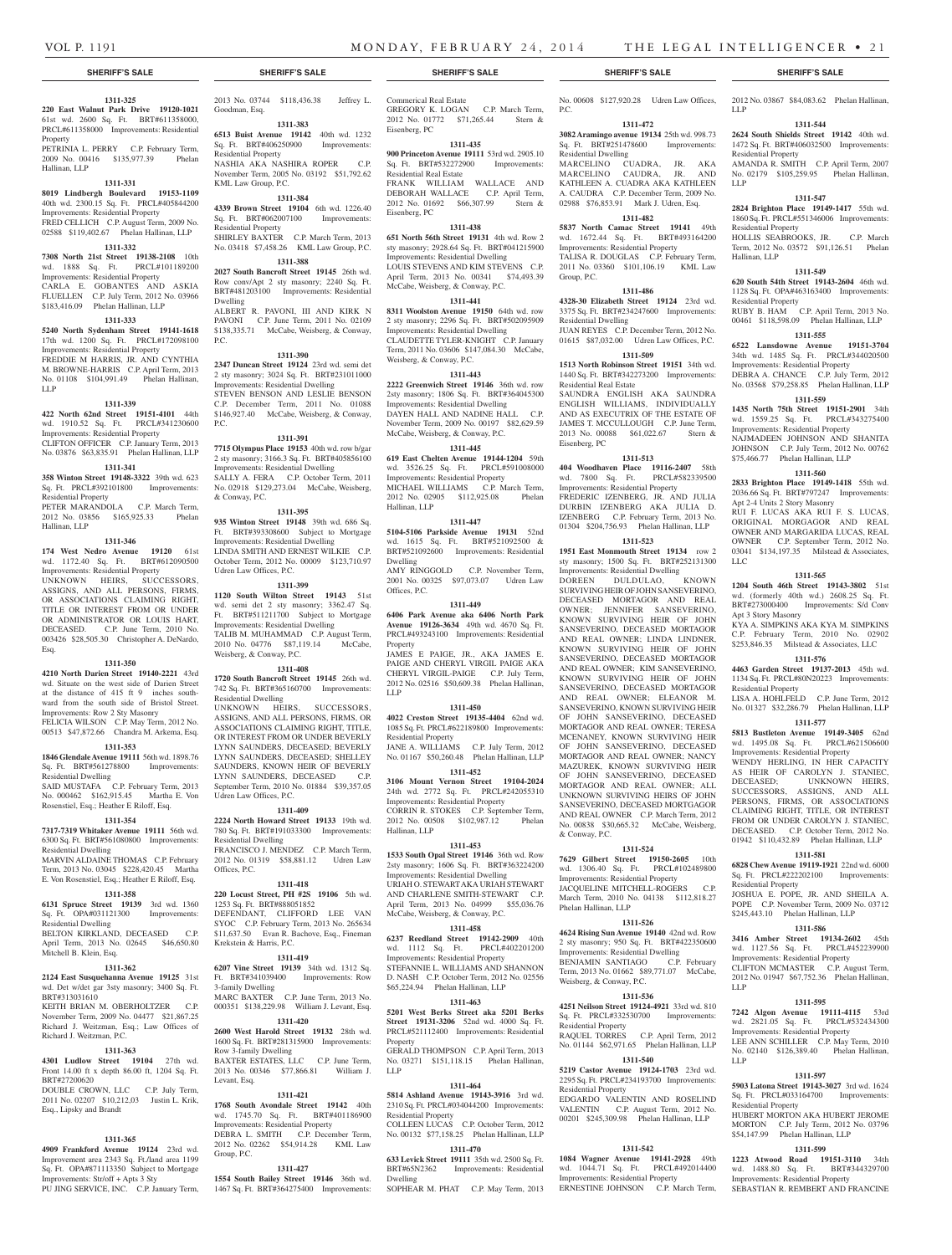### M. REMBERT C.P. August Term, 2012 No. 01882 \$57,550.63 Phelan Hallinan, LLP

**1311-601 2757 North 20th Street 19132-2602** 11th wd.

990 Sq. Ft. PRCL#111253900 Improvements: Residential Property WILFREDO ADORNO AND MILAGROS ADORNO C.P. April Term, 2013 No. 00632 \$43,976.71 Phelan Hallinan, LLP

### **1311-614**

**5747 North Lawrence Street 19120-2340**  61st wd. 1397.77 Sq. Ft. PRCL#612347600 Improvements: Residential Property MANUEL GAMBOA C.P. August Term, 2012

No. 00359 \$62,013.86 Phelan Hallinan, LLP **1311-616**

### **2202 South Bonsall Street 19145-3209**

48th wd. 708 Sq. Ft. PRCL#482286900 Improvements: Residential Property BARBARA WEAR C.P. February Term, 2013

### No. 02176 \$36,214.38 Phelan Hallinan, LLP **1311-618**

**7412 Revere Street 19152-4410** 64th wd. 4980 Sq. Ft. PRCL#641030500 Improvements: Residential Property

KEVIN MCGRORTY C.P. November Term, 2009 No. 04648 \$271,006.96 Phelan Hallinan, LLP

#### **1311-620**

**1853 North Croskey Street 19121-2034**  32nd wd. 1605 Sq. Ft. PRCL#322098900 Improvements: Residential Property JACQUEIA P. ROBINSON AKA JACQUEIA ROBINSON C.P. March Term, 2013 No.

### 00082 \$78,817.58 Phelan Hallinan, LLP **1311-621**

**7161 Torresdale Avenue 19135-1327**  41st wd. 1500 Sq. Ft. PRCL#651258800 Improvements: Residential Property VIOLETTA NOEL AND WILLY NOEL C.P. January Term, 2013 No. 00878 \$161,745.60 Phelan Hallinan, LLP

### **1311-623**

**4824 Longshore Avenue #1 floor aka 4824 Longshore Avenue 19135-2334** 41st wd. 3750 Sq. Ft. PRCL#412029600 Improvements: Residential Property

YULIYA MELTREGER C.P. March Term, 2013 No. 03876 \$154,571.72 Phelan Hallinan, LLP

#### **1311-626**

**5710 Rodman Street 19143-1942** 46th wd. 1216 Sq. Ft. PRCL#463034000 Improvements: Residential Property

RUSHENE PITTMAN C.P. January Term, 2012 No. 04906 \$104,455.06 Phelan

### **1311-628**

Hallinan, LLP

**6423 Rear Buist Avenue and 6423 Buist Avenue 19142-3118** 40th wd. 1875 Sq. Ft. BRT#406248400 and BRT#406248500 Improvements: Residential Property

KEDIAH ZARWIE C.P. February Term, 2012 No. 03444 \$72,671.38 Phelan Hallinan, LLP

### **1311-630**

**2511 Nicholas Street 19121-2816** 32nd wd. 856 Sq. Ft. PRCL#324030500 Improvements: Residential Property JAMES RICE AND DENISE M. PATTERSON

C.P. June Term, 2012 No. 01130 \$24,330.74 Phelan Hallinan, LLP

### **1311-638**

**501 Hoffnagle Street 19111-1942** 63rd wd. 6750 Sq. Ft. PRCL#631388100 Improvements: Residential Property BRIAN W. LOCKLEAR AKA BRIAN LOCKLEAR AND DENA J. LOCKLEAR C.P. August Term, 2012 No. 01538 \$228,084.43 Phelan Hallinan, LLP

### **1311-647**

**4725 Hartel Avenue aka 4725 Hartel Street 19136-3306** 65th wd. (formerly 41st wd.) 1088 Sq. Ft. PRCL#651197400 Improvements: Residential Property

### APOSTOLOS KEHAGIAS C.P. August Term, 2012 No. 00863 \$63,524.18 Phelan

Hallinan, LLP **1311-648 6803 Rutland Street 19149-2119** 

### PRCL#542170202 Improvements: Residential **Property** MOHAMMED K. HUSSAIN C.P. March

Term, 2013 No. 01243 \$167,439.18 Phelan Hallinan, LLP

### **1311-651**

**12029 Salina Place 19154-2612** 58th wd. 2542.86 Sq. Ft. PRCL#662118900 Improvements: Residential Property ADAM SWITAJ C.P. March Term, 2013 No. 02729 \$115,128.76 Phelan Hallinan, LLP

### **1311-654**

**7535 Brentwood Road 19151-2104** 34th wd. 1120 Sq. Ft. PRCL#343229500 Improvements: Residential Property

TARA GIBBS AKA TARA N GIBBS C.P. April Term, 2013 No. 00855 \$113,110.57 Phelan Hallinan, LLP

### **1311-658**

**8945 Leonard Street 19152** 57th wd. s/dw b/g 1sty masonry; 6774 Sq. Ft. BRT#571182500 Improvements: Residential Dwelling ROSE SMITH C.P. August Term, 2011 No. 01526 \$265,060.27 McCabe, Weisberg, & Conway, P.C.

### **1311-662**

**2224 Melvin Steet 19131** 52nd wd. Row b/gar 2 sty masonry; 2663.6 Sq. Ft. BRT#522252900 Improvements: Residential Dwelling ROSHANDA DAVIS C.P. November Term, 2009 No. 05366 \$100,634.42 McCabe, Weisberg, & Conway, P.C.

### **1311-670**

**8018 Lindbergh Boulevard 19153** 40th wd. Row b/gar 2 sty masonry; 3290.7 Sq. Ft. BRT#405847514 Improvements: Residential Dwelling MARIKO S. DANZY C.P. October Term, 2012 No. 00347 \$39,103.86 McCabe, Weisberg, & Conway, P.C.

### **1311-671**

**1400 Kings Place 19122-3415** 20th wd. 1800 Sq. Ft. PRCL#202223600 Improvements: Residential Property PRESTON WAKEFILED, JR. IN HIS CAPACITY AS HEIR OF PRESTON WAKEFIEELD, SR., DECEASED. UNKNOWN HEIRS, SUCCESSORS, ASSIGNS, AND ALL PERSONS, FIRMS, OR ASSOCIATIONS CLAIMING RIGHT, TITLE, OR INTEREST FROM OR UNDER PRESTON WAKEFIELD, SR., DECEASED. C.P. May Term, 2012 No. 00269 \$142,426.59 Phelan Hallinan, LLP

### **1311-673**

**6536 North 18th Street 19126-3401** 50th wd. 1440 Sq. Ft. PRCL#172284500 Improvements: Residential Property

SINDI SHANTEL THARPE C.P. June Term, 2012 No. 01750 \$154,296.23 Phelan Hallinan, LLP **1311-675**

**1422 East Bristol Street 19124-6102** 33rd wd. 1611.90 Sq. Ft. PRCL#332096400 Improvements: Residential Property MIGUELINA R. RODRIGUEZ AND MARIA F. FERNANDEZ C.P. January Term, 2012 No. 01187 \$119,547.10 Phelan Hallinan, LLP

### **1311-676**

**5113 Chester Avenue 19143-4310** 51st wd. 2160 Sq. Ft. PRCL#511271000 Improvements: Residential Property RONALD KIRTZ C.P. February Term, 2013 No. 01607 \$411,987.30 Phelan Hallinan, LLP

### **1311-679**

**255 Lemonte Street 19128-4519** 21st wd. 3589.32 Sq. Ft. PRCL#212311810 Improvements: Residential Property YUSUF SALEEM C.P. February Term, 2009 No. 01551 \$426,641.48 Phelan Hallinan, LLP

### **1311-681**

**805 Red Lion Road, Unit A1 19115-1462**  58th wd. PRCL#888580001 Improvements: Condominium Unit GRIGORIY AVSHALUMOV C.P. July Term, 2010 No. 02810 \$166,087.06 Phelan Hallinan, LLP

### **1311-684**

**7729 Loretto Avenue 19111-3555** 56th wd. 4312.50 Sq. Ft. PRCL#561193100 Improvements: Residential Property AMANDA LUNDRIGAN AND WILLIAM TAYLOR C.P. October Term, 2012 No. 00043 \$179,230.08 Phelan Hallinan, LLP

### **1311-689**

**2707 South 13th Street 19148-4926** 39th wd. 1185.36 Sq. Ft. PRCL#395336500 Improvements: Residential Property JAMIE CURRO AND RICHARD A. CURRO,<br>JR. C.P. July Term. 2012 No. 01479 C.P. July Term, 2012 No. 01479 \$313,431.98 Phelan Hallinan, LLP

### **1311-699**

**2401 Pennsylvania Avenue, Unit #2A-10 19130** 88th wd. Res condo .5 sty masonry; 825 Sq. Ft. BRT#888150431 Improvements: Condominium MICHAEL D. WARD C.P. June Term, 2008 No. 01626 \$220,511.57 McCabe, Weisberg,

### **1311-700**

& Conway, P.C.

**4615 Hurley Street 19124** 42nd wd. Row 2 sty masonry; 960 Sq. Ft. BRT#421445500 Improvements: Residential Dwelling JAMAL REYNOLDS C.P. October Term, 2008 No. 03984 \$45,973.13 McCabe, Weisberg, & Conway, P.C.

### **1311-703**

**6543 Wheeler Street 19142** 40th wd. row b/

### **SHERIFF'S SALE SHERIFF'S SALE SHERIFF'S SALE SHERIFF'S SALE SHERIFF'S SALE**

gar 2sty masonry; 960 Sq. Ft. BRT#406196700 Improvements: Residential Dwelling ANGELA M. PINE C.P. April Term, 2010 No. 02266 \$71,060.47 McCabe, Weisberg, & Conway, P.C.

**1311-764 1 Willig Avenue 19125-3324** 18th wd. 790.02 Sq. Ft. PRCL#181145700 Improvements:

**Garnet Road 19146-4628** 36th wd. 672 Sq. Ft. PRCL#363222200 Improvements:

JOSE M PEREZ, JR. C.P. November Term, 2010 No. 01512 \$71,910.11 Phelan Hallinan,

**1311-789 2030 South 27th Street 19145-2501** 48th wd. 2655.46 Sq. Ft. PRCL#482335800 Improvements: Residential Property SHARISSA JACKSON C.P. December Term,<br>2011 No. 02306 \$110,777.96 Phelan 2011 No. 02306 \$110,777.96

**1311-799 1417 Weaver Street 19150** 50th wd. Row b/gar 2sty masonry; 2508 Sq. Ft. BRT#501470600 Improvements: Residential Dwelling JACQULEYN TRICE AND THOMAS TRICE C.P. July Term, 2012 No. 02816 \$144,150.30 McCabe, Weisberg, & Conway, P.C. **1311-801 5420 Kingsessing Avenue 19143** 51st wd. Row 2 sty masonry; 2116.46 Sq. Ft. BRT#514248200 Improvements: Residential Dwelling JOHN NTEFO C.P. March Term, 2013 No. 03339 \$52,879.47 McCabe, Weisberg, &

**1311-805 7409 Rising Sun Avenue 19111** 56th wd. Semi det 2.5 sty mas.+oth; 4089.75 Sq. Ft. BRT#561004800 Improvements: Residential

JAMES BANKS AKA JAMES L. BANKS AND CAROL BANKS C.P. December Term, 2008 No. 02610 \$212,377.07 McCabe,

**1311-809 5849 Anderson Street 19138** 59th wd. Row b/ gar 2sty masonry; 2970 Sq. Ft. BRT#591217900 Improvements: Residential Dwelling MAKIDI KU-NTIMA C.P. February Term, 2010 No. 00351 \$133,884.71 McCabe,

**1311-812 12262 Sweet Briar Road 19154** 66th wd. 2212.23 Sq. Ft. BRT#663178500 Improvements: Residential Property ANDREW LINDENMUTH C.P. April Term, 2013 No. 01456 \$206,443.84 KML Law

**1311-817 4319 Glendale Street 19124-4317** 33rd wd. 1300 Sq. Ft. PRCL#332451200 Improvements:

JULIO CESAR RODRIGUEZ C.P. January Term, 2012 No. 00880 \$59,739.74 Phelan

**1311-818 12435 Balston Road 19154** 58th wd. Row b/ gar 2sty masonry; 1360 Sq. Ft. BRT#663227000 Improvements: Residential Dwelling SHERRY CHIGER, KNOWN SURVIVING HEIR OF CHARLES CHIGER, DECEASED MORTGAGOR AND REAL OWNER; RHONDA CHIGER, KNOWN SURVIVING HEIR OF CHARLES CHIGER, DECEASED MORTGAGOR AND REAL OWNER; AND ALL UNKNOWN SURIVING HEIRS OF CHALRES CHIGER, DECEASED MORTGAGOR AND REAL OWNER. C.P. June Term, 2012 No. 04625 \$187,965.02 McCabe, Weisberg, & Conway, P.C. **1311-823 1730 Tustin Street 19152-1808** 56th wd. 2217.60 Sq. Ft. PRCL#562229300 Improvements: Residential Property JACOB MATHEW AND MARIAMMA JACOB C.P. April Term, 2013 No. 00408 \$180,859.92

Residential Property

Hallinan, LLP

Conway, P.C.

Dwelling

Weisberg, & Conway, P.C.

Weisberg, & Conway, P.C.

Group, P.C.

Residential Property

Phelan Hallinan, LLP

Residential Property

Residential Property

LLP

**1311-824 8030 Mars Place 19153-1112** 40th wd. 2711.70 Sq. Ft. PRCL#405890055 Improvements:

DENISE HAWKINS C.P. September Term, 2012 No. 00675 \$50,748.52 Phelan Hallinan,

**The following property, sale of which was postponed from the December 3, 2013 Sheriff's Sale, will be offered for sale on TUESDAY, March 4, 2014.**

**1312-304 6801 Quincy Street 19119** 22nd wd. 9573.07 Sq. Ft. BRT#223213320 Improvements:

PROPERTY OF ALICIA GILBERT, SOLELY IN HER CAPACITY AS HEIR OF ALFRED HENRY GILBERT, III, DECEASED; CRISTEN GILBERT, SOLELY IN HER CAPACITY AS HEIR OF ALFRED HENRY GILBERT, III, DECEASED; LAURA GILBERT-KING, SOLELY IN HER CAPACITY AS HEIR OF ALFRED HENRY GILBERT, III, DECEASED; AND GALEN SCOTT GILBERT, SOLELY IN HIS CAPACITY AS HEIR OF ALFRED

Hallinan, LLP

LLP

SAMUEL E. KAHUILA C.P. March Term, 2013 No. 01571 \$96,635.79 Phelan Hallinan,

**1311-766 4927 Morris Street 19144-4713** 13th wd. 1675.95 Sq. Ft. PRCL#133143300 Improvements: Residential Property YOLANDA R. WANSLEY IN HER CAPACITY AS EXECUTRIX AND DEVISEE OF THE ESTATE OF MARY WANSLEY AKA MARY RUTH WANSLEY C.P. September Term, 2009 No. 00699 \$81,982.38 Phelan

**1311-771 7601-7615 Frankford Avenue 19136-3606**  10465 Sq. Ft. BRT#882746000 Subject to Mortgage Improvements: Residential Dwelling CHARAN KAUR AND PRINCE FUEL COMPANY C.P. March Term, 2011 No. 02719 \$647,271.41 Law Offices of Gregory

**1311-772 6502 Limekiln Pike 19138-3103** 10th wd. 1360 Sq. Ft. PRCL#102060600 Improvements:

JEWELL DOTSON C.P. December Term, 2011 No. 02326 \$64,329.66 Phelan Hallinan,

**1311-773 2041 Lansing Street 19152-3609** 56th wd. 2519.95 Sq. Ft. PRCL#561482000 Improvements: Residential Property BHUMIBEN T. PATEL AKA BHUMIBEN PATEL AKA BHUMIBENT PATEL AND TUSHAR R. PATEL C.P. October Term, 2011 No. 01483 \$165,522.52 Phelan Hallinan,

**1311-774 5950 North 4th Street 19120-1822** 42nd wd. 988.90 Sq. Ft. PRCL#612368700 Improvements: Residential Property<br>STEPHANIE A REEVES CP February

Term, 2011 No. 03321 \$45,982.63 Phelan

**1311-778 1007 East Slocum Street 19150** 50th wd. s/d w b/g 2s masonry; 1474 Sq. Ft. BRT#502393300 Improvements: Residential Dwelling VICTOR HANCOCK, KNOWN SURVIVING HEIR OF THEODORE V. HANCOCK, DECEASED MORTGAGOR AND REAL OWNER AND VINCENT HANCOCK, KNOWN SURVIVING HEIR OF THEODORE V. HANCOCK, DECEASED MORTGAGOR AND REAL OWNER AND ALL UNKNOWN SURVIVING HEIRS OF THEODORE V. HANCOCK, DECEASED MORTGAGOR AND REAL OWNER C.P. October Term, 2012 No. 00342 \$168,146.75 McCabe,

**1311-779 300 East Clarkson Avenue 19120** 42nd wd. Row 2 sty masonry; 1334 Sq. Ft. BRT#421230500 Improvements: Residential

NETRA A. MINTER C.P. June Term, 2012 No. 01879 \$134,271.81 McCabe, Weisberg,

**1311-781 3130 D Street 19134** 7th wd. Row 2sty masonry; 980 Sq. Ft. BRT#071499900 Improvements: Residential Dwelling TO BE SOLD AS THE PROPERTY OF FERNANDO MELENDEZ, KNOWN SURVIVING HEIR OF AQUILINA MELENDEZ, DECEASED MORTGAGOR AND REAL OWNER; CLARIBAL MELENDEZ, KNOWN SURVIVING HEIR OF AQUILINA MELENDEZ, DECEASED MORTGAGOR AND REAL OWNER; ROSA L. POBLETE, KNOWN SURVIVING HEIR OF AQUILINA MELENDEZ, DECEASED MORTGAGOR AND REAL OWNER; LUZ MELENDEZ, KNOWN SURVIVING HEIR OF AQUILINA MELENDEZ, DECEASED MORTGAGOR AND REAL OWNER; ORLANDO MELENDEZ, KNOWN SURVIVING HEIR OF AQUILINA MELENDEZ, DECEASED MORTGAGOR AND REAL OWNER; EVELYN MELENDEZ, KNOWN SURVIVING HEIR OF AQUILINA MELENDEZ, DECEASED MORTGAGOR AND REAL OWNER; EDWIN MELENDEZ, KNOWN SURVIVING HEIR OF AQUILINA MELENDEZ, DECEASED MORTGAGOR AND REAL OWNER; AND ALL UNKNOWN SURVIVING HEIR OF AQUILINA MELENDEZ, DECEASED MORTGAGOR AND REAL OWNER. C.P. March Term, 2012 No. 00423 \$55,412.24 McCabe, Weisberg,

STEPHANIE A. REEVES

Weisberg, & Conway, P.C.

Dwelling

& Conway, P.C.

& Conway, P.C.

**1311-783 1540 South Garnett Street aka 1540 South** 

Hallinan, LLP

Residential Property

Hallinan, LLP

Javardian, Esq.

Residential Property

LLP

LLP

LLP

### **1311-705 3701-03 North Broad Street 19140-3643**

43rd wd. see Exhibit "A" OPA#883362500 Improvements: See Exhibit "a"

3701-03 NORTH BROAD STREET C.P. September Term, 2009 No. 0317 \$876,598.54

## Michael A. Bowman, Esq.

**1311-706 439 East Somerset Street 19134** 33rd wd. 784 Sq. Ft. BRT#071206900 Improvements: Residential Dwelling DAISY RIVERA C.P. April Term, 2012 No. 001981 \$42,102.04 Martha E. Von Rosenstiel, Esq.; Heather E Riloff, Esq.

## **1311-709**

**1305 South 5th Street 19147-5908** 1st wd. 3115.98 Sq. Ft. BRT#011324505 Subject to Mortgage Improvements: Residential Dwelling KELLI WOODS AND RON WOODS C.P. September Term, 2012 No. 003142 \$187,749.81 Powers, Kirn & Javardian, LLC

#### **1311-717**

**2016 North 57th Street 19131** 52nd wd. 926.70 Sq. Ft. PRCL#522216700 Improvements: Residential Property ROBERT G. GLENN C.P. February Term

2012 No. 03821 \$55,100.80 Phelan Hallinan & Schmieg, LLP **1311-720**

**1836 East Monmouth Street 19134-3554**  25th wd. 920 Sq. Ft. PRCL#252114200 Improvements: Residential Property DIVINE GERALD AKA GERALD DIVINE AKA DIVINE H. GERALD C.P. February Term, 2013 No. 02471 \$104,200.46 Phelan Hallinan, LLP

### **1311-728**

**2603 East Somerset Street 19134** 25th wd. Land area: 2130 Sq. Ft. BRT#251017500 Improvements: Residential Dwelling RYSZARD KOWALCZYK AKA RICHARD KOWALCZYK C.P. May Term, 2013 No. 001848 \$116,477.96 Martha E. Von Rosenstiel, Esq.; Heather E Riloff, Esq.

### **1311-740**

**639 North Frazier Street 19131-4810** 52nd wd. 1165.08 Sq. Ft. PRCL#043063400 Improvements: Residential Property OTIS BARNES C.P. May Term, 2012 No. 01162 \$69,547.53 Phelan Hallinan, LLP

**1311-741 642 Rector Street 19128-1733** 21st wd. 6459 Sq. Ft. PRCL#213140900 Improvements: Residential Property

MIKE OPIELA AND DANA OPIELA C.P. July Term, 2012 No. 00780 \$157,074.57 Phelan Hallinan, LLP

### **1311-744**

**2635 Orthodox Street 19137** 45th wd. semi det 2 sty masonry; 4072 Sq. Ft. BRT#453070500 Improvements: Residential Dwelling JOHN T. TENAGLIA AND JOAN J. TENAGLIA C.P. January Term, 2010 No. 02361 \$177,854.59 McCabe, Weisberg, & Conway, P.C.

### **1311-747**

**5254 West Jefferson Street 19131** 52nd wd. Row conv/apt 2sty masonry; improvement 2968 Sq. Ft. BRT#521027800 Subject to Mortgage Improvements: Residential Dwelling RUSSELL MARTIN AND MARY MARTIN C.P. March Term, 2009 No. 00157 \$16,635.45 McCabe, Weisberg, & Conway, P.C.

#### **1311-748**

**2315 South 11th Street 19148** 39th wd. Row 2 sty masonry; 2320 Sq. Ft. BRT#394177700 Improvements: Residential Dwelling ANTHOMNY GRANATO, III AND ELIZABETH GRANATO C.P. April Term, 2011 No. 01053 \$47,772.98 McCabe, Weisberg, & Conway, P.C.

### **1311-756**

**7148 Vandike Street 19135-1333** 65th wd. Beginning at a point on the northwesterly side of Vandike Street (40 feet wide) at the distance of 120 ft northeastwardly from the northeasterly side of Friendship Street. Improvements: Semi Det 2 Sty Masonry

JOHN J. MISNIK AND MARGARET M. MISNIK C.P. September Term, 2011 No. 00731 \$129,544.54 Chandra M. Arkema, Esq.

### **1311-757 7705 Woolston Avenue 19150** 50th wd. APT 2-4 units 2sty masonry; 4730 Sq. Ft.

Dwelling

& Conway, P.C.

BRT#502065400 Improvements: Residential

FERN ANDREWS C.P. March Term, 2012 No. 00779 \$126,468.76 McCabe, Weisberg,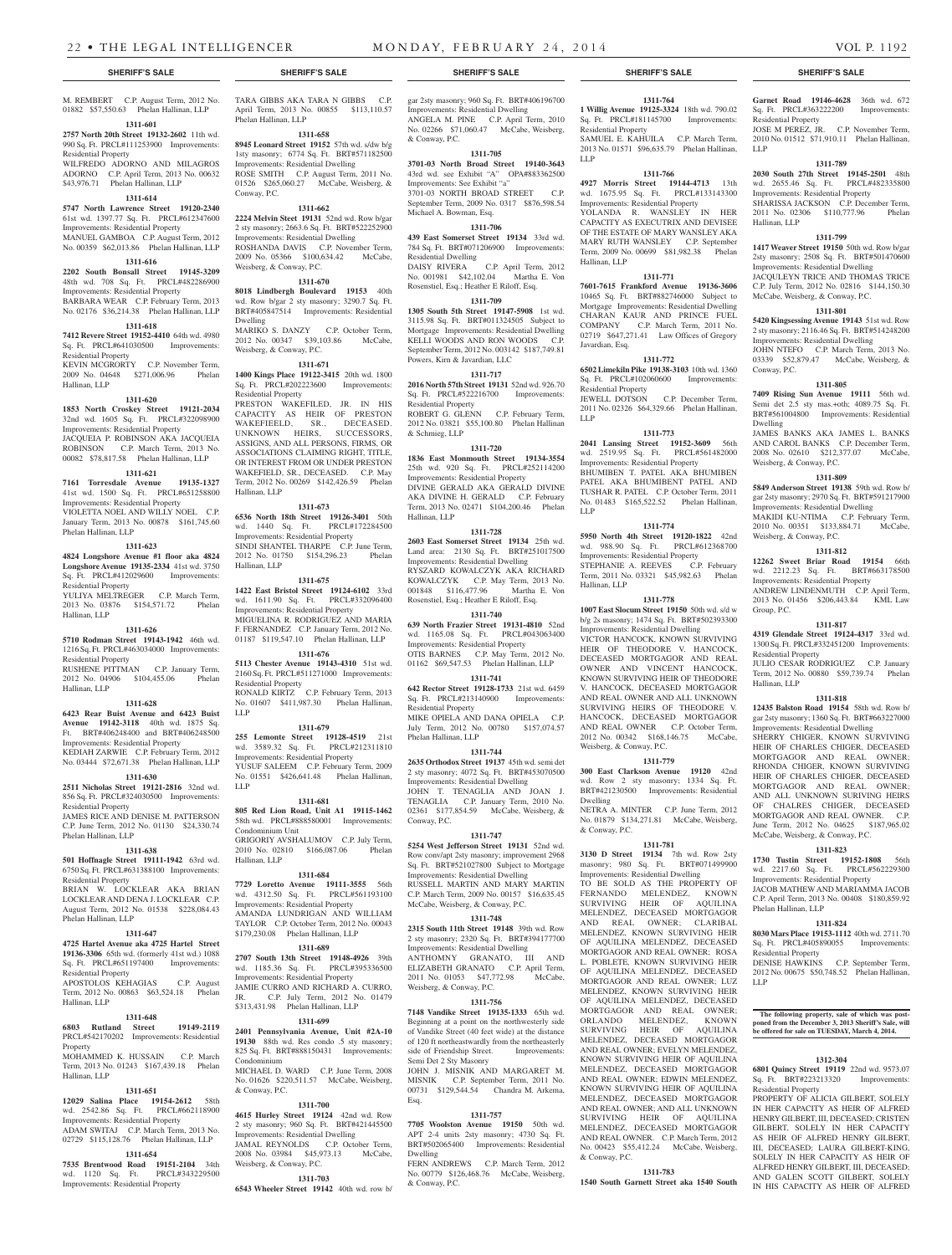Residential Property

LLP

Hallinan, LLP

Dwelling

Associates, LLC

Associates, LLC

Residential Property<br>AARON PORTER

Residential Dwelling

Associates, LLC

Residential Property

Hallinan, LLP

Hallinan, LLP

Residential Real Estate

Weisberg & Conway, P.C.

Weisberg & Conway, P.C.

Weisberg & Conway, P.C.

Dwelling

Dwelling

P.C.

**1312-550 5557 Osage Avenue 19143-1315** 46th wd. 930 Sq. Ft. OPA#604106400 Improvements:

LEVIATHEN E CARROLL C.P. November Term, 2012 No. 01623 \$27,275.55 Phelan

**1312-598 2823 W Girard Avenue 19130** 29th wd. 18 x 104 x 4 BRT#292026600 Subject To Mortgage The Federal Deposit Insurance Corporation, as receiver for Omni National Bank, as assigned to Multibank 2009-1 CRE Venture, LLC, Nov 1, 2007, Instrument #51814834, \$199,600.00, assignment dated Feb 26, 2010, Assignment recorded April 1 Improvements: Single

PROPERTY OF JAMES SMITH BY VIRTUE OF A WRIT OF EXECUTION FILED BY MULTIBANK 2009-1 CRE VENTURE, LLC, SUCCESSOR TO OMNI NATIONAL BANK C.P. February Term, 2013 No. 002286 \$239,501.16 Hourigan, Kluger & Quinn, P.C. **1312-625 1227 Glenview Street 19111** 53rd wd. 23 ft width x 102 feet depth OPA#532161900 Subject to Mortgage Improvements: Single

MOSHE ATTIAS C.P. December Term, 2012 No. 04117 \$138,605.40 Robert S. Esposito,

**1312-627 5225 North Fairhill Street 19120-3128**  49th wd. 1600 Sq. Ft. OPA#492096500 Improvements: Residential Property RAQUEL L. EDWARDS, ADMINSTRATOR OF THE ESTATE OF CRAIG D. EDWARDS C.P. February Term, 2008 No. 03375 \$51,718.61 Phelan Hallinan, LLP **1312-630 4335 L Street 19124-4323** 33rd wd. 1546.40 Sq. Ft. OPA#332404400 Improvements:

ANNETTE LIGHTNER C.P. June Term, 2013 No. 02507 \$57,903.42 Phelan Hallinan, LLP **1312-635 1213 Alcott Street 19149-3711** 35th wd. 1193.20 Sq. Ft. OPA#352087300 Improvements: Residential Property ROSE M. DESLOUCHES C.P. May Term, 2013 No. 00015 \$145,084.89 Phelan

**1312-639 5527 North Lawrence Street 19120-2807**  42nd wd. 1200 Sq. Ft. OPA#422479900 Improvements: Residential Property ANTHONY LOVE AND AMY R. LOVE C.P. April Term, 2012 No. 00153 \$70,326.80

**The following property, sale of which was post-poned from the January 7, 2014 Sheriff's Sale, will be offered for sale on TUESDAY, March 4, 2014.**

**1401-310 4841 North 9th Street 19141-3923** 49th wd. 1496 Sq. Ft. BRT#491281600 Improvements:

ARLENE D. BOOTH C.P. April Term, 2012 No. 03946 \$43,868.58 BARBARA A.

**1401-311 1714 Widener Place 19141-1334** 49th wd. 1536 Sq. Ft. BRT#171183300 Improvements:

MARTHA LEE C.P. February Term, 2013 No. 02619 \$28,533.63 Barbara A. Fein, Esq. **1401-312 1511 South Newkirk Street 19146-4424**  36th wd. 708 Sq. Ft. OPA#364356800 Improvements: Residential Property LEON P. HARDEN C.P. March Term, 2012 No. 04051 \$55,771.59 Phelan Hallinan, LLP **1401-316 217 West Penn Street 19144-3903** 12th wd. 2812 Sq. Ft. OPA#124025200 Improvements:

TROY SLAFFEY C.P. May Term, 2013 No. 03044 \$323,440.10 Phelan Hallinan, LLP **1401-319 3760 Richmond Street 19137-1414** 45th wd. 1080.75 Sq. Ft. OPA#451158200 Improvements: Residential Property VINCENT CINI C.P. March Term, 2013 No. 01555 \$101,895.04 Phelan Hallinan, LLP **1401-321 553 South Salford Street 19143-1131**  3rd wd. 909.95 Sq. Ft. OPA#032211400 Improvements: Residential Property KAREN ROGERS AND DERRICK ROGERS C.P. June Term, 2013 No. 02229 \$69,110.61

**1401-322 6646 Leeds Street 19151-3028** 34th wd. 1600<br>Sq. Ft. OPA#344032600 Improvements:

DAVID N. VINSON, JR. C.P. August Term, 2012 No. 00623 \$71,561.50 Phelan Hallinan,

Hallinan, LLP

Dwelling

Esq.

Family Residial Property

Residential Property

Hallinan, LLP

Phelan Hallinan, LLP

Residential Dwelling

Residential Dwelling

Residential Property

Phelan Hallinan, LLP

LLP

Sq. Ft. OPA#344032600 Residential Property

FEIN, Esq.

LAWRENCE TOBLER C.P. March Term, 2013 No. 00156 \$21,110.71 Phelan Hallinan,

**1312-552 5825 North Park Avenue 19141-3102**  49th wd. 2368.20 Sq. Ft. OPA#493229500 Improvements: Residential Property JOANNE D. MCCOLLUM C.P. September Term, 2012 No. 03358 \$82,269.65 Phelan

**1312-558 4036 North Franklin Street 19140** 43rd wd. 1308 Sq. Ft.; row 2 sty masonry BRT#433111300 Improvements: Residential

PEYTON HOLMES AKA PEYTON HOLMES PITT C.P. March Term, 2012 No. 01408 \$74,606.21 McCabe, Weisberg & Conway,

**1312-562 1351 Saint Vincent Street 19111** S/D w detached garage 2 story mason BRT#532332400 Improvements: Residential Dwelling SHANE ROSENTHAL C.P. June Term, 2010 No. 02288 \$162,091.18 Federman &

**1312-563 1425 East Susquehanna Avenue 19125**  Row 3 story masonry BRT#181252900, PRCL#18N4105 Improvements: Residential

JONATHAN WOJTIW C.P. March Term, 2013 No. 03820 \$219,058.76 Federman &

**1312-564 5427 Belmar Terrace 19143** 51st wd. 1184 Sq. Ft. BRT#514089300 Improvements:

2010 No. 1520 \$59,982.64 Scott A. Dietterick, Esq.; Kimberly A. Bonner, Esq.; Joel A. Ackerman, Esq.; Ashleigh L. Marin, Esq.; Ralph M. Salvia, Esq.; Jaime R. Ackerman, Esq.;Zucker, Goldberg & Ackerman, LLC **1312-566 1438 Alcott Street 19149** Row B/gar 2 story masonry BRT#621100500 Improvements:

AMARA KESSELLY C.P. February Term, 2010 No. 03495 \$127,494.74 Federman &

**1312-568 8232 Bayard Street 19150-1702** 50th wd. 4500 Sq. Ft. OPA#501204300 Improvements:

SANDRA L. MITCHELL C.P. April Term, 2013 No. 03279 \$334,551.08 Phelan

**1312-572 1910 Cottman Avenue 19111-3817** 53rd wd. 1989.09 Sq. Ft. PRCL#532369800 Improvements: Residential Property KENNETH M. STRICKLAND C.P. December Term, 2012 No. 03771 \$121,015.43 Phelan

**1312-577 3220 Gurley Road 19154** 66th wd. 1360 Sq. Ft. BRT#663114300 Improvements:

THOMAS SEIGER AND KRISTY GARBER C.P. December Term, 2012 No. 001334 \$246,182.99 Stern & Eisenberg, P.C. **1312-582 432 Glen Echo Road 19119** 22nd wd. 5094.25 Sq. Ft.; s/d w/b/g 2s masonry BRT#2231668800 Improvements: Residential Dwelling JESSE A. WILSON JR AKA JESSE ALLEN WILSON, JR. AND MONIQUE JOHNSON AKA MONIQUE T. JOHNSON AKA MONIQUE T. WILSON C.P. October Term, 2009 No. 04263 \$273,606.13 McCabe,

**1312-587 2844 South Marvin Street 19148** 39th wd. 2331.62 Sq. Ft.; row b/gar 2sty masonry BRT#395310800 Improvements: Residential

ANTHONY J. FONTANA, JR. C.P. April Term, 2012 No. 02852 \$58,965.86 McCabe,

**1312-593 917 Anchor Street 19124** 35th wd. 2101.5 Sq. Ft.; row b/gar 2 sty masonry BRT#351285200 Improvements: Residential Dwelling ANGEL A. RODRIGUEZ C.P. March Term, 2013 No. 01575 \$38,251.14 McCabe,

**1312-597 507 East Courtland Street 19120-4501**  42nd wd. 834.30 Sq. Ft. PRCL#421027100 Improvements: Residential Property

C.P. February Term,

### **SHERIFF'S SALE SHERIFF'S SALE SHERIFF'S SALE SHERIFF'S SALE SHERIFF'S SALE**

HENRY GILBERT, III, DECEASED C.P. April Term, 2013 No. 00429 \$282,078.17 KML Law Group, P.C.

#### **1312-305**

**5812 Woodcrest Avenue 19131** 52nd wd. 1280 Sq. Ft. BRT#522145600 Improvements: Residential Property

### EDGAR BACAI C.P. June Term, 2013 No. 01303 \$140,108.43 KML Law Group, P.C.

**1312-308 5515 Kingsessing Avenue 19143** 51st wd.

### 1125 Sq. Ft. BRT#514150700 Improvements: Residential Property

JACQUELINE WILSON C.P. February Term, 2013 No. 00150 \$72,475.50 KML Law Group, P.C.

### **1312-311**

**2213 South Hobson Street 19142** 40th wd. BRT#403061100 Improvements: Residential Dwelling IHUOMA V. NWAKWO C.P. April Term,

### 2013 No. 03941 \$57,374.06 Udren Law Offices, P.C.

**1312-315**

#### **4651-53 Torresdale Avenue 19124**  23rd wd. 3008 Sq. Ft.; row 2 sty masonry BRT#232382700 Improvements: Residential Dwelling

WILLIAM WEST AND BATIYAH WEST C.P. January Term, 2010 No. 03407 \$222,424.39 McCabe, Weisberg & Conway, P.C.

### **1312-334**

**556 Geneva Avenue 19120** 42nd wd. 1500 Sq. Ft. BRT#421215100 Improvements: Residential Property

EVELYN L. CAMPBELL C.P. January Term, 2012 No. 01938 \$129,034.98 KML Law Group, P.C.

#### **1312-335**

**3054 Rorer Street 19134** 7th wd. 728 Sq. Ft. BRT#071526100 Improvements: Residential **Property** JASMINE PEREZ C.P. February Term, 2013

No. 02816 \$59,827.28 KML Law Group, P.C.

### **1312-343**

**6655 Leeds Street 19151** 34th wd. 2328 Sq. Ft.; row 2 sty masonry BRT#344037700 Improvements: Residential Dwelling JOSEPH PAUL-FILS C.P. March Term, 2013 No. 01998 \$80,310.15 McCabe, Weisberg & Conway, P.C.

#### **1312-344**

**3301 North 22nd Street 19140** 11th wd. 1320 Sq. Ft. BRT#112304100 Improvements:

Residential Property DIANE BRADLEY, AS ADMINSTRATRIX OF THE ESTATE OF CORNELIA BRADLEY, DECEASED. C.P. May Term, 2013 No. 01728 \$46,966.94 KML Law Group, P.C.

### **1312-350**

**614 North 67th Steet 19151** 34th wd. 975 Sq. Ft. BRT#64N1254 and 93 Improvements: Row B/gar 2story Masonry PROPERTY OF SHARON ROSS-HAYMAN, ORIGINAL MORTGAGOR AND REAL OWNER AND FELTON A. HAYMAN, ORIGINAL MORTGAGOR C.P. April Term, 2013 No. 04511 \$127,414.59 Milstead &

### **1312-372**

Associates, LLC

### **3623 North 19th Street 19140-3945** 13th wd.

1800 Sq. Ft. OPA#131270300 Improvements: Residential Property JASON TAITT C.P. April Term, 2011 No.

02281 \$93,939.71 Phelan Hallinan, LLP

## **1312-376**

**1925 South Sartain Street 19148** 39th wd. 2695 Sq. Ft. BRT#482379000 Subject to Mortgage Improvements: Residential Dwelling RUFUS RAHADITOMO C.P. December Term, 2012 No. 03941 \$112,021.19 Powers, Kirn & Javardian, LLC

#### **1312-377**

**1909 East Venango Street 19134-1536** 45th wd. 1058.68 Sq. Ft. BRT#452150900 Subject to Mortgage Improvements: Residential Dwelling

BRANDON REEVES C.P. August Term, 2012 No. 01907 \$72,761.16 Powers, Kirn & Javardian, LLC

### **1312-382**

**7239 Guyer Avenue 19153-2416** 40th wd. 1233.03 Sq. Ft. BRT#404348800 Subject to Mortgage Improvements: Residential Dwelling BRUCE E MARTIN AKA BRUCE MARTIN C.P. August Term, 2012 No. 02678 \$102,337.34 Powers, Kirn & Javardian, LLC

### **1312-385**

**2644 South Robinson Street 19142-3524**  40th wd. 1096 Sq. Ft. OPA#402097400 Improvements: Residential Property STEPHEN T. LIBERTY C.P. October Term, 2007 No. 04076 \$88,156.38 Phelan Hallinan, LLP

**1312-390 2426 South Mildred Street 19148** row 2 sty

masonry PRCL#134S9284, BRT#134S9284 Improvements: Residential Dwelling RICHARD SITES C.P. April Term, 2012 No. 002928 \$105,081.35 Federman & Associates, LLC

#### **1312-391**

**945 Pratt Street 19124** 35th wd. 930 Sq. Ft. BRT#351120000 Improvements: Residential **Property** GARY S. THOMPSON C.P. June Term,

### 2013 No. 00114 \$38,680.25 KML Law Group, P.C. **1312-405**

### **3534 North Marshall Street 19140-4406**

43rd wd. 1291.08 Sq. Ft. PRCL#44N10276 Improvements: Row 2 Story Masonry JOSE FIGUEROA C.P. April Term, 2013 No. 03446 \$58,258.69 Milstead & Associates, LLC

### **1312-412**

**7120 Guyer Avenue 19153-2406** 40th wd. 1227.7 Sq. Ft. BRT#404352800 Improvements: Residential Dwelling RAHAMATOULAH TRAORE AND HADY TRAORE C.P. July Term, 2012 No. 03857 \$76,151.84 Law Offices of Gregory Javardian

### **1312-415**

**708 West York Street 19133-2123** 37th wd. 1344 Sq. Ft. OPA#371355900 Improvements: Residential Property NANETTE WILKINS AKA NANETTE M WILKINS AKA NANNETTE WILKINS C.P. February Term, 2013 No. 02835 \$93,382.98 Phelan Hallinan, LLP

#### **1312-416**

**1408 North 18th Street 19121-4246** 47th wd. On westerly side of St 220 ft 8-1/4 in southward from the southerly side of Jefferson St front: 31 ft 6-1/4 in, depth: 86 ft 11 in OPA#471299405 ROXANNE WHITNEY PRICE September Term, 2012 No. 00175 \$53,971.47 Louis P. Vitti, Esq.

### **1312-419**

**354 West Duval Street 19144** 59th wd. 3971.44 Sq. Ft. BRT#593110900 Improvements: Residential Dwelling OLIVIA K. MYERS C.P. November Term, 2012 No. 001536 \$135,904.17 Martha E. Von Rosenstiel Esq., Heather Riloff, Esq.

### **1312-420**

**1669 East Hunting Park Avenue 19124**  33rd wd. 1275 Sq. Ft. BRT#332089900 Improvements: Residential Property JOSE ANOTNIO GONZALEZ C.P. January Term, 2011 No. 03759 \$96,170.43 KML Law Group, P.C.

#### **1312-422**

**1823 North 59th Street 19151** 4th wd. 1533 Sq. Ft. BRT#043312100 Improvements: Residential Property GERALD MORRIS C.P. April Term, 2013 No. 00082 \$30,238.66 KML Law Group, P.C.

### **1312-426 5224 Saul Street 19124** 62nd wd. 1400.40

Sq. Ft. BRT#621448900 Improvements: Residential Property ADRIANO CORIANO C.P. March Term, 2013 No. 02506 \$90,527.24 KML Law Group, P.C.

### **1312-429**

**2127 West 66th Avenue 19138-2627**  10th wd. 1223.6 Sq. Ft. BRT#102367700 Improvements: Residential Dwelling SHAMUS L. ARMSTEAD C.P. December Term, 2012 No. 00552 \$171,826.29 Law Offices of Gregory Javardian

### **1312-430**

**4649 Whitaker Avenue 19120-4637** 42nd wd. 1557.13 Sq. Ft. BRT#421563700 Subject to Mortgage Improvements: Residential Dwelling DIANA M. BARANIECKI C.P. May Term, 2011 No. 02475 \$30,796.41 Powers, Kirn & Javardian, LLC

### **1312-433**

**3648 Whitehall Lane 19114-1827** 66th wd. 1794 Sq. Ft. OPA#661216900 Improvements: Residential Property JOSEPH CAMPONELLI AND JUDY DIANE CAMPONELLI C.P. July Term, 2012 No. 03177 \$96,425.22 Phelan Hallinan, LLP

### **1312-448**

**2523 South 9th Street 19148-4520** 39th wd. Situate on the east side of Ninth Street at the distance of one hundred sixty-four feet, six inches southward from the south side of Porter Street. Improvements: Row 2 Story Masonry BETTY COOK (DECEASED) C.P. January Term, 2012 No. 02173 \$152,911.23 Chandra M. Arkema, Esq.

#### **1312-455**

**1114 South Wilton Street 19143-4207**  51st wd. 1892.47 Sq. Ft. PRCL#511211400 Improvements: Residential Property

GRANT L. PALMER C.P. February Term, 2009 No. 02439 \$95,175.61 Phelan Hallinan, LLP

### **1312-462**

**1926 Penfield Street 19138-2715** 10th wd. 1182 Sq. Ft. PRCL#101374600 Improvements: Residential Property LAKECHIA ADEKUNLE AKA LAKECHIA A. ADEKUNLE, NEAL P. JONES C.P. December Term, 2011 No. 01904 \$117,404.68 Phelan Hallinan, LLP

### **1312-480**

**633 West Olney Avenue 19120** 61st wd. 2475<br> **Sq. Ft. BRT#612009100** Improvements: Sq. Ft. BRT#612009100 Residential Property ANTHONY COBB C.P. May Term, 2013 No. 002365 \$113,433.38 Christopher A.

### DeNardo, Esq. **1312-485**

**2715-17 Sears Street 19146** 36th wd. 1608 Sq. Ft. OPA#362092005 Improvements: Residential Property SONYA M. SWIMPSON C.P. August Term, 2012 No. 00193 \$38,267.75 Phelan Hallinan, LLP

### **1312-493**

**4703 Sheffield Street 19136** 65th wd. 2469.48 Sq. Ft. BRT#651147004 Improvements: Residential Property CHRISTIPHER D. LANE C.P. May Term, 2010 No. 02048 \$197,020.66 KML Law Group, P.C.

#### **1312-494**

**1511 North 54th Street 19131** 44th wd. 1543 Sq. Ft. BRT#442361100 Improvements: Residential Property WENDELL GREEN C.P. June Term, 2013 No. 03495 \$111,118.90 KML Law Group, P.C.

#### **1312-495**

**36 South 53rd Street 19139-3413** 60th wd. 1677.28 Sq. Ft. PRCL#603123500 Improvements: Residential Property RONALD L JARMON AKA RONALD JARMON AKA RON LEE JARMON C.P. July Term, 2012 No. 01982 \$85,182.51 Phelan Hallinan, LLP

#### **1312-501**

**6239 Walnut Street 19139** 3rd wd. 1747.45 Sq. Ft. OPA#031064100 Improvements: Residential Property KIRBY W. AIMES C.P. March Term, 2010 No. 2289 \$78,807.62 Lauren Berschler Karl, Esq.

### **1312-502**

**6258 Algard Street 19135-3502** 55th wd. 1136 Sq. Ft. OPA#552344600 Improvements: Residential Property CHRISTINA DIGUILIO C.P. February Term, 2013 No. 00677 \$99,449.25 Phelan Hallinan,

LLP

**1312-504 2436 South Lawrence Street 19148** 39th wd. 750 Sq. Ft. BRT#392266600 Improvements: Residential Property TAWANNA DAVIS AND NICHOLAS A.

DESANDRO, III C.P. April Term, 2013 No. 03863 \$123,825.95 KML Law Group, P.C.

### **1312-509 A-B**

**1314 North 53rd Street 19131** 44th wd. 1424.70 Sq. Ft. BRT#442336200 Subject to Mortgage **1434 North Felton Street 19151** 

## BRT#342343900 K & F INVESTMENTS, LLC C.P. August

Term, 2012 No. 01853 \$385,766.80 Jeffrey S. Cianciulli, Esq. **1312-510**

Residential Real Estate

Residential Real Estate

Eisenberg, P.C.

P.C.

Hallinan, LLP

**5336 Angora Terrace 19143** 51st wd. 2168.15 Sq. Ft. BRT#511084900 Improvements: Residential Property

MILES R. DAVIS C.P. September Term, 2012 No. 0852 \$143,411.93 Christopher A. DeNardo, Esq.

**1312-514 901 East Rittenhouse Street 19138** 59th wd. 1796 Sq. Ft. BRT#591133000 Improvements:

KENNETH C. OSBOURNE C.P. May Term, 2011 No. 0071 \$139,603.37 Stern &

**1312-525 6023 Large Street 19149** 54th wd. 1237.28 Sq. Ft. BRT#541187000 Improvements:

CARLOS TORRES C.P. February Term, 2013 No. 01251 \$127,851.31 Stern & Eisenberg,

**1312-534 529 East Cheltenham Avenue 19120-1701**  35th wd. 1476 Sq. Ft. OPA#352005900 Improvements: Residential Property RACHAEL D. SULLIVAN C.P. February Term, 2013 No. 02011 \$60,782.75 Phelan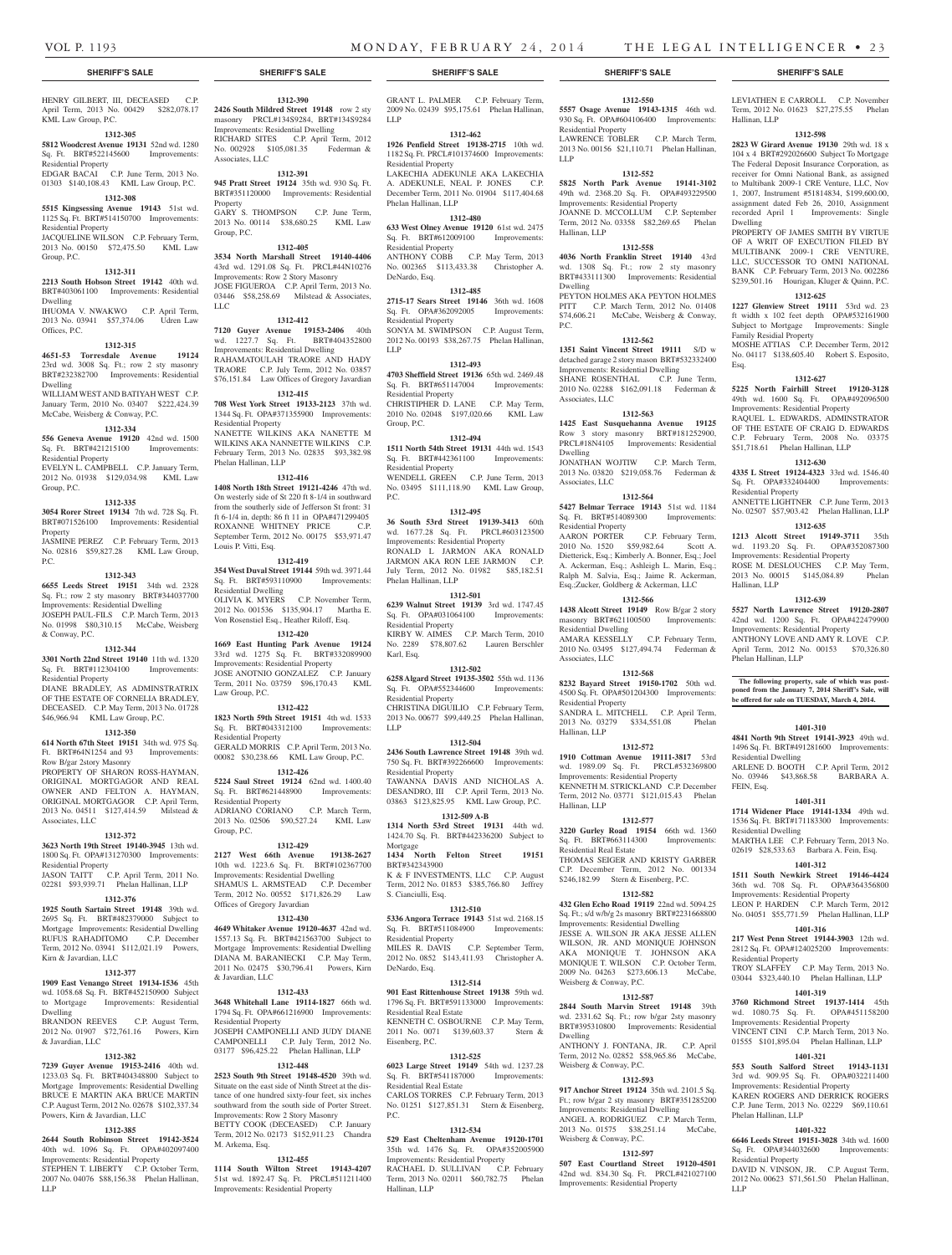**1401-394 7319 Brentwood Road 19151-2216** 34th

**1401-415 2652 East Clearfield Street 19134-5026**  25th wd. 1193.50 Sq. Ft. OPA#251114600 Improvements: Residential Property THOMAS MULLEN AKA THOMAS MULLEN, JR. C.P. March Term, 2013 No. 03005 \$120,326.02 Phelan Hallinan, LLP **1401-418 116 West Wishart Street 19133-4227** 7th wd. 660 Sq. Ft. OPA#038N210174 Improvements:

PRITKA BENJAMIN, BLASONCAMI, LLC C.P. May Term, 2012 No. 03673 \$52,247.61

**1401-419 2530 South Millick Street 19142-3508**  40th wd. 752 Sq. Ft. OPA#402050700 Improvements: Residential Property ROBIN T. BYRD C.P. May Term, 2013 No. 02449 \$34,205.04 Phelan Hallinan, LLP **1401-420 6502 North Fairhill Street 19126-3849**  50th wd. 3600 Sq. Ft. OPA#611121300 Improvements: Residential Property ANTHONY J. WILSON C.P. June Term, 2013 No. 00008 \$214,306.80 Phelan Hallinan,

**1401-422 9770 Redd Rambler Drive aka 9770 Redd Rambler Terrace 19115-2927** 58th wd. 9380 Sq. Ft. OPA#581260300 Improvements:

LINDA A. CAREY AKA LINDA A. MC NELIS, INDIVUALLY AND IN HER CAPACITY AS EXECTURIX OF THE ESTATE MICAHEL F. MC NELIS AKA MICHAEL MC NELIS AKA MICHAEL MCNELIS C.P. April Term, 2013 No. 04386 \$36,048.11 Phelan Hallinan, LLP **1401-423 842 Kenmore Road 19151** 34th wd. 1078 Sq. Ft.; row w/gar 2sty masonry BRT#344350100 Improvements: Residential Dwelling JOSEPH POLLARD C.P. June Term, 2010 No. 01840 \$153,569.81 McCabe, Weisberg,

**1401-424 5147 Oakland Street 19124** 23rd wd. 1214 Sq. Ft.; row b/gar 2sty BRT#621399800 Subject to Rent Improvements: Residential Dwelling JOSEPH BIANCHIMANO AND THOMAS PRENDERGAST C.P. March Term, 2012 No. 04080 \$105,691.76 McCabe, Weisberg, &

**1401-425 5904 Weymouth Street 19120** 35th wd. 1266 Sq. Ft.; row b/gar 2sty masonry BRT#352224400 Improvements: Residential

SESNARINE RAMNARINE C.P. August Term, 2007 No. 02795 \$121,273.40 McCabe,

**1401-427 6846 Dicks Avenue 19142** 40th wd. 992 Sq. Ft.; row b/gar 2sty masonry BRT#406295800 Improvements: Residential Dwelling TERENCE L. MOYE C.P. April Term, 2013 No. 04670 \$47,673.81 McCabe, Weisberg,

**1401-428 2113 South 68th Street 19142** 40th wd. 1504 Sq. Ft.; row conv/apt 2sty masonry BRT#40306990 Improvements: Residential

ERIC SHARPE C.P. March Term, 2013 No. 01808 \$87,075.17 McCabe, Weisberg, &

**1401-430 2704 Pierce Street 19145** 36th wd. 757.50 Sq. Ft. OPA#364259200 Improvements:

ANTHONY L. COAXUM, JR. C.P. December Term, 2006 No. 00713 \$150,490.27 Phelan

**1401-431 3829 Brown Street 19104** 24th wd. 1448 Sq. Ft.; row 2 sty masonry BRT#243120100 Improvements: Residential Dwelling INARA MAYZEL AND VADIM MAYZEL C.P. July Term, 2013 No. 02810 \$71,971.17 McCabe, Weisberg, & Conway, P.C. **1401-432 3608 Woodhaven Road 19154-2637** 66th wd. 2098.98 Sq. Ft. OPA#662616200 Improvements: Residential Property NEEL HOLMES C.P. February Term, 2013 No. 01599 \$196,230.14 Phelan Hallinan,

**1401-433 1751 North 29th Street 19121** 32nd wd. 1190 Sq. Ft.; row 2 sty masonry BRT#324179100 Improvements: Residential Dwelling JOYCE L. PAGE C.P. June Term, 2013 No. 01295 \$75,558.46 McCabe, Weisberg, &

Residential Property

Phelan Hallinan, LLP

LLP

Residential Property

& Conway, P.C.

Conway, P.C.

Dwelling

Weisberg, & Conway, P.C.

& Conway, P.C.

Dwelling

Conway, P.C.

Hallinan, LLP

LLP

Conway, P.C.

Residential Property

JOHN J. ANGIOLILLO C.P. December Term, 2012 No. 03323 \$162,441.50 Phelan

**1401-399 2135 South 20th Street 19145-3602** 48th wd. 1001.65 Sq. Ft. OPA#481322000 Improvements: Residential Property HUONG DO AND HOA T. DO C.P. May Term, 2013 No. 02453 \$111,687.46 Phelan

**1401-400 3418 Chalfont Drive 19154-3908** 66th wd. 1625.40 Sq. Ft. OPA#662392600 Improvements: Residential Property ROBERT S. RENN AND BONNIE S. RENN C.P. February Term, 2012 No. 03447 \$187,916.51 Phelan Hallinan, LLP **1401-403 2226 Standwood Street 19152-2808** 56th

**1401-404 3139 Knorr Street 19149-2612** 55th wd. 1754.50 Sq. Ft. OPA#551212600 Improvements: Residential Property THOMAS BUCK, IN HIS CAPACITY AS HEIR OF KEVIN J. BUCK, DECEASED. KRISTINE BUCK IN HER CAPACITY AS HEIR OF KEVIN J. BUCK, DECEASED. UNKNOWN HEIRS, SUCCESSORS, ASSIGNS, AND ALL PERSONS, FIRMS, OR ASSOCIATIONS CLAIMING RIGHT, TITLE, OR INTEREST FROM OR UNDER KEVIN J. BUCK, DECEASED. C.P. May Term, 2012 No. 01893 \$125,132.74 Phelan Hallinan,

**1401-405 2928 North 13th Street 19133-1327** 37th wd. 990 Sq. Ft. OPA#372276000 Improvements:

DARRYL RUFFIN AND MADELINE D. RUFFIN C.P. June Term, 2012 No. 02286 \$12,937.67 Phelan Hallinan, LLP

**1401-406 1951 North 24th street 19121-2010** 32nd wd. 1246.87 Sq. Ft. OPA#322146000 Improvements: Residential Property KEWSCHA AKPABIO C.P. July Term, 2013 No. 03911 \$86,480.86 Phelan Hallinan, LLP **1401-407 142 East Pomona Street 19144-1931** 59th wd. 2000 Sq. Ft. OPA#592153500 Improvements:

DAVID I. RAMOS AKA RAMOS ISAIAS DAVID AKA DAVID RAMOS AND CHAKAIRE SANDERS C.P. May Term, 2013 No. 02296 \$44,972.72 Phelan Hallinan, LLP **1401-409 2506 East Birch Street 19134-4816**  25th wd. 722.16 Sq. Ft. OPA#251052500 Improvements: Residential Property AMY M. MCKEE C.P. May Term, 2013 No. 02617 \$118,968.42 Phelan Hallinan, LLP **1401-410 247 South 55th Street 19139-4045** 60th wd. 1673.46 Sq. Ft. OPA#603166400

MICAHEL GILLIAM C.P. July Term, 2012 No. 01172 \$109,091.12 Phelan Hallinan,

**1401-412 1817 South Dover Street 19145-1621**  OPA#482373900 Improvements: Residential

LOUIS DIFRANCO C.P. May Term, 2013 No. 00492 \$83,262.22 Phelan Hallinan, LLP **1401-413 5451 Erdrick Street 19124-1406** 62nd wd. 1306.40 Sq. Ft. OPA#622349500 Improvements: Residential Property NATAHSA BENDER, IN HER CAPACITY AS HEIR OF AUREA GUZMAN AKA AUREA GUZMAN, DECEASED. BRANDON BENDER, IN HIS CAPACITY AS HEIR OF AUREA GUZMAN AKA AUREA GUZMAN, DECEASED. UNKNOWN HEIRS, SUCCESSORS, ASSIGNS, AND ALL PERSONS, FIRMS, OR ASSOCIATIONS CLAIMING RIGHT, TITLE, OR INTEREST FROM OR UNDER AUREA E. GUZMAN, DECEASED. C.P. April Term, 2009 No. 03355 \$91,735.01 Phelan Hallinan, LLP

wd. 1663.38 Sq. Ft. Improvements: Residential Property EDITH GRIFFIN C.P. April Term, 2013 No. 04856 \$144,035.82 Phelan Hallinan, LLP **1401-398 4550 Wilde Street 19127-1227** 21st wd. 891.91 Sq. Ft. OPA#211511500 Improvements:

Residential Property

Hallinan, LLP

Hallinan, LLP

wd. 2586.48 Sq. Ft. Improvements: Residential Property ANNA JASPER AKA ANNA C. JASPER AND JASPER JALAL C.P. December Term, 2012 No. 03694 \$114,361.36 Phelan Hallinan,

LLP

LLP

Residential Property

Residential Property

Improvements: Condominium

LLP

Property

### **SHERIFF'S SALE SHERIFF'S SALE SHERIFF'S SALE SHERIFF'S SALE SHERIFF'S SALE**

#### **1401-324 4410 Higbee St 19135-3627** 55th wd. 2250

Sq. Ft. OPA#552008600 Improvements: Residential Property

TRAN KY NGUYEN, KEVIN THANH NGUYEN AND NOGE TUYEN TRONG NGUYEN AKA NGOC TUYEN TRON NGUYEN C.P. June Term, 2012 No. 01134 \$107,438.32 Phelan Hallinan, LLP

#### **1401-330**

**244 North 3rd Street Unit 5D The Commons at New Street Condominiums 19106** 5th wd. 850 sq ft; res condo 5+ sty masonry BRT#888053481 Improvements: Condominium

REBECCA L. TRAINER C.P. June Term, 2013 No. 01159 \$239,864.37 McCabe, Weisberg, & Conway, P.C.

#### **1401-333**

**5518 Master Street 19131** 4th wd. 1215 Sq. Ft. BRT#041226300 Improvements: Residential Property

STEPHEN BASS C.P. May Term, 2013 No. 00824 \$50,284.95 KML Law Group, P.C.

### **1401-334**

**428 West Bringhurst Street 19144-4602**  22nd wd. 2300 Sq. Ft. OPA#123110600 Improvements: Residential Property

EZEKIEL H. SMALLS, JR. AKA EZEKIEL SMALLS, JR. C.P. September Term, 2012 No. 00362 \$48,597.43 Phelan Hallinan, LLP

### **1401-335**

**5834 Brush Road 19138** 59th wd. 1292.80 Sq. Ft. BRT#591226600 Improvements: Residential Property

DONALD EVANS, AS ADMINSTRATOR OF THE ESTATE OF EBONY EVANS, DECEASED AND OLIVIA E. EVANS, ADMINISTRATIX OF THE ESTATE OF EBONY EVANS, DECEASED. C.P. May Term, 2013 No. 01268 \$104,642.90 KML Law Group, P.C.

#### **1401-336**

**2215 South 67th Street 19142** 40th wd. 2000 Sq. Ft. BRT#403047000 Improvements: Residential Property JEROME K. BROWNE C.P. March Term, 2013 No. 03408 \$140,135.05 KML Law Group, P.C.

### **1401-338**

**2910 South 62nd Street 19142** 40th wd. 1200 Sq. Ft. BRT#402113400 Improvements: Residential Property

JOYCE FARRIA C.P. April Term, 2013 No. 02577 \$66,831.42 KML Law Group, P.C. **1401-341**

### **1016 South Chadwick Street 19146-2008**

30th wd. 800 Sq. Ft. OPA#301321100 Improvements: Residential Property PERRY M. JACKSON C.P. March Term, 2010 No. 06069 \$299,304.16 Phelan Hallinan, LLP

### **1401-342**

**4775 Tampa Street 19120** 42nd wd. 1200 Sq. Ft.; Row b/gar 2sty masonry BRT#421586600 Improvements: Residential Dwelling ARMINA SEALS C.P. July Term, 2013 No. 03170 \$40,814.84 McCabe, Weisberg, & Conway, P.C.

#### **1401-344**

**500 East Brinton Street 19144-1005**  59th wd. 3192.42 Sq. Ft. OPA#592169400 Improvements: Residential Property

SONIA BURGEST-SMITH AKA SONIA SMITH C.P. February Term, 2013 No. 03079 \$169,857.00 Phelan Hallinan, LLP

### **1401-347**

**567 Allengrove Street 19111** 35th wd. 1470 Sq. Ft. BRT#351086450 Improvements: Residential Dwelling

HENRY CANN AKA HENRY K. CANN, ESSIE SPRIDDLE AND HAROLD SPRIDDLE SR. AKA HAROLD M. SPRIDDLE SR. C.P. August Term, 2013 No. 00009 \$56,401.34 Udren Law Offices, P.C.

### **1401-348**

**309-11 Tyson Avenue 19111-3937** 35th wd. 3736 Sq. Ft. BRT#353167400 Subject to Mortgage Improvements: Residential Dwelling JAMES JOHN WIRSZ AND PATRICIA WIRSZ C.P. August Term, 2012 No. 02681 \$151,110.28 Powers, Kirn, & Javardian, LLC

### **1401-349**

**6138 Morton Street 19144-1043** 22nd wd. 2133 Sq. Ft. OPA#592201100 Improvements: Residential Property

MARQUITA V WOODS C.P. September Term, 2012 No. 03354 \$118,181.06 Phelan Hallinan, LLP

### **1401-350**

**931 North 65th Street 19151** 35th wd. 1482 Sq. Ft. BRT#344298700 Improvements: Residential Property

GREGORY BALLARD C.P. June Term, 2013 No. 002935 \$84,051.92 Amy Glass, Esq.

### **1401-351**

**4612 Meridian Street 19136-3205** 65th wd. 1072 Sq. Ft. OPA#651153500 Improvements: Residential Property CRAIG OKONSKI C.P. May Term, 2013 No. 00912 \$71,175.48 Phelan Hallinan, LLP

### **1401-352**

**233 Stearly Street 19111** 35th wd. 1138 Sq. Ft.; row b/gar 2 sty masonry BRT#352172400 Improvements: Residential Dwelling NASONYA T. NOCK C.P. December Term,<br>2012 No. 01781 \$181,019.79 McCabe, 2012 No. 01781 \$181,019.79 Weisberg, & Conway, P.C.

### **1401-353**

**5841 Florence Avenue 19143-4529** 3rd wd. 1800 Sq. Ft. OPA#026S170109, OPA#034068200 Improvements: Residential Property MARINA PERTCHERSKAIA AKA MARINA PETCHERSKA AND MICHAEL ANTONYUK C.P. August Term, 2012 No. 00619 \$58,394.24 Phelan Hallinan, LLP

### **1401-355**

### **1332 South 31st Street 19146** 36th wd. 2277.12 Sq. Ft.; row 2 sty masonry BRT#362274900

Improvements: Residential Dwelling HENRY R. YARBROUGH C.P. May Term, 2009 No. 01477 \$71,016.41 McCabe, Weisberg, & Conway, P.C.

### **1401-356**

**6637 Chew Avenue 19119-2004** 22nd wd. Northeastern side of Chew Avenue 68 ft southeastwardly from the southeasterly side of Hortter Street; front 16 ft northeastwardly between parallel line with Hortter Street; depth 100 ft to 15 foot driveway from Hortter Street to Montana Street CHURCH OF CHRIST WRITEN IN HEAVEN,

INC. C.P. August Term, 2011 No. 3269 \$88,777.48 Laurence A. Mester, Mester & Schwartz, P.C.

### **1401-357**

**1501 West Cumberland Street 19132-3912**  28th wd. North side of Cumblerand St west of 15th St; front; 18 ft northward; depth 80 ft along west side of 15th st BETHEL TEMPLE PENTECOSTAL ASSEMBLY INC. C.P. August Term, 2011 No. 3282 \$94,375.83 Laurence A. Mester, Esq.

**1414 Seller Street 19124-3630** 23rd wd. 1892.22 Sq. Ft. OPA#234047100 Improvements: Residential Property BEATRICE FEREBEE C.P. May Term, 2012 No. 02968 \$81,578.93 Phelan Hallinan, LLP **1401-361**

**1401-360**

**2562 North 31st Street 19132-2924** 28th wd. West side of 31st Street 469 ft 4 inches northward from the north side of Cumberland street; front 15 ft westward between parallel lines to 31st Street; depth 62 ft along south side of Huntington Street to a certain alley 3 ft 8 inches wide northward and southward from Cumberland Street to Huntington Street BETHEL TEMPLE PENTECOSTAL ASSEMBLY, INC. C.P. August Term, 2011 No. 3278 \$23,000.86 Laurence A. Mester,

**1401-364**

Mester & Schwartz, P.C.

### **1378 Kimberly Drive 19151** 34th wd. 1600 Sq. Ft. BRT#34329900 Improvements: Residential Property MONICA M. COOK C.P. May Term, 2013 No. 001668 \$130,638.82 Christopher A. DeNardo, Esq.

### **1401-365**

**811 East Schiller Street 19134** 33rd wd. 1125 Sq. Ft. BRT#331190900 Improvements: Residential Property MICHAEL F. SHELMET AKA MICHAEL F. SHELMUT C.P. June Term, 2013 No. 002931

\$53,352.62 Amy Glass, Esq. **1401-366**

#### **4840 Old York Road 19141-2608** 49th wd. West side of Old York Road 379 ft 6-1/2 inches north from north side of Louden Street; front 17 ft 3 inches west between parallel lines with Old York Road; depth 55 ft 7-3/4 inches on south line of 55 ft 7/8 inches on north to 3 ft wide alley extending north and south of S.E. end of a 4 ft wide alley extending east to Old York Road at North end of a 3 ft wide alley to Old Old York Road and at rear with 3 ft wide alley 17

ft 3-1/8 inches ABIDING PRESENCE OF GOD PRAYER AND FAITH MINISTRIES, INC. C.P. August Term, 2011 No. 3287 \$76,460.38 Laurence A. Mester, Mester & Schwartz, P.C.

### **1401-367**

**2540 North 22nd Street 19132-3741** 16th wd. (fomerly parth of the 28th wd.) West side of 22nd St 97 ft 6 inches south from South side of Huntington Street; front 15 ft 6 inches west between parallel lines with 22nd St; depth 80 ft to 3 ft wide alley extending south to Sargeant GEOFFREY GIBBS, SR. C.P. October Term, 2011 No. 1009 \$143,808.87 Laurence A. Mester, Mester & Schwartz, P.C.

Street

### **1401-368**

**2564 North 31st St 19132-2924** 28th wd. West side of 31st St 484 ft 4 inches northward from north side of Cumberland Street; front 15 ft 8 inches westward between parallel lines to 31st St; depth 62 ft along south side of Huntington St to a certain alley 3 ft 8 inches wide northward and southward from Cumberland Street to Hungtington Street

BETHEL TEMPLE PENTECOSTAL ASSEMBLY, INC. C.P. August Term, 2011 No. 3265 \$84,653.23 Laurence A. Mester, Mester & Schwartz, P.C.

### **1401-369**

**4138 Parrish Street 19104** 6th wd. 1331.04 Sq. Ft. OPA#062051600 Improvements: Residential Property YERO CARTER C.P. August Term, 2012 No.

03239 \$207,069.93 Phelan Hallinan, LLP **1401-370**

**2110 South Lambert Steet 19145** 48th wd. 1316 Sq. Ft.; row 2 sty masonry BRT#481354300 Improvements: Residential Dwelling REMONA A. GARY C.P. January Term, 2006

No. 03280 \$59,767.27 McCabe, Weisberg, & Conway, P.C. **1401-372**

**1515 South Taylor Street 19146** 36th wd. 992 Sq. Ft.; row 2 sty masonry BRT#364177000 Improvements: Residential Dwelling BRUCE RHODES C.P. January Term, 2011 No. 03288 \$83,036.00 McCabe, Weisberg, & Conway, P.C.

### **1401-374**

**1932 Kentwood Road 19116** 58th wd. 5752.12 Sq. Ft.; s/d w b/g 1 sty masonry BRT#582036400 Improvements: Residential Dwelling LAUIRE HORN C.P. July Term, 2009 No.

02567 \$185,209.98 McCabe, Weisberg, & Conway, P.C.

### **1401-379**

**4926 Knorr Street 19135-2402** 41st wd. 1330 Sq. Ft. OPA#412016800 Improvements: Residential Property LEEANNE M. SANCHEZ AND LUIS A.

SANCHEZ C.P. October Term, 2010 No. 01358 \$156,949.26 Phelan Hallinan, LLP

### **1401-380**

**1415 Kerper Street 19111** 53rd wd. 1188 Sq. Ft.; row b/gar 2sty masonry BRT#532112100 Improvements: Residential Dwelling CONFESOR R. SIERRA C.P. December Term, 2010 No. 02473 \$89,338.83 McCabe, Weisberg, & Conway, P.C.

### **1401-381**

**5726 Addison Street 19143** 60th wd. 1110 Sq. Ft.; semi det 2sty masonry BRT#604134700 Improvements: Residential Dwelling UNEEDA JAMES C.P. March Term, 2013 No. 03440 \$54,453.35 McCabe, Weisberg, & Conway, P.C.

### **1401-382**

**7503 Rugby Street 19150-2607** 10th wd. 1444.58 Sq. Ft. OPA#102470300 Improvements: Residential Property RITA C. HUBBARD IN HER CAPACITY AS EXECUTRIX AND DEVISEE OF THE ESTATE OF JEAN GARLAND AKA JEAN E. GARLAND C.P. August Term, 2013 No. 03069 \$73,910.86 Phelan Hallinan, LLP

### **1401-383**

**6312 Edmund Street 19135-3312** 41st wd. 1428.30 Sq. Ft. Improvements: Residential Property<br>MICAHEL W. MARSHALL C.P. August MICAHEL W. MARSHALL Term, 2012 No. 00225 \$132,278.49 Phelan Hallinan, LLP

### **1401-384**

**914 South 50th Street 19143-3304** 51st wd. 1600 Sq. Ft. OPA#511015300 Improvements: Residential Property MIKHAIL GOKMEN C.P. June Term, 2013 No. 00024 \$153,433.04 Phelan Hallinan,

## **1401-385**

LLP

**5432 Spruce Street 19139-4060** 60th wd. 1200 Sq. Ft. OPA#603068600 Improvements: Residential Property

CANDACE BROWN AKA CANDANCE BROWN C.P. March Term, 2010 No. 00461 \$107,853.05 Phelan Hallinan, LLP

#### **1401-391 4454 Tolbut Street 19136-1416** 65th wd. 1536

Residential Property

Hallinan, LLP

Sq. Ft. OPA#652092200 Improvements:

DAVID W. ROSANIA C.P. October Term, 2008 No. 02189 \$142,305.33 Phelan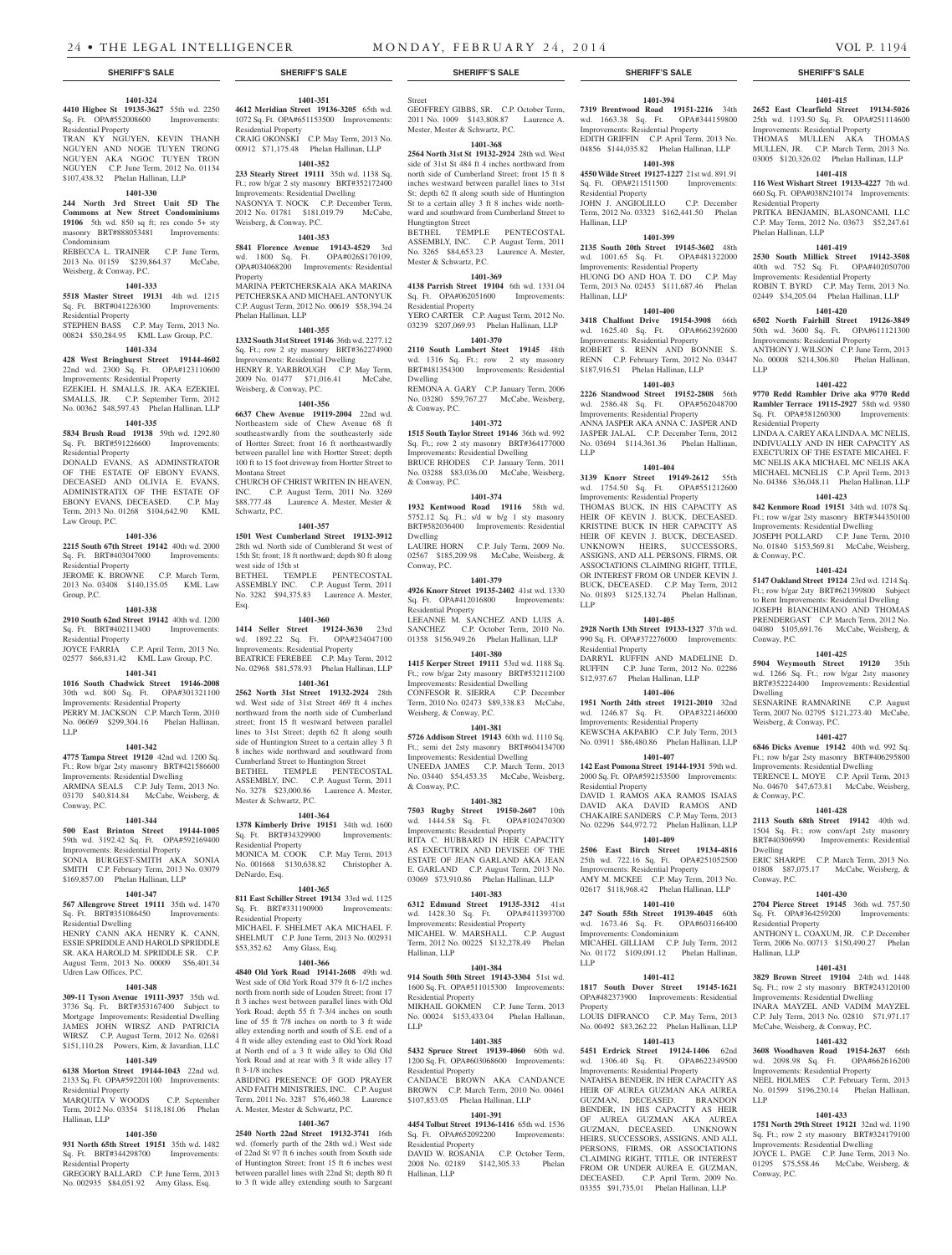### **1401-436**

**3146 West Allegheny Avenue 19132** 36th wd. 1294 Sq. Ft.; row b/gar 2 sty masonry BRT#382013500 Improvements: Residential Dwelling

LATASHA PERRY C.P. May Term, 2013 No. 01650 \$63,533.65 McCabe, Weisberg, & Conway, P.C.

### **1401-440**

**32 West Johnson Street 19144** 59th wd. 2446 Sq. Ft.; det 3 sty stone BRT#593121500 Improvements: Residential Dwelling SCOTT D. STEPHENS C.P. November Term, 2011 No. 00717 \$247,157.67 McCabe,

## Weisberg, & Conway, P.C.

Group, P.C.

#### **1401-444 1174 East Dorset Street 19150** 50th wd. 1616

Sq. Ft. BRT#502371900 Improvements: Residential Property CHALRES H EMERY C.P. February Term, 2012 No. 03335 \$132,535.34 KML Law

### **1401-445**

**4135 East Roosevelt Boulevard aka 4135 Roosevelt Boulevard 19124** 23rd wd. 1728 Sq. Ft. BRT#233017300 Improvements: Residential Property

THOMAS SLOAN AND JUDYTH SLOAN AS TENANTS BY THE ENTIRETY C.P. February Term, 2010 No. 0902 \$81,900.41 Scott A. Dietterick, Esq., Kimberly A. Bonner, Esq., Joel A. Ackerman, Esq., Ashleigh L. Marin, Esq., Ralph M. Salvia, Esq., Jaime R. Ackerman, Esq., Zucker, Goldberg & Ackerman, LLC

#### **1401-446**

**318 North Felton Street 19139** 34th wd. 1487.01 Sq. Ft. BRT#341258300 Improvements: Residential Property CHANTELLE NELSON C.P. November

Term, 2010 No. 04134 \$58,482.99 KML Law Group, P.C. **1401-457**

**7943 Bayard Street 19150** 15th wd. 1440 Sq. Ft. BRT#501214200 Improvements: Residential Property

BRANDI MAPP-EVANS C.P. February Term, 2013 No. 000552 \$131,614.42 Christopher A. DeNardo, Esq.

### **1401-461**

**7300 Cresheim Road, Unit B-9 19119** 9th wd. 1019 Sq. Ft.. All that certain unit designated as Unit B-9 being a unit in "Cresheimbrook Condominium", a condominium located at 7302 Cresheim Road, in the 9th ward of the City of Philadelphia, Commonwealth of Pennsylvania designated in the Declaration Creating and Establishing Cresheimbrook Condominum, dated 4/3/1979 and recorded in the Department of Records in and for the County of Philadelphia on 4/6/1979 in Deed Book DCC 1924 page 454 and any amendments thereto and in the Declaration Plan of Cresheimbrook Condominimum, dated 4/\_\_/1979 and recorded as aforesaid on 04/16/1979 in Deed Book DCC 1924 page 478 and any amendments thereto. BRT#888200017 Subject to Mortgage Improvements: Residential Condominium SIGRID JOHNSON C.P. May Term, 2010 No. 4008 \$17,962.98 Hal A. Barrow, Esq.

### **1401-463**

**6116 N Broad Street 19127** 17th wd. 3557 Sq. Ft. BRT#881071430 Improvements: Multiunit Dwelling

NICHOLSON PERICLES C.P. August Term, 2013 No. 1074 \$143,222.11 Weber Gallagher Simpson Stapleton Fires & Newby, LLP, Sarah A. Elia, Esq.

### **1401-464**

**1324 Fillmore Street 19124-5926** 23rd wd. 1373.12 Sq. Ft. OPA#234111900 Improvements: Residential Property MICAHEL T. LEITHEAD. UNKNOWN HEIRS, SUCCESSORS, ASSIGNS, AND ALL PERSONS, FIRMS, OR ASSOCIATIONS CLAIMING RIGHT, TITLE, OR INTEREST FROM OR UNDER JOSEPH N. BICKE, DECEASED. C.P. February Term, 2013 No. 01449 \$81,745.39 Phelan Hallinan, LLP

### **1401-465**

**5443 Charles Street 19124-1404** 62nd wd. sixteen feet, three and one-half inch-BRT#622296300 Subject to Mortgage Improvements: Residential Dwelling YAKUBU AFALOBI C.P. March Term, 2013 No. 02281 \$93,329.08 Jill Manuel-Coughlin, Esq., Powers, Kirn & Javardian, LLC

### **1401-466**

**9331 Edmund Street 19114** 65th wd. 7500 Sq. Ft. BRT#652390600 Improvements: Residential Property

#### LARITZA DEL VALLE AND JUSTO FIGUEREO C.P. September Term, 2010 No. 02170 \$471,483.45 KML Law Group, P.C.

**1401-470**

**5724 North Lambert Street 19138** 17th wd.

1000 Sq. Ft. BRT#172424900 Improvements: Residential Property

FLOYD R. WHEELER C.P. June Term, 2013 No. 01252 \$50,009.80 KML Law Group, P.C.

## **1401-474**

**553 East Walnut Street aka 553 E Walnut Lane 19144** 59th wd. 780 Sq. Ft. BRT#592079300 Improvements: Residential Property INARA MAYZEL AND VADIM MAYZEL C.P. June Term, 2013 No. 01804 \$59,576.81 KML Law Group, P.C.

### **1401-475**

**5017 North 10th Street 19141** 49th wd. 1520 Sq. Ft. BRT#491342100 Improvements: Residential Property<br>ROBERT JONES C.P. September Term, 2009 No. 01172 \$51,944.81 KML Law

Group, P.C. **1401-476**

**15004 Liberty Lane 19116** 58th wd. 2449<br>Sq. Ft. BRT#583085065 Improvements: Sq. Ft. BRT#583085065 Residential Property JAMIE WIESE AND HARRY W. WIESE III C.P. April Term, 2013 No. 02309 \$307,678.45 KML Law Group, P.C.

### **1401-477**

**514 Martin Street 19128** 21st wd. 1479 Sq. Ft. BRT#213171500 Improvements: Residential Property JOHN H. RIGHTER, JR. C.P. April Term,

### 2013 No. 00511 \$195,096.99 KML Law Group, P.C.

**1401-479 705 West Mermaid Lane 19118** 9th wd. 19519 Sq. Ft. BRT#09214410 Improvements: Residential Property DOROTHY L. POOLE C.P. March Term,

2012 No. 03044 \$1,060,950.21 KML Law Group, P.C. **1401-484**

**3438 Princeton Avenue 19149-1622** 55th wd. 1760 Sq. Ft. OPA#551388700 Improvements: Residential Property THERESA SCHOWGUROW AND JOHN SCHOWGUROW C.P. August Term, 2012 No. 01544 \$108,083.42 Phelan Hallinan, LLP

### **1401-489**

**9218 Convent Avenue 19114-3515** 35th wd. 6000 Sq. Ft. OPA#572214700 Improvements: Residential Property<br>UNKNOWN HE HEIRS, SUCCESSORS. ASSIGNS, AND ALL PERSONS, FIRMS, OR ASSOCIATIONS CLAIMING RIGHT, TITLE, OR INTEREST FROM OR UNDER PEARL ARICO, DECEASED. C.P. November Term,<br>2012 No. 01709 \$121,688.88 Phelan 2012 No. 01709 \$121,688.88 Hallinan, LLP

### **1401-490**

**410 Naomi Street 19128** 21st wd. 736.98 Sq. Ft. BRT#212029400 Improvements: Residential Property

ANNEMARIE HIGGINS C.P. June Term, 2013 No. 000739 \$163,570.86 Amy Glass, Esq.

### **1401-492**

**6708 North 12th Street 19126** 61st wd. 8877.40 Sq. Ft. BRT#611191900 Improvements: Residential Property RUTH MILES AND KENNETH MILES C.P. January Term, 2012 No. 000837 \$415,673.58 Christopher A. DeNardo, Esq.

### **1401-493**

**1210-26 Buttonwood Street, Unit 102 19123** 88th wd. 879 Sq. Ft. OPA#888035364 Improvements: Condominium Unit BRIAN DUNN C.P. May Term, 2012 No. 02849 \$269,097.08 Phelan Hallinan, LLP

### **1401-494**

**5318 Arlington Street 19131-3205** 52nd wd. 1680 Sq. Ft. OPA#521123200 Improvements: Residential Property TINA JOHNSON C.P. June Term, 2013 No.

00046 \$139,592.19 Phelan Hallinan, LLP **1401-495 1641 South 26th Street 19145-1214** 

36th wd. 691.88 Sq. Ft. OPA#364213000 Improvements: Residential Property ROBERT CHAMBERS C.P. July Term, 2013 No. 00323 \$37,227.28 Phelan Hallinan, LLP

**1401-498 614 East Olney Avenue 19120** 42nd wd. 1088 Sq. Ft.; row 2 sty masonry BRT#421251100 Improvements: Residential Dwelling KHOA PHAM AND TRAM DINH C.P. April Term, 2013 No. 03082 \$112,001.80

## McCabe, Weisberg, & Conway, P.C.

**1401-499**

**725 North 44th Street 19104** 6th wd. 1620 Sq. Ft.; row 3sty masonry BRT#061297110 Improvements: Residential Dwelling

THERESA SIMPSON AND LAMAR SIMPSON C.P. June Term, 2011 No. 02133 \$127,877.45 McCabe, Weisberg, & Conway, P.C.

**1401-502 1322 Catharine Street 19147** 2nd wd. 1680 Sq. Ft.; row 3 sty masonry BRT#022228700 Improvements: Lot DARREN OAKMAN AND DESIREE E. OAKMAN C.P. July Term, 2013 No. 01834 \$326,301.40 McCabe, Weisberg, & Conway,

### **1401-504**

P.C.

**5050 Oxford Avenue 19124** 23rd wd. 2880 Sq. Ft.; det w/det gar 2 sty stone BRT#234273200 Improvements: Residential Dwelling INDRAWATIE PERMESARDIEN C.P. March Term, 2013 No. 03321 \$309,150.75 McCabe, Weisberg, & Conway, P.C.

### **1401-505**

**1745 South Avondale Street 19142** 40th wd. 920 Sq. Ft.; row 2 sty masonry BRT#401180100 Improvements: Residential Dwelling MARLENE BROCKINGTON AND DARNELL BROCKINGTON C.P. November Term, 2012 No. 01039 \$44,191.60 McCabe, Weisberg, & Conway, P.C.

### **1401-507**

**1421 West Olney Avenue 19141** 17th wd. 2105.60 Sq. Ft. BRT#171084100 Improvements: Residential Property PROPERTY OF BARRY VINCENT GAILLIARD, ADMINISTRATOR OF THE ESTATE OF ELLEN JORDAN SHEPHERD, DECEASED. C.P. August Term, 2013 No. 0003432 \$83,010.37 Amy Glass, Esq.

### **1401-509**

**5031 Saul Street 19124** 62nd wd. 1855.80 Sq. Ft. BRT#621460200 Improvements: Residential Property HUI LAI CUI AND WEN YANG CHEN AKA WEN FANG CHEN C.P. September Term, 2013 No. 000448 \$90,843.76 Amy Glass, Esq.

### **1401-512**

**3748 Morrell Avenue 19114-1939** 65th wd. 3455.73 Sq. Ft. BRT#661129405 Improvements: Residential Dwelling JOSEPH DOUGHERTY C.P. December Term, 2012 No. 00554 \$177,512.42 Law Offices of Gregory Javardian

### **1401-516**

**5914 Catherine Street 19143** 3rd wd. 1760 Sq. Ft. BRT#033003400 Improvements: Residential Property PATRICIA MCLEAN C.P. June Term, 2013 No. 02976 \$97,923.16 KML Law Group, P.C.

### **1401-523**

**2547 Cedar Street 19125** 31st wd. 1320 Sq. Ft.; row 2sty masonry BRT#312047400 Improvements: Residential Dwelling

PROPERTY OF JOHN GALLAGER, SR., AS PARENT AND NATURAL GUARDIAN OF JOHN JAMES GALLAGHER, A MINOR AND ONLY SURVIVING HEIR OF LISA BERNEK, DECEASED MORTGAGOR AND REAL OWNER AND ALL UNKNOWN SURIVING HEIRS OF LISA BERNEK, DECEASED MORGATOGOR AND REAL OWNER C.P. February Term, 2013 No. 03320 \$96,952.49 McCabe, Weisberg, & Conway, P.C.

### **1401-526**

**1379 Pratt Street 19124** 62nd wd. 1089.96 Sq. Ft. BRT#621023600 Improvements: Residential Property HB HOLDING COMPANY LLC AND GEORGE ABBOTT C.P. November Term, 2012 No. 02691 \$81,701.25 KML Law Group, P.C.

### **1401-529**

**11841 Academy Road #D3 aka 11841 B Academy Road, #D3 19154-2644** 66th wd. 1326 Sq. Ft. BRT#888660420 Subject to Mortgage Improvements: Residential Property DOUGLAS B. FRIES C.P. May Term, 2012 No. 0717 \$107,877.37 Scott A. Dietterick, Esq., Kimberly A. Bonner, Esq., Joel A. Ackerman, Esq., Ashleigh L. Marin, Esq., Ralph M. Salvia, Esq., Jaime R. Ackerman, Esq., Zucker, Goldberg & Ackerman, LLC

### **1401-532**

**3107 Clifford Street aka 3107 West Clifford Street 19121** 32nd wd. BRT#324067200 Subject to Mortgage Improvements: Residential Property

ROBERT MARTIN C.P. February Term, 2012 No. 2523 \$38,800.91 Scott A. Dietterick, Esq., Kimberly A. Bonner, Esq., Joel A. Ackerman, Esq., Ashleigh L. Marin, Esq., Ralph M. Salvia, Esq., Jaime R. Ackerman, Esq., Zucker, Goldberg & Ackerman, LLC

### **1401-534**

**3434 Emerald Street 19134-2011** 45th wd. 1106 Sq. Ft. BRT#452338400 Improvements: Residential Property

TAMILLA DOVMAN AS SOLE OWNER C.P. July Term, 2012 No. 0001 \$40,055.92 Scott A. Dietterick, Esq., Kimberly A. Bonner, Esq., Joel A. Ackerman, Esq., Ashleigh L.

Marin, Esq., Ralph M. Salvia, Esq., Jaime R. Ackerman, Esq., Zucker, Goldberg & Ackerman, LLC

**1401-557 6542 North Mascher Street 19120-1040**  61st wd. 2128 Sq. Ft. OPA#611027400 Improvements: Residential Property TUNDE W. ALLI AKA TUNDE W. ALI C.P. June Term, 2012 No. 00241 \$186,725.82

**1401-558 8015 Woolston Avenue 19150-3005** 50th wd. 4915 Sq. Ft. OPA#502072700 Improvements:

ADEAYO TURTON C.P. July Term, 2012 No. 02698 \$276,176.21 Phelan Hallinan, LLP **1401-559 1734 Scattergood Street 19124** 23rd wd. 1244 Sq. Ft. BRT#622125800 Improvements:

LORA Y. COLEMAN C.P. June Term, 2013 No. 3431 \$96,067.90 Stern & Eisenberg, PC **1401-560 917 Flanders Road 19151-3011** 34th wd. 1440 Sq Ft OPA#344410900 Improvements:

BETHEL P DAVIS AND VALERIE DAVIS C.P. September Term, 2010 No. 00545 \$97,573.83 Phelan Hallinan, LLP **1401-561 3627 Genesee Drive 19154-3016** 66th wd. 1800 Sq. Ft. OPA#663417200 Improvements:

JOSEPH T. KENDRA C.P. September Term, 2012 No. 00992 \$203,102.68 Phelan

**1401-563 2649 South 67th Street 19142-2705** 40th wd. 1600 Sq. Ft. OPA#406040100 Improvements:

SYLVESTINE M. FREEMAN C.P. January Term, 2013 No. 01083 \$105,039.04 Phelan

**1401-564 1917 South Hicks Street 19145-3003** 48th wd. 686 Sq. Ft. OPA#481172800 Improvements:

PATRICIA CLARK C.P. February Term, 2013 No. 03027 \$106,868.40 Phelan Hallinan,

**1401-565 3332 A Street 19134** 7th wd. 1102.50 Sq. Ft. BRT#073054900 Improvements: Residential

MIRIAM PENA AND CELINO PENA C.P. April Term, 2012 No. 01374 \$43,921.84

**1401-566 5900 Erdrick Street 19135-3912** 62nd wd. 5400 Sq. Ft. OPA#622343100 Improvements:

JOSEPH PHILLIPS AND ANDREA PHILLIPS C.P. August Term, 2012 No. 01985 \$104,955.19

**1401-567 2237 South 68th Street 19142-1813** 40th wd. 1290 Sq. Ft. BRT#403072200 Subject to Mortgage Improvements: Residential Dwelling<br>JOEL ORTNER C.P. June Term, 2013

No. 02282 \$55,066.84 Powers, Kirn, &

**1401-569 1620 South Conestoga Street 19143-5416**  51st wd. 832.50 Sq. Ft. OPA#514185800, OPA#028S190090 Improvements: Residential

HOLLIS SANDERS C.P. February Term, 2013 No. 02823 \$66,683.83 Phelan Hallinan,

**1401-575 3122 Montgomery Avenue 19121-2528**  39th wd. 1809 Sq. Ft. BRT#324082300 Improvements: Residential Dwelling LEON THOMAS, ADMINISTRATOR OF THE ESTATE OF LAURENE PORTER, DECEASED. C.P. January Term, 2013 No. 03525 \$133,551.80 Powers, Kirn, &

**1401-576 6517 North 12th Street 19126-3641** 49th wd. 8638 Sq. Ft. OPA#493133300 Improvements:

LEE RUFFIN AND FERNELL RICHARDSON-RUFFIN C.P. March Term, 2009 No. 04130 \$187,688.97 Phelan Hallinan, LLP

**1401-578 2715 North Opal Street 19132-2610**  38th wd. 787.50 Sq. Ft. OPA#111240000 Improvements: Residential Property CARL J. HUDSON, IN HIS CAPACITY AS EXECUTOR AND DEVISEE OF THE ESTATE OF DOROTHY KIRKLAND AKA DOROTHY HUDSON, ANTHONY G. HUDSON, IN HIS CAPACITY AS DEVISEE OF THE ESTATE OF DOROTHY KIRKLAND AKA DOROTHY HUDSON, TRACY D. COSSIE, IN HER CAPACITY AS DEVISEE OF THE ESTATE OF DOROTHY KIRKLAND AKA DOROTHY

C.P. June Term, 2013

Phelan Hallinan, LLP

Residential Property

Residential Real Estate

Residential Property

Residential Property

Residential Property

Residential Property

Stern & Eisenberg, PC

Residential Property

Phelan Hallinan, LLP

Javardian, LLC

Javardian, LLC

Residential Property

Property

LLP

Hallinan, LLP

Hallinan, LLP

LLP

Real Estate

### **1401-537**

**6305 Trotter Street 19111-5841** 53rd wd. 2087.80 Sq. Ft. BRT#531236200 Subject to Mortgage Improvements: Residential Property ANDRENOR RICHARD FKA ANDRENOR MONDELUS AND BRUNETTE RICHARD, FKA BRUNETTE MONDELUS AS TENANTS IN COMMON C.P. April Term, 2012 No. 1580 \$56,918.02 Scott A. Dietterick, Esq., Kimberly A. Bonner, Esq., Joel A. Ackerman, Esq., Ashleigh L. Marin, Esq., Ralph M. Salvia, Esq., Jaime R. Ackerman, Esq., Zucker, Goldberg & Ackerman, LLC

### **1401-538 2605 South Hutchinson Street 19148-**

Residential Property

Residential Property

Residential Property

wd. 1753.92 Sq Ft Improvements: Residential Property ANITA SWARTZ C.P. June Term, 2013 No. 01576 \$49,900.34 Phelan Hallinan, LLP **1401-551 950 East Price Street 19138** 59th wd. 1202.50 Sq. Ft. BRT#591069100 Improvements:

Residential Property

Residential Property

Hallinan, LLP

Property

Woodman, Esq.

Residential Property

Residential Real Estate

Hallinan, LLP

Group, P.C.

Hallinan, LLP

**4501** 39th wd. 686 Sq. Ft. OPA#393469200 Improvements: Residential Property TARA MATISE C.P. June Term, 2012 No. 00093 \$198,682.45 Phelan Hallinan, LLP **1401-539 148 North 51st Street 19139-2701** 44th wd. 1705 Sq. Ft. OPA#441101400 Improvements:

SHALONDE DOZIER-CALHOON AKA SHALONE DOZIER-CALHOON C.P. June Term, 2009 No. 00752 \$106,533.86 Phelan

**1401-541 1032 East Tioga Street 19134-1445** 33rd wd. 1031.76 Sq. Ft. OPA#331206800 Improvements: Residential Property JUAN P. CARATTINI C.P. June Term, 2012 No. 01127 \$44,386.00 Phelan Hallinan, LLP **1401-542 7865 Provident Road 19150-1322** 50th wd. 1320 Sq. Ft. OPA#501185300 Improvements:

KAIGH JOHNSON AKA KAY BOBO IN HER CAPACITY AS HEIR OF YVONNE BOBO, DECEASED. UNKNOWN HEIRS, SUCCESSORS, ASSIGNS, AND ALL PERSONS, FIRMS, OR ASSOCIATIONS CLAIMING RIGHT, TITLE, OR INTEREST FROM OR UNDER YVONNE BOBO, DECEASED. C.P. December Term, 2011 No. 02634 \$91,888.49 Phelan Hallinan, LLP **1401-544 916 Mckean Street 19148-2327** 39th wd. 1440 Sq. Ft. OPA#393287600 Improvements:

CARLOTTA LALA C.P. July Term, 2012 No. 04561 \$182,034.15 Phelan Hallinan, LLP **1401-545 1908 North Judson Street 19121-2029**  32nd wd. 1698.37 Sq. Ft. OPA#322130901 Improvements: Residential Property TIERE WALLER C.P. June Term, 2013 No. 01033 \$53,638.69 Phelan Hallinan, LLP **1401-549 5731 North 6th Street 19120-2201** 61st<br>wd. 1753.92 Sq Ft OPA#612284300

CYNTHIA J. WARD C.P. November Term, 2008 No. 03684 \$90,270.20 KML Law

**1401-553 2826 Gillingham Street 19137-1917** 45th wd. 1200 Sq. Ft. OPA#453048900 Improvements:

HARRY ENGGASSER C.P. September Term, 2012 No. 03466 \$156,385.19 Phelan

**1401-554 1600 South 53rd Street 19143** 51st wd. On the corner formed by the intersection of the southwest side of 53rd Street with the southeast side of Greenway Avenue. Southwest corner of 53rd Street; front 16 ft 11 in; depth 67 ft, 0 in. OPA#512074200 Improvements: Commercial

SANDRA WESTBROOK C.P. November Term, 2008 No. 04081 \$127,201.50 Ron L.

**1401-555 2555 South Dewey Street 19142-3517** 40th wd. 1384 Sq. Ft. OPA#402074000 Improvements:

ARNELL J. MAXWELL C.P. February Term, 2006 No. 00244 \$87,707.85 Phelan

**1401-556 1925 East Somerset Street 19134** 25th wd. 1114 Sq. Ft. BRT#252025300 Improvements:

EDWARD TORRALVO C.P. May Term, 2013 No. 0264 \$51,597.62 Stern & Eisenberg, PC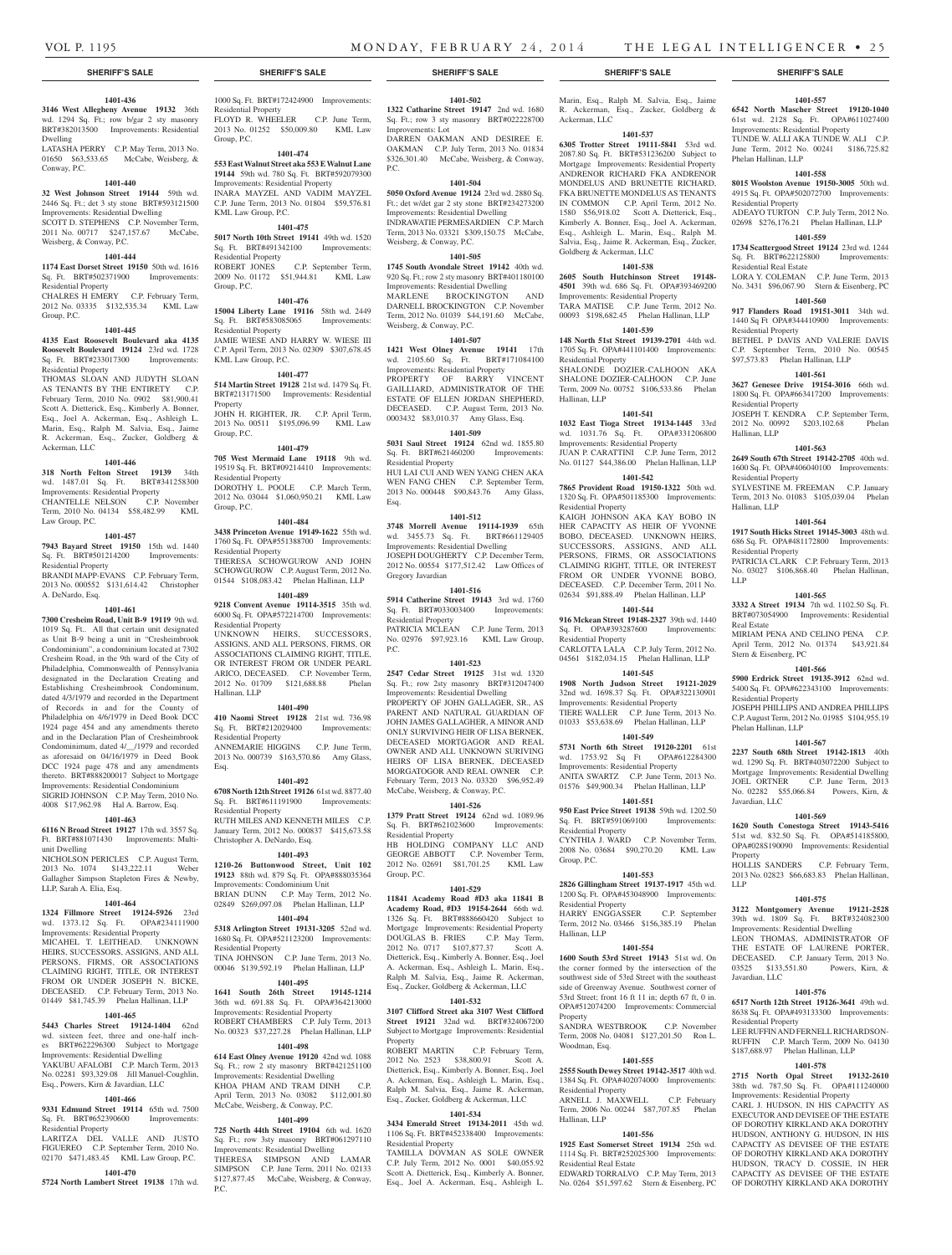HUDSON. C.P. March Term, 2013 No. 00166 Associates, LLC \$28,646.66 Phelan Hallinan, LLP

### **1401-582**

**5126 North 15th Street 19141-1623**  OPA#172058600 Improvements: Residential Property

CURTIS FRIERSON C.P. October Term, 2011 No. 04459 \$86,337.99 Phelan Hallinan, LLP

### **1401-583**

**6659 Vandike Street 19135** 41st wd. 2021.25 Sq. Ft. BRT#411353700 Improvements: Residential Dwelling DANIEL MCILHENNY C.P. July Term,

2013 No. 03164 \$55,885.26 Udren Law Offices, P.C.

### **1401-584**

**5511 Blakemore Street 19138-1817**  12th wd. 716.50 Sq. Ft. OPA#122280900 Improvements: Residential Property WARREN FLUCK AND KAREN FLUCK C.P. July Term, 2012 No. 00520 \$70,016.59 Phelan Hallinan, LLP

### **1401-585**

**1506 North 56th Street 19131-3802** 4th wd. 1550 Sq Ft OPA#043268600 Improvements:

Residential Property ALONZO SR. PICKRON AKA ALONZO PICKRON C.P. August Term, 2013 No. 01167 \$35,353.91 Phelan Hallinan, LLP

### **1401-586**

**1218 East Barringer Street 19119-3941** 

### 22nd wd. 3422.37 Sq Ft OPA#221023400 Improvements: Residential Property

JANICE A. JENKINS C.P. August Term, 2012 No. 02477 \$181,610.45 Phelan Hallinan, LLP

### **1401-587**

**1100 East Sharpnack Street 19150** 50th wd. 2988.83 Sq. Ft. BRT#502322700 Improvements: Residential Dwelling

SYLIVA GRIER C.P. August Term, 2013 No. 02936 \$162,815.06 Udren Law Offices, P.C. **1401-589 821 East Stafford Street 19138** 59th wd. 1225 northwesterly side of 4th Street. Front: 101 ft 2-384/1000 in Depth: Irreg OPA#882756700 Improvements: Commercial Property **408 Oak Lane Avenue 19120** BRT#882756700

Sq. Ft. BRT#591045100 Improvements: Residential Dwelling TYRONE L. FRIPPS C.P. August Term,

2013 No. 01058 \$88,105.06 Udren Law Offices, P.C.

### **1401-590**

**2111 Carver Street 19124** 41st wd. 936.65 Sq. Ft. BRT#411052400 Improvements: Residential Dwelling ARTUR USTAYEV, EDWARD USTAYEV AND RIMMA USTAYEV C.P. August Term, 2013 No. 03199 \$82,074.20 Udren Law Offices, P.C.

#### **1401-591**

**1236 Cardeza Street 19119** 22nd wd. 2196.90 Sq. Ft. BRT#221000500 Improvements: Residential Dwelling

EDWARD BROWN C.P. March Term, 2010 No. 04984 \$258,760.33 Udren Law Offices, P.C.

#### **1401-592**

**4304 Marple Street 19136** 65th wd. (fomerly part of the 41st wd.) 1156.59 Sq. Ft. BRT#651090700 Improvements: Residential Dwelling

#### LILIANA RODRIGUEZ C.P. March Term, 2013 No. 03737 \$119,272.05 Udren Law Offices, P.C.

### **1401-599**

**4343 Teesdale Street 19136-3902** 41st wd. 1039 Sq. Ft. BRT#412102600 Improvements:

Residential Property<br>MOHAMMED 0 .<br>O. RAHMAN AKA MOHAMMUD O. RAHMAN C.P. January Term, 2012 No. 3251 \$97,410.68 Scott A. Dietterick, Esq., Kimberly A. Bonner, Esq., Joel A. Ackerman, Esq., Ashleigh L. Marin, Esq., Ralph M. Salvia, Esq., Jaime R. Ackerman, Esq., Zucker, Goldberg & Ackerman, LLC

### **1401-603**

**7559 Sherwood Road 19151** 34th wd. 1867.50 Sq. Ft. BRT#343245500 Improvements: Residential Property

LYNETTE FORD C.P. January Term, 2012 No. 03096 \$100,268.78 KML Law Group, P.C.

### **1401-610**

**5221 North 8th Street 19120-3109** 49th wd. 2736.85 Sq. Ft. BRT#492127100 Improvements: Row B/gar 2sty Masonry ADAMA BRACEWELL C.P. October Term, 2012 No. 01945 \$168,539.91 Milstead & Associates, LLC

### **1401-611**

**1820 North 69th Street 19151-2303** 34th wd. 19530 Sq. Ft. BRT#71186101 Subject to Mortgage Improvements: Det W/det Gar 3story Stone

RUBEN TEHRANI AND SHALHA TEHRANI AKA SHAHLA TEHRANI C.P. March Term, 2013 No. 01645 \$28,155.06 Milstead &

# Residential Property

**1401-612**

THE UNITED STATES OF AMERICA C/O THE U.S. ATTORNEY FOR THE EASTERN DISTRICT OF PENNSYLVANIA C.P. July Term, 2013 No. 00324 \$53,402.14 Milstead

**1401-613 813 Piermont Street 19116-3417** 58th wd. 6037 Sq. Ft. BRT#582217800 Subject to Mortgage Improvements: Det 1-1/2 Story

TRICIA ANN MOENCH C.P. July Term 2013 No. 001922 \$305,920.69 Milstead &

**1401-615 329 Poplar Street 19123-2227** 5th wd. 802.62 Sq. Ft. BRT#057164200 Improvements: Row

JOSEPH D. BAKER, ORIGINAL MORTGAGOR AND MARGARET M. LIPPI, ORIGINAL MORTAGOR AND REAL OWNER C.P. December Term, 2012 No. 03611 \$214,514.48 Milstead & Associates,

**1401-617 6505 Torresdale Avenue 19135** 41st wd. 1216 Sq. Ft.; row conv/apt 2sty masonry BRT#411319800 Improvements: Residential

EDILBERTO PRIETO C.P. May Term, 2012 No. 01138 \$94,916.03 McCabe, Weisberg,

**1401-623 A-B 400 West Cheltenham Avenue 19120** 61st wd. On southwesterly side of the intersection of southwest line of Cheltenham Avenue and

GWANG HO YI C.P. April Term, 2009 No. 01149 \$899,460.38 Ron L. Woodman, Esq. **1401-625 1308 Van Kirk Street 19149** 53rd wd. 1276 Sq. Ft. BRT#531003300 Improvements:

TRACEY R. MCCREA C.P. May Term, 2013 No. 002177 \$153,589.95 Stern &

**1401-627 3836 Etta Street 19114** 57th wd. 3582.90<br>
Sq. Ft. BRT#572138338 Improvements:

YVONNE MARANO C.P. June Term, 2013 No. 002794 \$189,953.21 Christopher A.

**1401-628 4552 Milnor Street 19124** 23rd wd. 1750 Sq. Ft. BRT#231042900 Improvements:

KIMBERLY CAMM C.P. August Term, 2013 No. 002815 \$33,313.45 Christopher A.

**1401-629 7641 Wyndale Avenue 19151** 34th wd. 1312

JUNIOR W. HALL AND RAFEQUA HALL C.P. August Term, 2013 No. 000712 \$155,566.46 Christopher A. DeNardo, Esq. **1401-631 4563 Cottman Avenue 19135** 41st wd. 2047.50 Sq. Ft. BRT#412082810 Improvements:

PAULINE ABRICAH C.P. April Term, 2013 No. 00640 \$73,736.39 Martha E. Von Rosenstiel, Esq., Heather Riloff, Esq. **1401-632 2832 Norcross Lane 19114** 57th wd. 2212.67 Sq. Ft. BRT#572095522 Improvements:

YAKOV KANTAROVICH C.P. June Term, 2013 No. 01500 \$182,142.17 KML Law

**1401-633 1242 Durfor Street 19148** 39th wd. 644 Sq. Ft. BRT#394306500 Improvements: Residential

MICHAEL P. POORE C.P. June Term, 2013 No. 01718 \$58,824.85 KML Law Group,

**1401-635 1152 South 10th Street 19147** 2nd wd. 992 Sq. Ft. BRT#021548700 Improvements:

HAROLD EVANS C.P. May Term, 2010 No. 03153 \$423,070.49 KML Law Group, P.C. **1401-636 2615 South 69th Street 19142** 40th wd. 1328 Sq. Ft. BRT#406128600 Improvements

Row B/gar 2story Masonry

& Associates, LLC

Associates, LLC

3 Story Mas + Other

Frame

LLC

Dwelling

& Conway, P.C.

Residential Real Estate

Sq. Ft. BRT#572138338 Residential Property

Eisenberg, PC

DeNardo, Esq.

Residential Property

Sq. Ft. BRT#343182300 Residential Property

Residential Dwelling

Residential Property

Residential Property

Group, P.C.

Property

 $PC$ 

DeNardo, Esq.

**5314 Oakland Street 19124-1222** 10th wd. 1539 Sq. Ft. BRT#611389300 Improvements: RACHEL CRUZ, DIOGENES OLIVO AND BEVERLY W RAWLS, AS EXECUTRIX OF THE ESTATE OF WILLIAM E. WALLCE, JR., DECEASED C.P. June Term, 2013 No. 01523 \$92,834.03 KML Law Group, P.C.

### **1401-648 637 North 11th Street 19123** 14th wd. 1303.73

Sq. Ft. BRT#141128700 Improvements: Residential Dwelling CARLOS COLLAZO AND HEATHER C. DERUSSY C.P. September Term, 2010 No. 01247 \$422,891.43 Mark J. Udren, Esq.

## **1401-649**

**7321 Malvern Avenue 19151-2210** 34th wd. 1480 Sq. Ft. OPA#344089000 Improvements: Residential Property ORA ANN JONES C.P. July Term, 2012 No. 01842 \$124,352.29 Phelan Hallinan, LLP

### **1401-650**

**1601 South Taney Street 19145** 36th wd. 1152 Sq. Ft. BRT#364281600 Improvements: Residential Dwelling<br>RICHARD SITES C.P. July Term, 2013 No. 1411 \$126,933.40 Weber Gallagher Simpson Stapleton Fires & Newby, LLP, Sarah

A. Elia, Esq. **1401-651**

## **6549 Ditman Street 19135-2704** 41st

wd. 1182.22 Sq. Ft. OPA#411241700 Improvements: Residential Property SERGEY MUSHEYEV AKA SERGY MUSHEYEV AND EDVARD MUSHEYEV C.P. March Term, 2012 No. 00554 \$96,220.15 Phelan Hallinan, LLP

### **1401-654**

**342 Daly Street 19148-3307** 39th wd. 700 Sq. Ft. OPA#392147400 Improvements: Residential Property THOMAS MICHAEL SZYMBORSKI C.P. May Term, 2013 No. 00484 \$160,960.22

Phelan Hallinan, LLP **1401-655**

### **940 East Washington Lane 19138-1026**  59th wd. 24320 Sq. Ft. OPA#592142400 Improvements: Residential Property

INA WALKER C.P. May Term, 2012 No. 02452 \$392,061.92 Phelan Hallinan, LLP

### **1401-659**

**185 Fern Street 19120-1954** 61st wd. 1027.50 Sq. Ft. OPA#612208400 Improvements: Residential Property CARRIE COLEMAN C.P. June Term, 2012

No. 02461 \$77,384.60 Phelan Hallinan, LLP **1401-661**

**2649 Reed Street 19146-3803** 36th wd. 970.24 Sq. Ft. OPA#362113400 Improvements: Residential Property JOHN J. CHEATLEY C.P. June Term, 2013

No. 00018 \$36,569.25 Phelan Hallinan, LLP **1401-662**

## **1108 Welsh Road 19115-3730** 63rd

wd. 9605.68 Sq. Ft. OPA#632037300 Improvements: Residential Property LUIS CARLOS MARTINI AND LILA E. MARTINI C.P. May Term, 2013 No. 02584 \$222,009.33 Phelan Hallinan, LLP

### **1401-663**

**6560 North Uber Street 19138** 10th wd. 1080 Sq. Ft. BRT#102027500 Improvements: Residential Property THE UNKNOWN HEIRS OF ETHEL M. COOLEY, DECEASED AND JOYCE HUDSON, SOLEY IN HER CAPACITY AS HEIR OF ETHEL M. COOLEY, DECEASED C.P. May Term, 2012 No. 03587 \$35,140.45 KML Law Group, P.C.

### **1401-665**

**2211 Solly Avenue 19152-2807** 56th wd. 3068.05 Sq. Ft. OPA#562079600 Improvements: Residential Property DELIA S. RODRIGUEZ C.P. June Term, 2013 No. 00560 \$196,911.50 Phelan Hallinan, LLP

### **1401-666**

**1115 Hower Lane 19115-4810** 63rd wd. 6600 Sq. Ft. OPA#632075200 Improvements: Residential Property BASHIRAN BIBI AND SHAHBAZ KHAN C.P. March Term, 2013 No. 02983 \$383,909.96 Phelan Hallinan, LLP

### **1401-667**

**765 Garland Street 19124-3047** 35th wd. 1464 Sq. Ft. OPA#351054200 Improvements: Residential Property FELTON ROBINSON C.P. December Term, 2012 No. 04048 \$138,822.88 Phelan Hallinan, LLP

### **1401-672**

**4584 Pennhurst Street aka 4584 Penhurst Street 19124-3826** 42nd wd. 1093.5 Sq. Ft. OPA#421612300 Improvements: Residential **Property** 

DARYL C. GLASS C.P. July Term, 2012 No. 01488 \$25,757.54 Phelan Hallinan, LLP

### **SHERIFF'S SALE SHERIFF'S SALE SHERIFF'S SALE SHERIFF'S SALE SHERIFF'S SALE**

AMINA MAYAZI-SAUNDERS AND SCOTT SAUNDERS C.P. August Term, 2013 No. 0231 \$76,239.60 Stern & Eisenberg, PC **1401-703 3414 Ashville Street 19136-3020** 35th wd. 1890.73 Sq. Ft. OPA#642275000 Improvements: Residential Property ROBERT W. CONAWAY AND MARGARET M. KINLOCH C.P. February Term, 2012 No. 01422 \$167,577.60 Phelan Hallinan, LLP **1401-705 3218 Holly Road 19154** 66th wd. 3750 Sq. Ft. BRT#663016500 Improvements: Residential

BRENDAN FLANNERY AND ELEANOR M. FLANNERY C.P. Feburary Term, 2013 No. 02385 \$130,454.19 Martha E. Von Rosenstiel, Esq., Heather Riloff, Esq. **1401-707 3524 Sheffield Street 19136-3519** 64th wd. 1816.28 Sq. Ft. OPA#642219500 Improvements: Residential Property MATTHEW GORMAN C.P. July Term, 2013 No. 03428 \$120,184.90 Phelan Hallinan,

**1401-708 5314 Yocum Street 19143-5432** 51st wd. 750 Sq. Ft. OPA#512093700 Improvements:

VALERIE COOPER C.P. January Term, 2008 No. 00103 \$65,883.58 Phelan Hallinan, LLP **1401-709 3709 Dancer Lane 19114** 66th wd. 1602 Sq. Ft. BRT#661330005 Improvements:

NORMAN P. WRIGHT AND DEBORAH A. WRIGHT C.P. January Term, 2013 No. 01411 \$208,777.04 Stern & Eisenberg, PC **1401-710 4644 Pennhurst Street 19124-3828** 42nd wd. 1362 Sq. Ft. OPA#421615300 Improvements:

PAMELA ROBINSON C.P. August Term, 2011 No. 03633 \$45,936.53 Phelan Hallinan,

**1401-711 6470 Lawnton Street 19128-2524** 21st wd. 3639 Sq. Ft. OPA#213434600 Improvements:

MARTIN MC CULLAGH AKA MARTIN MCCULLAGH AKA MARTIN MCCULLAH C.P. March Term, 2013 No. 02732 \$147,093.06

**1401-713 1167 East Sharpnack Street 19150-3108**  50th wd. Beginning at a point on the northwest side of Sharpnack Street (50 feet wide) at the distance of 57 feet, 10 inches measured along the said side of Sharpnack Street south 38 degrees 36 minutes 2 seconds west from the southwest side of Baldwin Street (50 feet wide). Improvements: Row B/gar 2sty Masonry MADELINE J. HENDERSON C.P. June Term, 2013 No. 01509 \$185,825.75 Chandra

**1401-715 4126 Farmdale Road 19154** 66th wd. 3355.66 Sq. Ft. BRT#662602800 Subject to Mortgage Improvements: Residential Property GERARD M. SHAFFER C.P. March Term, 2010 No. 2508 \$117,504.26 Scott A. Dietterick, Esq., Kimberly A. Bonner, Esq., Joel A. Ackerman, Esq., Ashleigh L. Marin, Esq., Ralph M. Salvia, Esq., Jaime R. Ackerman, Esq., Zucker, Goldberg & Ackerman, LLC **1401-716 225 North 53rd Street 19139** 44th wd. 1650 Sq. Ft. BRT#441166700 Improvements:

SHARLISE JOHNS AKA SHARLISE R. JOHNS AND MILIKE L. JOHNS C.P. February Term, 2011 No. 02502 \$118,898.16

**1401-717 442 East Mount Airy Avenue 19119** 22nd wd. 3750 Sq. Ft. BRT#222180800 Improvements:

FRANKIE HUGHES C.P. June Term, 2013 No. 000743 \$159,897.30 Amy Glass, Esq. **1401-719 2339 South Bucknell Street 19145-3214**  48th wd. 686.76 Sq. Ft. BRT#482299300 Improvements: Residential Dwelling ANTHONY D. MCBRIDE C.P. April Term, 2013 No. 04059 \$55,854.16 BARBARA A.

**1401-723 6040 Chester Avenue 19142** 40th wd. 1038.50 Sq. Ft. BRT#401225100 Improvements:

CARLTON FULLWOOD C.P. April Term, 2013 No. 001149 \$90,730.73 Christopher

**1401-724 6122 N Broad Street 19127** 17th wd. 1560

Dwelling

LLP

Residential Property

Residential Real Estate

Residential Property

Residential Property

Phelan Hallinan, LLP

M. Arkema, Esq.

Commercial Real Estate

Stern & Eisenberg, PC

Residential Property

FEIN, Esq.

Residential Property

A. DeNardo, Esq.

LLP

### **1401-675**

**1510 Federal Street 19146-3125** 36th wd. 1968 Sq. Ft. BRT#365296300 Subject to Mortgage Subject to Rent KAMAU FLOYD AKA KAMAU H. FLOYD C.P. March Term, 2013 No. 03735 \$226,972.62 Matthew McGuigan, Esq.

### **1401-676**

**2431 East Cumberland Street 19125-3104**  31st wd. 1778 Sq. Ft. OPA#314039000 Improvements: Residential Property TIMOTHY R. BENSTON C.P. April Term, 2013 No. 03973 \$303,050.19 Phelan Hallinan, LLP

### **1401-678**

**4939 North 12th Street 19141-3509** 49th wd. 1920.38 Sq. Ft. OPA#491452300 Improvements: Residential Property

KEELIN S. BARRY IN HER CAPACITY AS AMINISTRATRIX OF THE ESTATE OF HERBERT L. STEVENS, JR. UNKNOWN HEIRS, SUCCESSORS, ASSIGNS, AND ALL PERSONS, FIRMS, OR ASSOCIATIONS CLAIMING RIGHT, TITLE, OR INTEREST FROM OR UNDER HERBERT L. STEVENS, JR. DECEASED. C.P. April Term, 2012 No. 03423 \$84,605.01 Phelan Hallinan, LLP

### **1401-679**

**5810 North Lambert Street 19138-2912**  17th wd. 1000 Sq. Ft. OPA#172426900 Improvements: Residential Property ANGELA FOWLER AKA ANGELA ROANE C.P. May Term, 2013 No. 01749 \$62,088.35 Phelan Hallinan, LLP

### **1401-680**

**548 East Woodlawn Street aka 348 East Woodlawn Street 19144** 12th wd. ALL THAT CERTAIN: lot or piece of ground

with the buildings and improvements thereon erected. SITUATE on the southeast side of Woodlawn Street, at the distance of one hundred seventy-

four feet eight inches southwestward from the southwest side of Musgrave Street in the 12th ward of the city of Philadelphia.

CONTAINING in front or breadth on the said Woodlawn Street nineteen feet ten inches and extending of that width in length or depth southward between parallel lines at right angles to the said Woodlawn Street one hundred feet bounded northeastward, southeastward, and southwestward by other ground now or late of the said Joshua M. Holmes and northwestward

by Woodlawn Street. TITLE TO SAID PREMISES IS VESTED IN Edward J. Thomas and Jeanette Thomas, his wife, by Deed from Stanford Keyne, dated 05/25/1980, recorded 11/26/1980 in Book EFP 89, Page 453. *Jeanette Thomas was previously a co-record owner of said premises, prior to her Death on 01/06/2007. Title to said premises is currently vested solely in Edward J. Thomas.* OPA#122082100 Improvements: Residential Property EDWARD J. THOMAS C.P. July Term, 2013

No. 04270 \$98,064.95 Phelan Hallinan, LLP **1401-681**

### **4846 North Franklin Street 19120-3738**

49th wd. 915 Sq. Ft. OPA#491239300 Improvements: Residential Property DENISE WATSON AKA DENISE M. POINDEXTER C.P. May Term, 2013 No. 00478 \$62,555.70 Phelan Hallinan, LLP

## **1401-684**

**6143 Larchwood Avenue 19143** 3rd wd. 1035 Sq. Ft. OPA#032088200 Improvements: Residential Property ALEXANDER MASON AND GENEVA

LYNN MASON AKA GENEVA L. MASON C.P. January Term, 2010 No. 01995 \$92,993.54 Phelan Hallinan, LLP

32nd wd. 581 Sq. Ft. OPA#323194800 Improvements: Residential Property MAURICIO DAWSONIA C.P. May Term, 2013 No. 02443 \$59,817.60 Phelan Hallinan,

**1401-689 1724 North Gratz Street 19121** 47th wd. 2472 Sq. Ft. BRT#471318000 Subject to Mortgage

KAMAU FLOYD AKA KAMAU H. FLOYD C.P. March Term, 2013 No. 03693 \$243,250.85

**1401-691 4065 Ford Road 19131** 52nd wd. 1463 Sq. Ft. BRT#521411800 Improvements: Residential

FELECIA HARCUM C.P. June Term, 2013 No. 01251 \$176,926.16 KML Law Group,

**1401-694 2044 South Hemberger Street 19145** 48th wd. (formerly part of the 36th wd.) 1052 Sq. Ft. BRT#482240200 Improvements: Residential

### **1401-687 1838 North Marston Street 19121-2623**

LLP

Subject to Rent

Property

Real Estate

P.C.

Matthew McGuigan, Esq.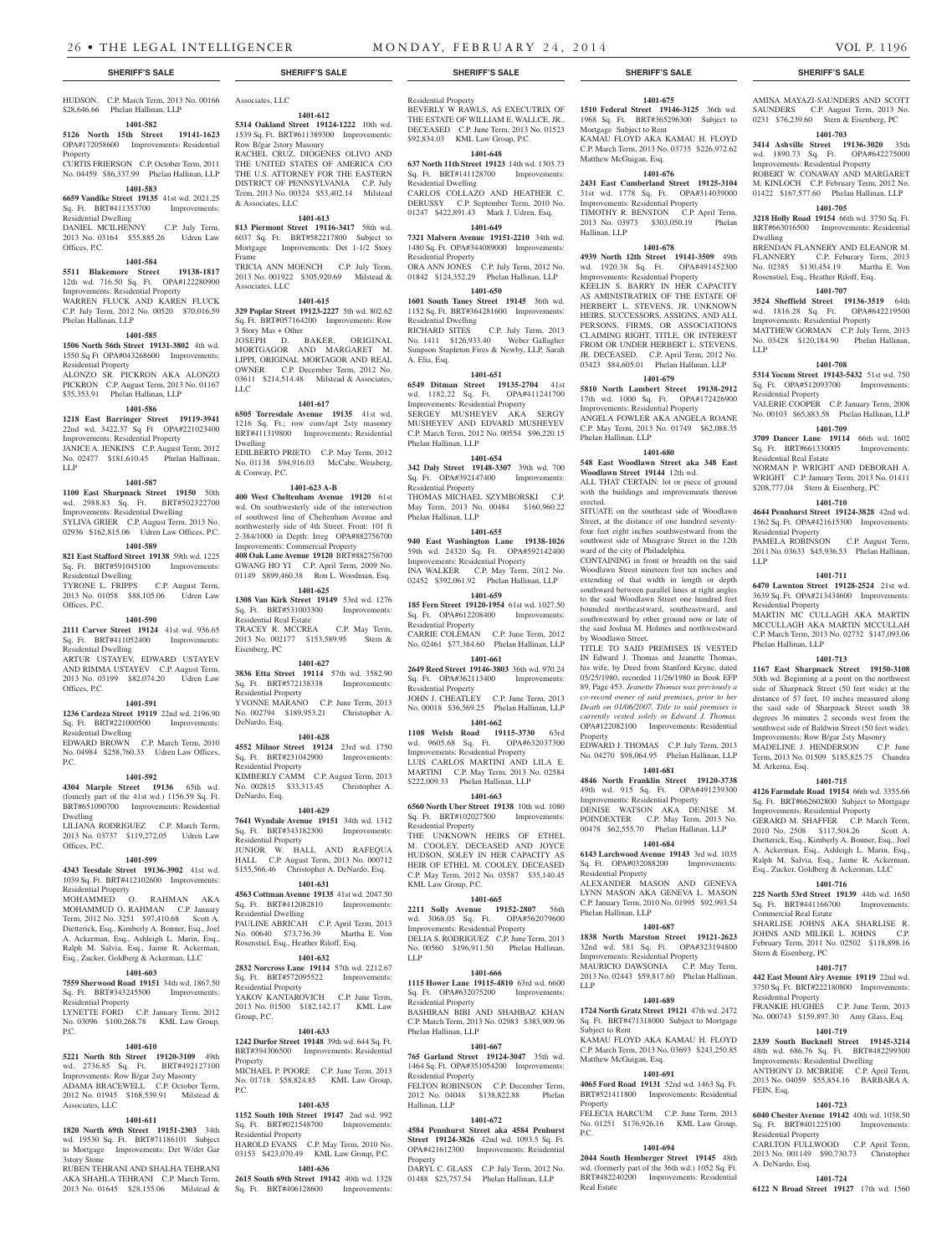Goldberg & Ackerman, L.L.C.

Residential Property

Goldberg & Ackerman, L.L.C.

Goldberg & Ackerman, L.L.C.

Ackerman, L.L.C.

Residential Property

Ackerman, L.L.C.

Property

**1402-426 2878 Angus Road 19114** 57th wd. 1695.11 Sq. Ft. BRT#572094844 Subject to Mortgage Improvements: Residential Property PENNY T. DOVAK C.P. January Term, 2011 No. 1430 \$156,320.54 Scott A. Dietterick, Esq., Kimberly A. Bonner, Esq., Joel A. Ackerman, Esq., Ashleigh L. Marin, Esq., Ralph M. Salvia, Esq., Jaime R. Ackerman, Esq., Zucker, Goldberg & Ackerman, L.L.C. **1402-427 3135 F Street 19134-2403** 33rd wd. 1120 Sq. Ft. BRT#331292500 Subject to Mortgage Improvements: Residential Property REGINA S. JONES, AS SOLE OWNER C.P. February Term, 2012 No. 1465 \$60,432.44 Scott A. Dietterick, Esq., Kimberly A. Bonner, Esq., Joel A. Ackerman, Esq., Ashleigh L. Marin, Esq., Ralph M. Salvia, Esq., Jaime R. Ackerman, Esq., Zucker, Goldberg &

**1402-429 2411 Bleigh Avenue aka 2411 Bleigh Street 19152-4309** 56th wd. 2583 Sq. Ft. BRT#561311300 Improvements: Residential

SHAHENA BEGUM AND MAMUNUR RASHID, WIFE AND HUSBAND, AS TENANTS BY THE ENTIRETY C.P. May Term, 2012 No. 2233 \$213,441.28 Scott A. Dietterick, Esq., Kimberly A. Bonner, Esq., Joel A. Ackerman, Esq., Ashleigh L. Marin, Esq., Ralph M. Salvia, Esq., Jaime R. Ackerman, Esq., Zucker, Goldberg & Ackerman, L.L.C. **1402-430 1235 Levick Street 19111** 53rd wd. 1530 Sq. Ft. BRT#531082900 Subject to Mortgage Improvements: Residential Property CHARLES A. SUDLER, JR. C.P. June Term, 2011 No. 3184 \$78,299.32 Scott A. Dietterick, Esq., Kimberly A. Bonner, Esq., Joel A. Ackerman, Esq., Ashleigh L. Marin, Esq., Ralph M. Salvia, Esq., Jaime R. Ackerman, Esq., Zucker, Goldberg & Ackerman, L.L.C. **1402-434 2430 South 11th Street 19148** 39th wd. 1080 BRT#394197400 Improvements

PETER INNAURATO AS SOLE OWNER C.P. April Term, 2011 No. 1855 \$175,008.50 Scott A. Dietterick, Esq., Kimberly A. Bonner, Esq., Joel A. Ackerman, Esq., Ashleigh L. Marin, Esq., Ralph M. Salvia, Esq., Jaime R. Ackerman, Esq., Zucker, Goldberg &

**1402-435 2842 Sebring Road 19152-1650** 57th wd. 2765.04 Sq. Ft. BRT#571057500 Improvements: Residential Property DAVID R. CHRISTY AND ANGELA N. CHRISTY C.P. November Term, 2011 No.

JAMES RICE C.P. March Term, 2009 No. 04866 \$140,257.86 Scott A. Dietterick, Esq., Kimberly A. Bonner, Esq., Joel A. Ackerman, Esq., Ashleigh L. Marin, Esq., Ralph M. Salvia, Esq., Jaime R. Ackerman, Esq., Zucker,

**1402-424 423 East Godfrey Avenue 19120-1606**  35th wd. 3125 Sq. Ft. BRT#351102100 Improvements: Residential Property SOMSAK SUWANNARAT, AS SOLE OWNER C.P. May Term, 2012 No. 03280 \$109,573.90 Scott A. Dietterick, Esq., Kimberly A. Bonner, Esq., Joel A. Ackerman, Esq., Ashleigh L. Marin, Esq., Ralph M. Salvia, Esq., Jaime R. Ackerman, Esq., Zucker,

Esq., Ashleigh L. Marin, Esq., Ralph M. Salvia, Esq., Jaime R. Ackerman, Esq., Zucker, 0712 \$204,195.22 Scott A. Dietterick, Esq., Kimberly A. Bonner, Esq., Joel A. Ackerman, Esq., Ashleigh L. Marin, Esq., Ralph M. Salvia, Esq., Jaime R. Ackerman, Esq., Zucker,

**1402-441 7123 Torresdale Avenue 19135** 65th wd. 2430 Sq. Ft. BRT#651257000 Improvements:

JOSEPH A. DAUT AND MICHELLE DAUT, AS TENANTS BY THE ENTIRETIES C.P. May Term, 2011 No. 1332 \$143,025.06 Scott A. Dietterick, Esq., Kimberly A. Bonner, Esq., Joel A. Ackerman, Esq., Ashleigh L. Marin, Esq., Ralph M. Salvia, Esq., Jaime R. Ackerman, Esq., Zucker, Goldberg & Ackerman, L.L.C. **1402-445 4022 East Roosevelt Boulevard 19124** 45th wd. 1604 Sq. Ft.; row b/gar 2 sty masonry BRT#351018400 Improvements: Residential

EVELYN A. KESSLER C.P. November Term, 2010 No. 00160 \$139,999.75 McCabe,

**1402-453 2418 South 8th Street 19148** 39th wd. 840 Sq. Ft. BRT#393259300 Improvements:

MIT MEY C.P. April Term, 2013 No. 03052 \$64,486.65 KML Law Group, P.C. **1402-454 3023 Chatham Street 19134-4306** 25th wd. On the southeast side of Chatham St, 112' 7-1/4 in, northward from the northeast side of Indiana Avenue; front 14 ft 4 in; depth 82 ft 6 in

JORGE CARABALLO C.P. September Term, 2010 No. 00794 \$128,330.77 Louis P.

**1402-455 4735 Whitaker Avenue 19120** 42nd wd. 1200 Sq. Ft.; row b/gar 2sty masonry BRT#421565100 Improvements: Residential

REGINALD BATES C.P. December Term, 2012 No. 00967 \$64,421.76 McCabe,

**1402-456 6059 Allman Street 19142** 40th wd. 952 Sq. Ft. BRT#401243300 Improvements:

SANAYYAH H. MILLER C.P. July Term, 2013 No. 00828 \$86,625.80 KML Law

**1402-457 4826 Howell Street 19135** 41st wd. on southwesterly side of Howell St, 100 ft 0 in northwestwardly from the westerly corner of Howell and Tullp St; front 30 ft, 0 in; depth 140 ft 0 in OPA#411105500 Subject to Mortgage PAUL E. VOIT C.P. April Term, 2011 No. 00651 \$106,341.43 Louis P. Vitti, Esq. **1402-459 43 West Johnson Street 19144** 22nd wd. 5000 Sq. Ft. BRT#223000700 Improvements:

ARDELLIA JONES AND WILLIAM JONES C.P. July Term, 2012 No. 003620 \$79,376.48 Martha E. Von Rosenstiel Esq., Heather Riloff,

**1402-466 2433 South Garnet Street 19145** 26th wd. All that certain lot or piece of ground, situate on the east side of Garnet Street at the distance of two hundred eighty-eight feet six inches (288'6") southward from the south side of Ritter Street in the Twenty-Sixth (fomerly part of the forty-eighth) ward of the city of Philadelphia. Containing in front or breadth on the said Garnet Street fourteen feet two-inches (14'2") and extending of that width in length or depth eastward between parallel lines at right angles to the said Garnet Street forty-seven feet (47') feet to a certain three feet (3') wide alley leading north-ward into Ritter Street and Southward into another 3 feet wide alley leading westward into the said Garnet Street Subject to Mortgage WILLIAM CARBO C.P. August Term, 2013 No. 03464 \$177,116.22 Anthony R. Distasio, Esq., Linton, DiStasio & Edwards, P.C. **1402-472 4312 Pechin Street 19128** 21st wd. 1908.00 Sq. Ft. BRT#212164400 Improvements:

Goldberg & Ackerman, L.L.C.

Residential Property

Dwelling

Weisberg, & Conway, P.C.

Residential Property

OPA#251402900

Vitti, Esq.

Dwelling

Weisberg, & Conway, P.C.

Residential Property

Residential Dwelling

Residential Dwelling

Udren Law Offices, P.C.

Offices, P.C.

JACQUELINE WAWREZYNEK ROBERT WAWRZYNEK C.P. August Term, 2010 No. 04630 \$89,889.06 Udren Law

**1402-477 133 East Maryland Street 19144** 59th wd. 1900.00 Sq. Ft. BRT#592130600 Improvements: Residential Dwelling AIYANA SMITH AND MICHAEL SMITH C.P. July Term, 2012 No. 04672 \$124,178.34

Esq.

Group, P.C.

**1402-419 1410 South 52nd Street 19143-5041** 51st wd. 1811 Sq. Ft. BRT#27 S 18219; Tax Acct #512009000 Subject to Mortgage Improvements: Residential Property ZAHAVA FISCH C.P. December Term, 2011 No. 2447 \$73,043.23 Scott A. Dietterick, Esq., Kimberly A. Bonner, Esq., Joel A. Ackerman, Esq., Ashleigh L. Marin, Esq., Ralph M. Salvia, Esq., Jaime R. Ackerman, Esq., Zucker, Goldberg & Ackerman, L.L.C. **1402-420 7927 Temple Road 19150-2115** 50th wd. 1642.50 Sq. Ft. BRT#501093600 Subject to Mortgage Improvements: Residential Property WILLIAM MANGUM C.P. December Term, 2012 No. 1530 \$42,660.12 Scott A. Dietterick, Esq., Kimberly A. Bonner, Esq., Joel A. Ackerman, Esq., Ashleigh L. Marin, Esq., Ralph M. Salvia, Esq., Jaime R. Ackerman, Esq., Zucker, Goldberg & Ackerman, L.L.C. **1402-423 3425 West Allegheny Avenue 19132** 38th wd. 1974 Sq. Ft. BRT#382027800 Improvements:

### **SHERIFF'S SALE SHERIFF'S SALE SHERIFF'S SALE SHERIFF'S SALE SHERIFF'S SALE**

### Sq. Ft. BRT#881071440 Improvements: Commerical Real Estate

NICHOLSON PERICLES C.P. October Term, 2012 No. 00596 \$187,646.95 Stern & Eisenberg, PC

### **1401-728**

**5729 North Lambert Street 19138** 17th wd. (formerly part of the 42nd wd.) 1000 Sq. Ft. BRT#172412800 Improvements: Residential Property

TODD A. KING, CO-EXECUTOR OF THE ESTATE OF BRENDA W. KING, DECEASED (REAL OWNER), AND RICHETTE D. KING CO-EXECUTOR OF THE ESTATE OF BRENDA W. KING, DECEASED C.P. April Term, 2013 No. 000522 \$65,464.31 Christopher A. DeNardo, Esq.

#### **1401-729**

**2556 East Ann Street 19134** 25th wd. 1698.75 Sq. Ft. BRT#251063000 Improvements: Residential Dwelling TRACY L. CONVERY AND THOMAS

CONVERY AKA THOMAS J. CONVERY AKA THOMAS J. CONVERY, III C.P. February Term, 2013 No. 02104 \$160,456.23 Udren Law Offices, P.C.

### **1401-730**

**6007 Elmwood Avenue 19142** 40th wd. 1240 Sq. Ft. BRT#402217500 Improvements: Residential Dwelling JACK L. JANES, SR. AKA JACK L. JANES

AKA JACK JANES C.P. August Term, 2013 No. 00192 \$74,109.63 Udren Law Offices, P.C.

### **1401-736**

**1105 Wagner Avenue 19141-2929** 49th wd. 1147 Sq. Ft. OPA#493020500 Improvements: Residential Property

BIANCA BOYD C.P. August Term, 2012 No. 02979 \$59,860.74 Phelan Hallinan, LLP

### **1401-737 2542 South 64th Street 19142-3128** 40th

wd. 1094.17 Sq. Ft. OPA#406000700 Improvements: Residential Property KEMYETTA BISHOP AKA KEMEYETTA BISHOP C.P. September Term, 2012 No. 02844 \$90,351.76 Phelan Hallinan, LLP

### **1401-738**

**7503 North 21st Street 19138** 10th wd. 1856 Sq. Ft. BRT#101183700 Improvements: Residential Dwelling

FELICIA PARKER AND KAREEM PATTERSON C.P. February Term, 2013 No. 01715 \$72,305.97 Udren Law Offices, P.C.

### **1401-739**

**4964 North 7th Street 19120-3708** 49th wd. 1055.55 Sq. Ft. OPA#491218800 Improvements: Residential Property GUILLERMO A. CARRUCINI C.P. May Term, 2012 No. 03765 \$75,741.49 Phelan Hallinan, LLP

#### **1401-741**

**872 North 4th Street 19123** 5th wd. 1055.24 Sq. Ft. BRT#056201300 Improvements: Residential Property

ROBERT L. SAUNDERS AKA ROBERT R. SAUNDERS, ROBERT R. SAUNDERS C.P. May Term, 2013 No. 001675 \$167,273.30 Christopher A. DeNardo, Esq.

### **1401-748**

**1825 Hartel Avenue 19111-3530** 56th wd. 2718.75 Sq. Ft. BRT#138N080184 Improvements: S/d W Det Gar 2 Story Mason GAZMEND BICI C.P. July Term, 2013 No. 01802 \$178,396.47 Milstead & Associates, LLC

### **1401-750**

**617 Alcott Street 19120-1219** 35th wd. 1217.88 Sq. Ft. BRT#352080400 Improvements: Row B/gar 2story Masonry JERRAUD E. BANKS C.P. September Term, 2011 No. 00393 \$110,335.84 Milstead &

### **1401-753**

Associates, LLC

**2827 West Girard Avenue 19130-1214**  29th wd. 1800 Sq. Ft. BRT#292026800 Improvements: Row W-off/str 3story Masonry AL ALSTON C.P. August Term, 2010 No. 02835 \$252,377.11 Milstead & Associates, LLC

### **1401-754**

**2837 Magee Avenue 19149 55th wd. 1555.12**<br>Sq. Ft. BRT#551094200 Improvements: Sq. Ft. BRT#551094200 Improvements: Residential Dwelling

DAVE M. COX C.P. May Term, 2013 No. 002115 \$71,405.53 Martha E. Von No. 002115 \$71,405.53 Marth<br>Rosenstiel, Esq., Heather Riloff, Esq.

### **1401-756**

**7202 Eastwood Street 19149** 35th wd. 1356.14 Sq. Ft. BRT#542412500 Improvements: Residential Dwelling

MEIZI LI C.P. May Term, 2013 No. 002332 \$95,920.26 Martha E. Von Rosenstiel, Esq., Heather Riloff, Esq.

**1401-761 906 North 63rd Street 19151** 34th wd. 5280 Sq. Ft. BRT#344198600 Improvements:

Residential Dwelling DAVID MARION DODSON, JR. AKA JOHN-DAVID MOHR C.P. June Term, 2013 No. 000670 \$189,609.92 Martha E. Von Rosenstiel, Esq., Heather Riloff, Esq.

### **1401-762**

**6811 Rodney Street 19138-2639** 10th wd. 836.55 Sq. Ft. BRT#102397300 Subject To Mortgage Wells Fargo Bank, N.A. Improvements: Row 2 Sty Masonry KEITH LUCAS, 6811 RODNEY ST., PHILADELPHIA, PA 19138 C.P. August Term, 2012 No. 00941 \$42,936.24 Shwan J. Haang, Esq., Voelker & Associates

### **1402-302**

**5406 North Water Street 19120-3020** 42nd wd. 2526.59 Sq. Ft. PRCL#421284200 Improvements: Residential Property RUSSELL L. THOMPSON AND CATHERINE C. THOMPSON C.P. November Term, 2012 No. 01293 \$131,712.29 Phelan Hallinan, L.L.P.

### **1402-303**

**4728 Oxford Avenue 19124** 23rd wd. row w-off/str 2sty masonr; 1572 Sq. Ft. BRT#232142400 Improvements: Residential Dwelling MARIE G. DELANY AND BERNARD

KENNETH DELANY C.P. June Term, 2013 No. 00611 \$126,644.26 McCabe, Weisberg, & Conway, P.C.

### **1402-305**

**3421 Aldine Street 19136** 64th wd. 1614.56 Sq. Ft. BRT#642117100 Improvements: Residential Property ANH BUU LY C.P. April Term, 2012 No. 1031 \$171,660.05 Scott A. Dietterick, Esq., Kimberly A. Bonner, Esq., Joel A. Ackerman, Esq., Ashleigh L. Marin, Esq., Ralph M.

Salvia, Esq., Jaime R. Ackerman, Esq., Zucker, Goldberg & Ackerman, L.L.C.

**1402-308**

**6128 Lawndale Avenue aka 6128 Lawndale Street 19111** 935 Sq. Ft. BRT#352320215 Improvements: Residential CUONG MANH PHAM AND DOA B. NGUYEN, H/W C.P. March Term, 2013 No. 02052 \$278,308.33 Dana S. Plon, Esq.

### **1402-312**

**5151 Akron Street 19124-1901** 62nd wd. 1470.02 Sq. Ft. OPA#621430500 Improvements: Residential Property GREGORY BRYANT C.P. April Term, 2009 No. 00506 \$116,353.33 Phelan Hallinan. L.L.P.

#### **1402-318**

**2129 Homer Street 19138-1935** 50th wd. 1943.76 Sq. Ft. OPA#102141600 Improvements: Residential Property DONTE JULIA C.P. August Term, 2013 No. 03064 \$125,144.99 Phelan Hallinan, L.L.P.

### **1402-320**

**1826 Placid Street 19152-1113** 56th wd. 4173.35 Sq. Ft. OPA#562248600 Improvements: Residential Property CLEATUS SANTEE AND JENNIFER SANTEE C.P. January Term, 2012 No. 00446 \$162,359.11 Phelan Hallinan, L.L.P.

### **1402-321**

**4747 Leiper Street 19124-3222** 23rd wd. 3422.40 Sq. Ft. OPA#234270200 WQ. 3422.40 sq. Tub. Communisty MARY ANNE PIETRAK C.P. July Term, 2013 No. 03904 \$52,261.06 Phelan Hallinan, L.L.P.

#### **1402-343**

**2729 Wharton Street 19146-3722** 36th wd. 683.64 Sq. Ft. OPA#362075100 Improvements: Residential Property JAMES T. LOVETT AKA JAMES LOVETT AND JANELL LOVETT C.P. August Term, 2010 No. 03088 \$75,033.74 Phelan Hallinan, L.L.P.

### **1402-346**

**1500 West Ruscomb Street 19141-2208**  17th wd. 3085.63 Sq. Ft. OPA#171041500 Improvements: Residential Property MURRAY DIXON AND JANEL DIXON-C.P. June Term, 2013 \$70,206.74 Phelan Hallinan, L.L.P.

### **1402-349**

**7229 Bingham Street 19111-4031** 53rd wd. 3162.5 Sq. Ft. OPA#532383800 Improvements: Residential Property KENISE ALIKE JONES C.P. November Term, 2008 No. 02933 \$90,274.11 Phelan Hallinan, L.L.P.

### **1402-354**

**3620 Richmond Street 19134-6218** 45th wd. 1552 Sq. Ft. OPA#451154200 Improvements: Residential Property JAMES RISPO AKA JAMES R. RISPO, SR.

C.P. June Term, 2013 No. 02378 \$70,178.82 Kimberly A. Bonner, Esq., Joel A. Ackerman, Phelan Hallinan, L.L.P.

### **1402-356**

**459 West Hansberry Street 19144-4026**  12th wd. 2718 Sq. Ft. OPA#123108600 Improvements: Residential Property CYNTHIA RASCOE C.P. April Term, 2013 No. 01376 \$203,964.07 Phelan Hallinan, L.L.P.

### **1402-365**

**5302 Knox Street 19144** 12th wd. 3280 Sq. Ft. BRT#124110100 Improvements: Residential Real Estate DERIEC DORMAN AND TAMICA

OGLESBY-DORMAN C.P. August Term, 2012 No. 00159 \$289,089.91 Stern & Eisenberg, P.C.

### **1402-378**

**842 Scattergood Street 19124** 35th wd. 1038.10 Sq. Ft. BRT#351158600 Residential Property NIKIA WOMACK C.P. January Term, 2009 No. 02853 \$68,140.93 KML Law Group,  $PC$ .

#### **1402-382**

**2640 South 66th Street 19142-2702** 40th wd. 1012 Sq. Ft. BRT#406021300 Improvements: Residential Real Estate THE UNKNOWN HEIRS, EXECUTORS, OF

DEVISESS OF THE ESTATE OF BEATRICE H. BILLA C.P. August Term, 2013 No. 3146 \$87,284.76 Stern & Eisenberg, P.C.

### **1402-387**

**3102 Delaire Landing Road 19114** 65th wd. 982 Sq. Ft.; res condo 2sty frame BRT#888650465 Improvements: Residential Dwelling

BARBARA E. MURPHY C.P. September Term, 2013 No. 00445 \$118,699.11 McCabe, Weisberg, & Conway, P.C.

### **1402-389**

**469 East Pleasant Street 19119** 22nd wd. 1406 Sq. Ft.; row b/gar 2sty masonry BRT#222078800 Improvements: Residential Dwelling

FILBERT FRANCOIS C.P. February Term, 2009 No. 02202 \$144,295.97 McCabe, Weisberg, & Conway, P.C.

### **1402-393**

**2431 Reed Street, Unit 2 19146** 36th wd. North side of Reed St intersection of Reed & 25th; front irregular lot BRT#884122506 Improvements: Industrial Condominium Containing 14954 Sq Ft Improvement Area SCST REALTY GROUP, L.L.C. C.P. January Term, 2012 No. 01424 \$627,178.99 James W. Hennessey, Esq., Dilworth Paxson L.L.P.

### **1402-396**

**5801 Brush Road 19138** 59th wd. Front 16'4", depth 80' OPA#591228200 Improvements: 3 Story, 3 Unit, Mixed Use Row W/basement, Office/store & Apartments BRIAN THOMPSON C.P. July Term, 2008

No. 04362 \$148,986.51 Thomas D Bielli, Esq., Daniel P. Murray, Esq., O'Kelly Ernst & Bielli, L.L.C.

### **1402-415**

**2227 West Dauphin Street 19132-4704**  16th wd. 1170 Sq. Ft. BRT#162252800 Improvements: Residential Property KEENA M. BRINKLEY C.P. April Term,<br>2012 No. 2026 \$84,761.24 Scott A. 2012 No. 2026 \$84,761.24 Dietterick, Esq., Kimberly A. Bonner, Esq., Joel A. Ackerman, Esq., Ashleigh L. Marin, Esq., Ralph M. Salvia, Esq., Jaime R. Ackerman, Esq., Zucker, Goldberg & Ackerman, L.L.C.

### **1402-416**

**6224 Mascher Street aka 6224 North Mascher Street 19120** 61st wd. 1200 Sq. Ft. BRT#611024900 Subject to Mortgage Improvements: Residential Property JEANNETTE L. CRYOR AND LUCILLE CRYOR, AS JOINT TENANTS WITH THE RIGHT OF SURVIVORSHIP C.P. July Term, 2012 No. 0003 \$57,936.42 Scott A. Dietterick, Esq., Kimberly A. Bonner, Esq., Joel A. Ackerman, Esq., Ashleigh L. Marin, Esq., Ralph M. Salvia, Esq., Jaime R. Ackerman, Esq., Zucker, Goldberg & Ackerman, L.L.C.

### **1402-417**

**2656 Bonaffon Street 19142-2718** 40th wd. 1104 Sq. Ft. BRT#406079300 Improvements: Residential Property

DENNIS A. MCKENZIE, JR., HIS HEIRS AND ASSIGNS C.P. March Term, 2012 No. 2845 \$44,018.23 Scott A. Dietterick, Esq., Kimberly A. Bonner, Esq., Joel A. Ackerman, Esq., Ashleigh L. Marin, Esq., Ralph M. Salvia, Esq., Jaime R. Ackerman, Esq., Zucker, Goldberg & Ackerman, L.L.C.

#### **1402-418**

**1731 McClellan Street 19145-2122** 49th wd. 1024 Sq. Ft. BRT#481013700 Subject to Mortgage Improvements: Residential Property GAIL TYSON C.P. June Term, 2012 No. 1262 \$87,726.64 Scott A. Dietterick, Esq.,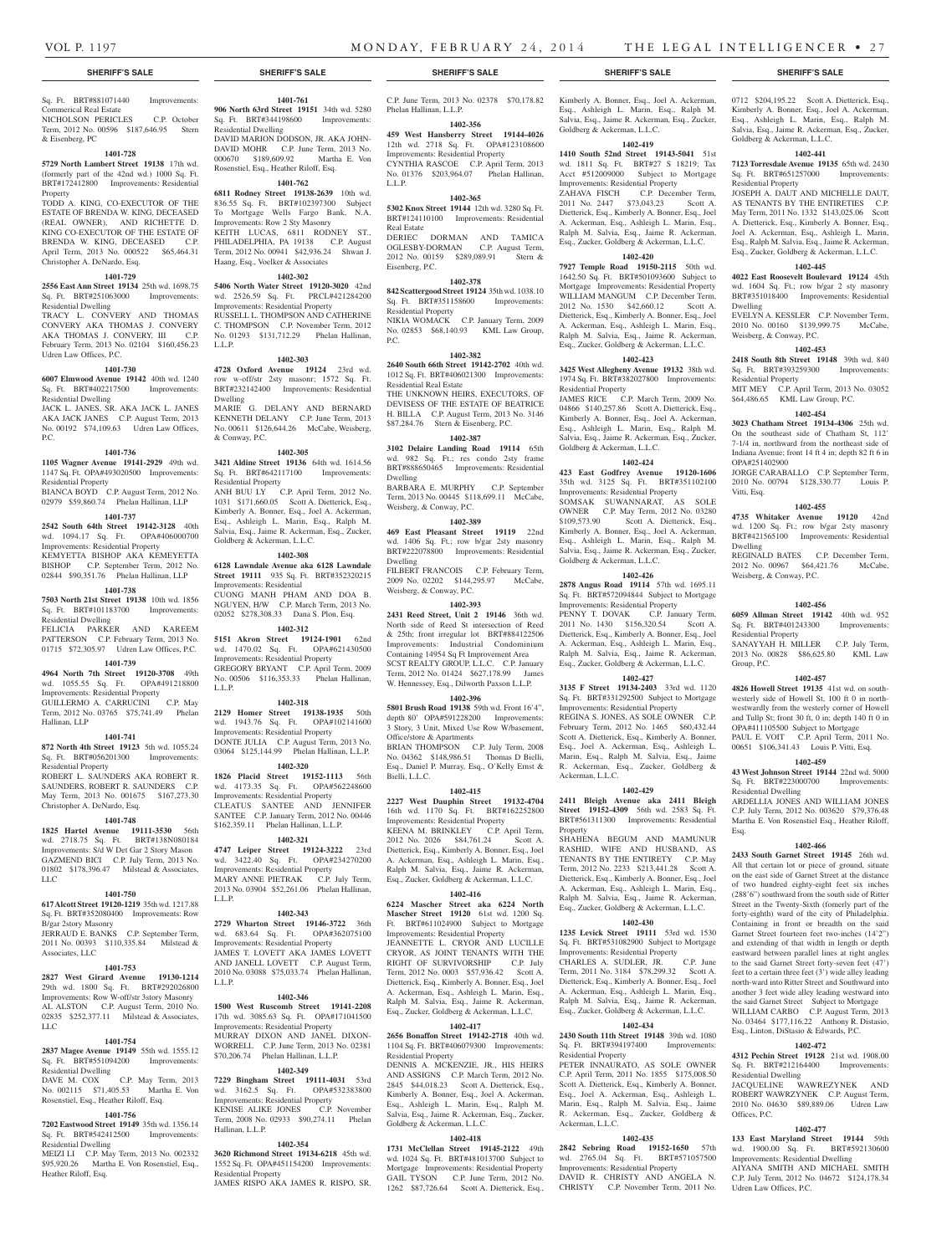### **1402-485**

**108 West Norris Street 19122-2439** 18th wd. 1625 Sq. Ft. BRT#183195108 Improvements: Residential Dwelling HAROLD WINGFIELD C.P. February Term, 2013 No. 000122 \$51,884.83 Law Offices of Gregory Javardian

### **1402-488**

**2131 Carver Street 19124-1609** 41st wd. 915.20 Sq. Ft. OPA#411053400 Improvements: Residential Property ROBERT GONZALEZ C.P. November Term, 2010 No. 02828 \$90,214.90 Phelan Hallinan, L.L.P.

### **1402-491**

**1823 East Moyamensing Avenue 19148-1944**  1st wd. 1242.50 Sq. Ft. OPA#011214200 Improvements: Residential Property JOHN E. MCNAMEE C.P. July Term, 2012 No. 03408 \$292,150.00 Phelan Hallinan, L.L.P.

### **1402-492**

**849 Hendrix Street 19116-2525** 58th wd. 2225 Sq. Ft. OPA#582334420 Improvements: Residential Property LARYSA BAZYLSKA STIPA AND ROBERT P. STIPA C.P. October Term, 2010 No. 01948 \$248,322.74 Phelan Hallinan, L.L.P.

#### **1402-494**

**6142 Tackawanna Street 19135-3416**  41st wd. 1785.92 Sq. Ft. OPA#552239800 Improvements: Residential Property BRYAN J. GALIE C.P. August Term, 2012 No. 00036 \$38,853.30 Phelan Hallinan, L.L.P.

### **1402-497**

**1236 Robbins Street 19111-5836** 53rd wd. 3300 Sq. Ft. OPA#631038900 Improvements: Residential Property CATRINA D. BANKS C.P. June Term, 2012

No. 00916 \$173,542.24 Phelan Hallinan, L.L.P.

#### **1402-513**

**1234 Christian Street 19147** 2nd wd. Front 16', depth 100' OPA#021020300 Improvements: 3 Story 4 Bedroom, 2.5 Bath Townhouse LAJOHNTY HOLDINGS, L.L.C. C.P. October Term, 2013 No. 00307 \$148,986.51 Thomas D. Bielli, Esq., Daniel P. Murray, Esq., O'Kelly Ernst & Bielli, L.L.C.

### **1402-522**

**2001 Hamilton Street, Apartment 409 19130- 4200** 8th wd. Together with all right, title, and interest to a 0.747% undivided interset of, in and to the Common Elements, as more particularly set forth in the Declaration OPA#888091634 Improvements: Residential Property CARLO COLOMBO C.P. February Term, 2013 No. 00805 \$220,232.44 Phelan Hallinan, L.L.P.

#### **1402-527**

**4805 East Howell Street 19135** 41st wd. 1189.12 Sq. Ft. BRT#411109800 Improvements: Residential Property YARILIS RUIZ C.P. July Term, 2013 No. 02316 \$97,764.00 KML Law Group, P.C.

### **1402-530**

**3065 Coral Street 19134** 25th wd. 810 Sq. Ft. BRT#252457700 Improvements: Residential Property

CARLOS OLIVO C.P. April Term, 2013 No. 03713 \$27,214.18 KML Law Group, P.C.

### **1402-551**

**4226 Ormond Street 19124** 33rd wd. 810 Sq. Ft. BRT#332535100 Improvements: Residential Property LAPINA JAMISON C.P. June Term, 2009 No.

### 04659 \$49,163.85 KML Law Group, P.C.

### **1402-553**

**609 North Wilton Street 19131** 44th wd. 1004 Sq. Ft. BRT#442302700 Improvements: Residential Dwelling

CHARLES SHAW C.P. May Term, 2013 No. 01635 \$82,562.34 Udren Law Offices, P.C.

### **1402-556**

**5144 Brown Street 19139-1526** 44th wd. 992 Sq. Ft. BRT#441271600 Improvements: Residential Dwelling

HARVEY GOLDENBERG AKA HARVEY S. GOLDENBERG C.P. June Term, 2013 No. 02328 \$62,217.03 Udren Law Offices, P.C.

### **1402-562**

**1328 North Hancock Street 19122** 18th wd. 2494.66 Sq. Ft. BRT#182083500 Improvements: Residential Dwelling SHERIDAN L. SOSTRE C.P. June Term, 2013 No. 002403 \$230,185.14 Martha E. Von Rosenstiel Esq., Heather Riloff, Esq.

### **1402-565**

**6230 Torresdale Avenue 19135-3719** 41st wd. 1701.90 Sq. Ft. BRT#411291700 Subject to Mortgage Improvements: Row B/gar 1 Story Masonry

**4717 Bleigh Avenue 19136-4101** 65th wd.

JOHN R. KLEMICK C.P. July Term, 2013 No. 02894 \$65,439.08 Milstead & Associates. L.L.C.

#### **1402-570 4041 Dungan Street 19124-5316** 33rd wd. 1232 Sq. Ft. OPA#332420600 Improvements:

Residential Property NAEEM LANGSTON C.P. March Term, 2013 No. 02412 \$107,104.98 Phelan Hallinan, L.L.P.

### **1402-581**

**2615 Almond Street 19125** 31st wd. (formerly part of the 18th wd.) 624 Sq. Ft. BRT#312090400 Improvements: Residential Dwelling ROCHELLE PORTER C.P. February Term, 2012 No. 03813 \$157,823.49 Udren Law Offices, P.C.

### **1402-582**

**512 North 66th Street 19151** 34th wd. 750 Sq. Ft. BRT#343136320 Improvements: Residential Property SANDRA THOMAS C.P. April Term, 2013 No. 01435 \$162,154.19 KML Law Group, P.C.

### **1402-584**

**6626 Dicks Avenue 19142** 40th wd. 1183.92 Sq. Ft. BRT#406289000 Improvements: Residential Property TANYA BURNS AND LEMENUEL W. LAWTON C.P. May Term, 2007 No. 00839 \$63,428.02 KML Law Group, P.C.

### **1402-596**

**6133 Oakley Street 19111** 35th wd. 1605 Sq. Ft. BRT#352260100 Improvements: Residential Dwelling<br>HOLLY CRON C C.P. February Term, 2013

No. 02392 \$135,069.70 Martha E. Von Rosenstiel Esq., Heather Riloff, Esq. **1402-601**

**513 Saint Michael Drive 19148** 39th wd. 1489.50 Sq. Ft. BRT#392227726 Improvements: Residential Dwelling NO HUYNH AND JIMMY TRAN C.P. June

Term, 2009 No. 02839 \$256,841.80 Udren Law Offices, P.C. **1402-603**

**2443 South Hicks Street 19145** 26th wd. 720 Sq. Ft. BRT#41S6163 & BRT#261187000 Improvements: Residential Dwelling CYNTHIA CARBONARO AND DANIEL F. CARBONARO C.P. April Term, 2013 No.

00756 \$176,353.28 Udren Law Offices, P.C. **1402-615**

### **3355 Hartville Street 19134** 7th wd. 651 Sq. Ft. BRT#073187300 Improvements:

Residential Property ERNEST CAMPBELL C.P. April Term, 2013 No. 01898 \$29,870.81 KML Law Group, P.C.

### **1402-616**

**2366-70 North 4th Street 19133** 19th wd. 3817 Sq. Ft. BRT#871099850 Improvements: Commercial Property 2366 J & J, INC. C.P. May Term, 2010 No. 00913 \$199,911.42 Wilentz, Goldman, & Spitzer, P.A.

#### **1402-617**

**2542 East Norris Street 19125** 18th wd. 2047.81 Sq. Ft. BRT#181270600 Improvements: Residential Property JOHN KIDWELL, RICHARD LEINENBACH AND ROBERT SHIRLEY C.P. April Term, 2013 No. 03836 \$168,824.69 KML Law Group, P.C.

### **1402-619**

**7014 East Roosevelt Boulevard 19149** 35th wd. 1176 Sq. Ft.; row b/gar 2sty masonry BRT#542517800 Improvements: Residential Dwelling

ZI KAI WANG C.P. September Term, 2013 No. 01527 \$76,878.34 McCabe, Weisberg, & Conway, P.C.

#### **1402-621**

**3343 Rand Street 19134** 33rd wd. 868 Sq. Ft.; row 2 sty masonry BRT#331361900 Improvements: Residential Dwelling EVERLENE WILLIAMS,

SURVIVING HEIR OF NANNIE M. CLANTON, DECEASED MORTGAGOR AND REAL OWNER, NANNIE M. CLANTON AND ALL UNKNOWN SURVIVING HEIRS OF NANNIE M. CLANTON, DECEASED MORTGAGOR AND REAL OWNER. C.P. January Term, 2013 No. 03510 \$20,788.84 McCabe, Weisberg, & Conway, P.C.

### **1402-629**

**614 North 57th Street 19131** 34th wd. 1524.64 Sq. Ft. BRT#043096000 Improvements: Residential Dwelling MICHAEL B. KELLY C.P. May Term, 2013

No. 02575 \$45,985.40 Udren Law Offices,

### **1402-630**

P.C.

### **SHERIFF'S SALE SHERIFF'S SALE SHERIFF'S SALE SHERIFF'S SALE SHERIFF'S SALE**

**1403-309 1536 North Lawrence Street 19122-3721**  18th wd. 1017 Sq. Ft. OPA#182256000 Improvements: Residential Property

wd. 1161.16 Sq. Ft. OPA#513023400 Improvements: Residential Property CHERYL BOOKHART AKA CHERYL B. BOOKHART IN HER CAPACITY AS HEIR OF ROBERT BOOKHART, DECEASED, PORTIA YVOONE BOOKHART, IN HER CAPACITY AS HEIR OF ROBERT BOOKHART, DECEASED. DANYELE DOVE AKA DANIELLE PENNELL-DOVE IN HER CAPACITY AS HEIR OF ROBERT BOOKHART, DECEASED. UNKNOWN HEIRS, SUCCESSORS, ASSIGNS, AND ALL PERSONS, FIRMS, OR ASSOCIATIONS CLAIMING RIGHT, TITLE, OR INTEREST FROM OR UNDER ROBERT BOOKHART, DECEASED. C.P. July Term, 2012 No. 01154 \$59,505.68 Phelan Hallinan, LLP

**1403-322 2052 East Stella Street 19134** 25th wd. 1032 Sq. Ft. BRT#252190200 Improvements:

PAUL J. AZZINARO AND STACI L. AZZINARO, HIS WIFE C.P. February Term, 2011 No. 4278 \$33,999.50 Scott A. Dietterick, Esq., Kimberly A. Bonner, Esq., Joel A. Ackerman, Esq., Ashleigh L. Marin, Esq., Ralph M. Salvia, Esq., Jaime R. Ackerman, Esq., Zucker, Goldberg & Ackerman, LLC **1403-323 1119 East Cheltenham Avenue 19124**  35th wd. 1251.25 Sq. Ft. BRT#352017100 Improvements: Residential Property ROBERT A. LEE, AS SOLE OWNER C.P. April Term, 2011 No. 2339 \$131,771.35 Scott A. Dietterick, Esq., Kimberly A. Bonner, Esq., Joel A. Ackerman, Esq., Ashleigh L. Marin, Esq., Ralph M. Salvia, Esq., Jaime R. Ackerman, Esq., Zucker, Goldberg &

**1403-324 8328 Alma Street 19152** 57th wd. 2556.90<br> **Sq. Ft. BRT#562374300** Improvements:

UNKNOWN HEIRS, SUCCESSORS, ASSIGNS, AND ALL PERSONS, FIRMS, OR ASSOCIATIONS CLAIMING RIGHT, TITLE, OR INTEREST FROM OR UNDER LEONID KAPLAN, DECEASED. C.P. August Term, 2013 No. 001213 \$195,306.92 Martha E. Von Rosenstiel, Esq., Heather Riloff, Esq. **1403-325 234 Chelten Avenue 19120** 61st wd. 15' frontage x 70'9" depth OPA#611313000 Improvements: Residential Property KEITH MANNING C.P. July Term, 2013 No. 03327 \$105,704.85 Richard M. Squire &

**1403-326 2403 East Allegheny Avenue 19134** 45th wd. 80 x 15.9 BRT#45-1-002300, PRCL#45-1- 002300 Improvements: Residential Property TRACY A. BARANIECKI BY DEED FROM DIANA M. BARANIECKI AND CATHLEEN M. CRAVEN, DATED MAY 10, 2006 AND RECORDED SEPTEMBER 26, 2006 IN THE OFFICE OF THE RECORDER OF DEEDS IN AND FOR PHILADELPHIA COUNTY AS INTSRUMENT #51537886. C.P. December Term, 2012 No. 01228 \$144,977.33 Martin

**1403-327 1224 South 20th Street 19146-4337** 36th wd. 855 Sq. Ft. BRT#36-1-1906-00 Improvements:

HANH T. NGUYEN C.P. April Term, 2012 No. 01097 \$162,675.87 Pressman & Doyle,

**1403-328 1813 East Clearfield Street 19134** 25th wd. 16'x69' BRT#25-2237700 Improvements:

JORGE A. LOPEZ BY DEED FROM LUCAS CACERES, NOVEMBER 30, 2007 AND RECORDED DECEMBER 3, 2007 IN THE OFFICE OF THE RECORDER OF DEEDS IN AND FOR PHILADELPHIA COUNTY AS INSTRUMENT #51817131. C.P. July Term, 2012 No. 001628 \$148,755.68 Martin S.

**1403-329 2310 East Lehigh Avenue 19125-2316** 31st wd. 2700 Sq. Ft. BRT#314252300 Impr Multi Family Residential Property

ELIZABETH TAPAN C.P. June Term, 2013 No. 1710 \$229,541.54 Zachary S Davis, Esq. **1403-330 817 South 60th Street 19143** 3rd wd. 1566

BEVERLY R. PARKER C.P. February Term, 2011 No. 4057 \$131,946.90 Scott A. Dietterick, Esq., Kimberly A. Bonner, Esq., Joel A. Ackerman, Esq., Ashleigh L. Marin, Esq., Ralph M. Salvia, Esq., Jaime R. Ackerman, Esq., Zucker, Goldberg & Ackerman, LLC

Sq. Ft. BRT#033199500 Residential Property

Residential Property

Ackerman, LLC

Associates, LLC

S. Weisberg, Esq.

Residential Property

Residential Property

Weisberg, Esq.

LLC

Sq. Ft. BRT#562374300 Residential Dwelling

ROMEO CONSTANTE C.P. March Term,<br>2013 No. 03211 \$260.385.34 Phelan 2013 No. 03211 \$260,385.34

**1403-310 5957 Malta Street 19120-1211** 35th wd. 960 Sq. Ft. OPA#352286400 Improvements:

JAMES VARGHESE AND MARY JAMES C.P. June Term, 2013 No. 00028 \$92,943.06

**1403-311 117 West Lehigh Avenue 19133-3834** 7th wd. 728 Sq. Ft. OPA#071000400 Improvements:

ILADIO J. SANTIAGO C.P. July Term, 2013 No. 02887 \$36,588.03 Phelan Hallinan, LLP **1403-312 3163 Richmond Street 19134-5826** 25th wd. 1850 Sq. Ft. OPA#871116900 Improvements:

ERIC ROSEN AND SALVATORE A. FINAZZO C.P. May Term, 2013 No. 01395 \$199,242.00 Phelan Hallinan, LLP **1403-313 8069 Williams Avenue 19150** 50th wd. 1422 Sq. Ft. BRT#502264400 Improvements:

OSCAR MCMICKENS, III, AS SOLE OWNER C.P. December Term, 2010 No. 1617 \$108,212.09 Scott A. Dietterick, Esq., Kimberly A. Bonner, Esq., Joel A. Ackerman, Esq., Ashleigh L. Marin, Esq., Ralph M. Salvia, Esq., Jaime R. Ackerman, Esq., Zucker,

**1403-314 2128 Oakmont Street 19152** 56th wd. 3160.61 Sq. Ft. BRT#561369400 Improvements:

JORGE LUCIO, AS SOLE OWNER C.P. February Term, 2011 No. 3298 \$194,628.71 Scott A. Dietterick, Esq., Kimberly A. Bonner, Esq., Joel A. Ackerman, Esq., Ashleigh L. Marin, Esq., Ralph M. Salvia, Esq., Jaime R. Ackerman, Esq., Zucker, Goldberg &

**1403-315 1342 North 57th Street 19131** 4th wd. 1434 Sq. Ft. BRT#043103900 Subject to Mortgage Improvements: Residential Property JERILYN TIMPSON AND MIKE TIMPSON, HER HUSBAND AS TENANTS BY THE ENTIRETY C.P. November Term, 2011 No. 2663 \$100,851.64 Scott A. Dietterick, Esq., Kimberly A. Bonner, Esq., Joel A. Ackerman, Esq., Ashleigh L. Marin, Esq., Ralph M. Salvia, Esq., Jaime R. Ackerman, Esq., Zucker,

**1403-316 11736 Colman Road 19154-2507** 66th wd. 3252 Sq. Ft. OPA#662002900 Improvements:

DAVID J. D'ALESSANDRO C.P. June Term, 2012 No. 01131 \$124,026.53 Phelan

**1403-317 735 Standwood Street 19111-2332** 63rd wd. 2500 Sq. Ft. OPA#631332506 Improvements:

DEBORAH ANN GARVEY AKA DEBORAH GARVEY C.P. July Term, 2010 No. 02430 \$169,774.39 Phelan Hallinan, LLP **1403-318 4814-18 Griscom Street 19124** 23rd wd. 7615.80 Sq. Ft. BRT#232435410 Subject to Mortgage Improvements: Residential Property ADRIAN DEJESUS AND BRENDA DAVILA, AS JOINT TENANTS C.P. November Term,<br>2011 No. 0966 \$177,219.40 Scott A. 2011 No. 0966 \$177,219.40 Dietterick, Esq., Kimberly A. Bonner, Esq., Joel A. Ackerman, Esq., Ashleigh L. Marin, Esq., Ralph M. Salvia, Esq., Jaime R. Ackerman, Esq., Zucker, Goldberg & Ackerman, LLC **1403-319 9881 Ferndale Street 19115** 58th wd. 6000 Sq. Ft. BRT#581245100 Improvements:

GERALD DOMBECKI, AS SOLE OWNER C.P. February Term, 2011 No. 4765 \$335,007.59 Scott A. Dietterick, Esq., Kimberly A. Bonner, Esq., Joel A. Ackerman, Esq., Ashleigh L. Marin, Esq., Ralph M. Salvia, Esq., Jaime R. Ackerman, Esq., Zucker,

**1403-320 4815 Greenway Avenue 19143-4416** 40th wd. 1232 Sq. Ft. OPA#273137200 Improvements:

CICERO SIMMONS AND JOANNE SIMMONS C.P. July Term, 2013 No. 02719 \$74,856.73 Phelan Hallinan, LLP

**1403-321 1136 South 56th Street 19143-4043** 51st

Hallinan, LLP

Residential Property

Phelan Hallinan, LLP

Residential Property

Residential Property

Residential Property

Goldberg & Ackerman, LLC

Residential Property

Ackerman, LLC

Goldberg & Ackerman, LLC

Residential Property

Residential Property

Residential Property

Goldberg & Ackerman, LLC

Residential Property

Hallinan, LLP

1560 Sq. Ft. OPA#651021900 Improvements: Residential Property TERRANCE COOK C.P. January Term, 2008 No. 00988 \$127,986.85 Phelan Hallinan, L.L.P.

### **1402-634 933 East Sharpnack Street 19150** 50th wd.

1914 Sq. Ft. BRT#502331800 Improvements: Residential Real Estate RICHARD T. CALDWELL C.P. May Term,

2013 No. 2076 \$214,457.98 Stern & Eisenberg, P.C.

### **1402-636**

**1543 66th Avenue aka 1543 West 66th Avenue 19126-2766** 10th wd. 1248 Sq. Ft. OPA#101220500 Improvements: Residential **Property** JUWAN DILL C.P. July Term, 2012 No. 02857 \$159,151.57 Phelan Hallinan, L.L.P.

**1402-639**

**7349 Dicks Avenue 19153** 40th wd. 1120 Sq. Ft.; row b/gar 2sty masonry BRT#404328500 Improvements: Residential Dwelling DARCIE L. PHILPOTT C.P. August Term, 2008 No. 02940 \$107,630.82 McCabe, Weisberg, & Conway, P.C.

### **1402-645**

**3600 Conshohocken Avenue, Unit 701 19131**  52nd wd. Together with all right, title, and interest to a 0.747% undivided interest of, in and to the Common Elements, as more particularly set forth in the Declaration OPA#888520452 Improvements: Condo

NAJEEB SHEIKH C.P. July Term, 2013 No. 01010 \$160,569.69 Phelan Hallinan, L.L.P.

## **SHERIFF'S SALE OF TUESDAY, March 4, 2014**

### **1403-301**

**5116 North 9th Street 19141-4004** 49th wd. 1168 Sq. Ft. OPA#492143900 Improvements: Residential Property TED E. BAKER AKA TED BAKER C.P. July

Term, 2011 No. 00599 \$37,852.23 Phelan Hallinan, LLP

### **1403-302**

**3660 Chesterfield Road 19114-1806** 66th wd. 9282 Sq. Ft. OPA#661039000 Improvements: Residential Property CLAIRE ORR AND BRUCE A. ORR C.P. March Term, 2013 No. 02420 \$212,441.81 Phelan Hallinan, LLP

### **1403-303**

**2808 Welsh Road A, aka 2808 Welsh Road, Unit A 19152-1505** 57th wd. 2944.06 Sq. Ft. OPA#571034866 Improvements: Residential Property VENDREDI CHEA C.P. July Term, 2012 No.

03995 \$218,825.76 Phelan Hallinan, LLP **1403-304**

### **5122 Roosevelt Boulevard 19124-1739**

35th wd. 3250 Sq. Ft. OPA#351028700 Improvements: Residential Property UNKNOWN HEIRS, SUCCESSORS, ASSIGNS, AND ALL PERSONS, FIRMS, OR ASSOCIATIONS CLAIMING RIGHT, TITLE, OR INTEREST FROM OR UNDER YVONNE P. GALLOWAY, DECEASED C.P. January Term, 2013 No. 03846 \$70,132.39 Phelan Hallinan, LLP

### **1403-305**

**1105 East Chelten Avenue 19138-1821**  59th wd. 5118.65 Sq. Ft. OPA#591017500 Improvements: Residential Property MAGED M. ELSAYED AND KALTRA XHAFAJ C.P. September Term, 2013 No. 02267 \$171,170.47 Phelan Hallinan, LLP

### **1403-306**

**5824 North 12th Street 19141-4113** 49th wd. 1890 Sq. Ft. OPA#493143900 Improvements: Residential Property BLAIR EPPS C.P. June Term, 2013 No. 02659 \$86,143.97 Phelan Hallinan, LLP

**5727 Cambridge Street 19131-4808** 4th wd. 840 Sq. Ft. OPA#043020200 Improvements:

NICHOLE D. HOLLAND C.P. June Term, 2013 No. 00827 \$108,961.43 Phelan

**1403-308 6231 Hazel Avenue 19143-1022** 46th wd. 904.80 Sq. Ft. OPA#032113900 Improvements: Residential Property

YAMINA A. WHITAKER C.P. May Term, 2013 No. 01396 \$88,234.83 Phelan Hallinan,

### **1403-307**

Residential Property

Hallinan, LLP

LLP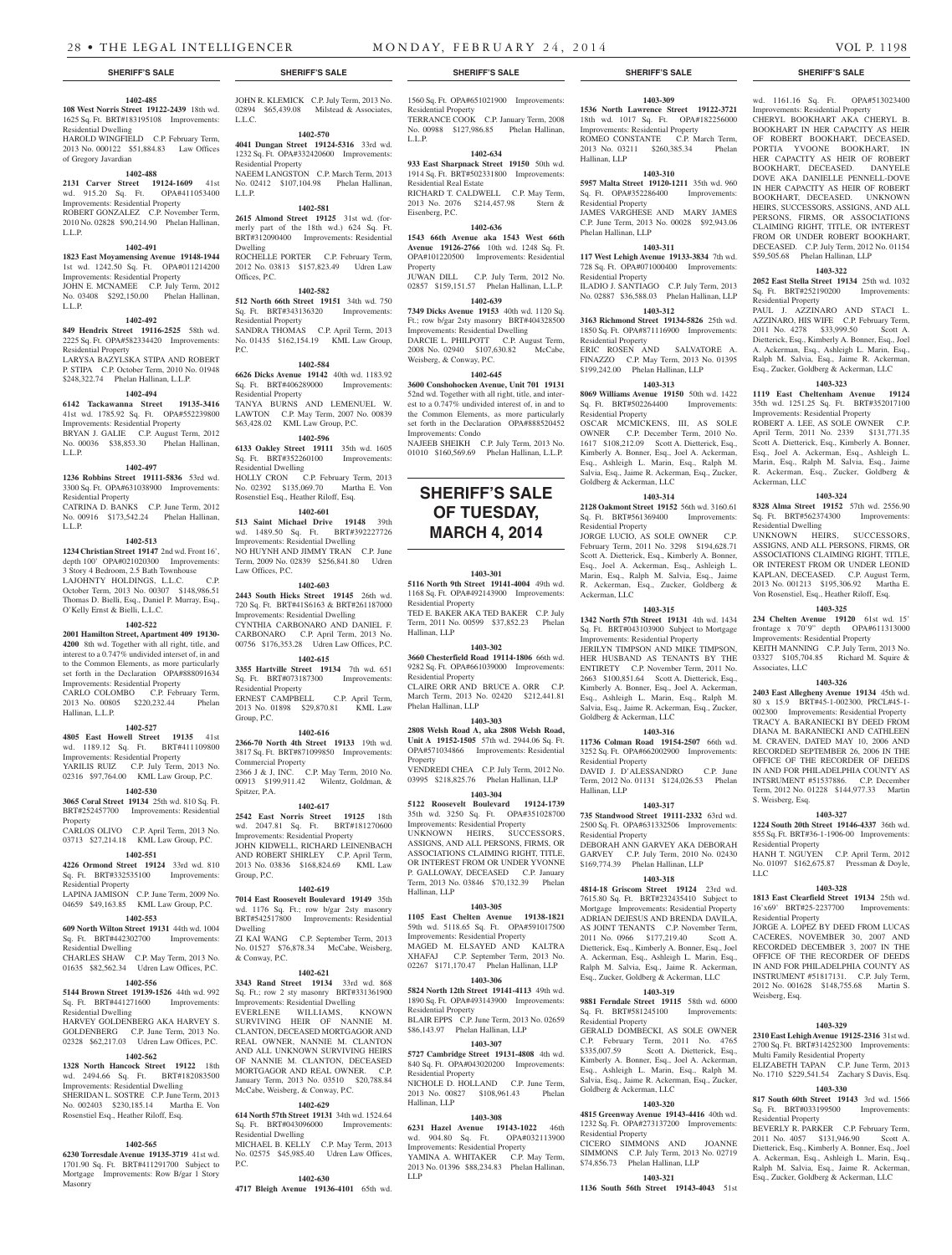### **1403-331**

**7016 Jackson Street 19135** 55th wd. 1440 Sq. Ft. BRT#552470400 Subject to Mortgage Improvements: Residential Property TIMOTHY LEACH C.P. August Term, 2011 No. 2826 \$132,415.55 Scott A. Dietterick, Esq., Kimberly A. Bonner, Esq., Joel A. Ackerman, Esq., Ashleigh L. Marin, Esq., Ralph M. Salvia, Esq., Jaime R. Ackerman, Esq., Zucker, Goldberg & Ackerman, LLC

### **1403-332**

**2167 East Dauphin Street 19125-2032**  31st wd. 770.10 Sq. Ft. OPA#313087400 Improvements: Residential Property AYELET JOHNSON AND AMOS J. BURNS AKA AMOS BURNS C.P. March Term, 2012

## No. 00208 \$169,855.43 Phelan Hallinan, LLP

### **1403-333**

**4019 Stirling Street 19135-3023** 55th wd. 1331.32 Sq. Ft. OPA#55-2-0522-00 Improvements: Residential Property ASHIK AHMED C.P. October Term, 2011 No. 04074 \$115,458.57 Phelan Hallinan, LLP

### **1403-334**

**3324 Cottman Avenue 19149-1601** 55th wd. 1608 Sq. Ft. OPA#551514900 Improvements: Residential Property

FARRAH ROSEN C.P. November Term, 2011 No. 00888 \$129,707.12 Phelan Hallinan, LLP

#### **1403-335**

### **5442 Hawthorne Street** 1436.52 Sq. Ft. BRT#62-2-2533-23 Improvements: Row B/ gar 1story Masonry

IDELPHIA R. COATES C.P. October Term, 2013 No. 00531 \$109,361.97 Milstead & Associates, LLC

#### **1403-336**

**340 North 61st Street 19139-1107** 34th wd. 1057.50 Sq. Ft. OPA#341147900 Improvements: Residential Property DENISE F. CLARK C.P. March Term, 2012

No. 00206 \$18,713.47 Phelan Hallinan, LLP **1403-337 2205 East Huntingdon Street 19125-**

**1808** 31st wd. 825 Sq. Ft. OPA#314154600 Improvements: Residential Property RUTH ROTINSULU POTTER AND BENJAMIN MARK POTTER C.P. September Term, 2012 No. 01611 \$155,294.78 Phelan Hallinan, LLP

### **1403-338**

**994 North Marshall Street 19123** 14th wd. 28'x81' BRT#141029410 PCL#8-N-20-516 Improvements: Residential Property BRADLEY J. LEVENTHAL AND LISA ROBIN LEVENTHAL. TITLE TO SAID PREMISES IS VESTED IN BRADLEY J. LEVENTHAL AND LISA ROBIN LEVENTHAL BY DEED FROM LEONARD MOYGER, JULY 19, 2007 AND RECORDED AUGUST 9, 2007 IN THE OFFICE OF THE RECORDER OF DEEDS IN AND FOR PHILADELPHIA COUNTY AS INSTRUMENT #51750539. C.P. March Term, 2013 No. 003924 \$158,520.70 Martin S. Weisberg, Esq.

#### **1403-339**

**2404 South Alder Street 19148-3626** 39th wd. 714 Sq. Ft. OPA#394134500 Improvements: Residential Property

ANTONIO BORRIELLO AND DANIELLE PUORRO C.P. June Term, 2012 No. 00052 \$119,982.61 Phelan Hallinan, LLP

### **1403-340**

**200 East Girard Avenue 19125** 18th wd. 18 x 65 PRCL#18-1-3338-00, BRT#18-1-3338-00 Improvements: Residential Property

ROBERT REED MURPHY AND KAREN G. MURPHY. TITLE TO SAID PREMISES IS VESTED IN ROBERT REED MURPHY AND KAREN G. MURPHY, HIS WIFE BY DEED FROM JOHN J. KRUPCZAK, DATED JULY 19, 1995 AND RECORDED AUGSUST 22, 1995 IN THE OFFICE OF THE RECORDER OF DEEDS IN AND FOR PHILADELPHIA COUNTY IN DEED BOOK VCS 0950, PAGE 342. C.P. September Term, 2012 No. 03165 \$295,862.88 Martin S. Weisberg, Esq.

### **1403-341**

**5029 Arendell Avenue 19114-4225** 65th wd. 2541.50 Sq. Ft. OPA#652143300 Improvements: Residential Property DEOBRAH A. KELLY AND PATRICK M. KELLY C.P. February Term, 2009 No. 00162

### \$99,127.95 Phelan Hallinan, LLP **1403-342**

**1625 North Redfield Street 19151-3920**  34th wd. 1200 Sq. Ft. OPA#342168100 Improvements: Residential Property DENISE ALLEN C.P. August Term, 2012 No.

### 02666 \$87,664.29 Phelan Hallinan, LLP **1403-343**

**10867 Harrow Road 19154-3913** 66th wd. 1616.40 Sq. Ft. OPA#662074800

### Improvements: Residential Property LAURIE HORN C.P. May Term, 2012 No. 03675 \$235,668.34 Phelan Hallinan, LLP

**1403-344 2501 South Colorado Street 19145** 26th wd. 2002.50 Sq. Ft. BRT#262025200 Improvements: Residential Dwelling JENNIE M. DISANTO (MORTGAGOR) AND

### JOHN M. DISANTO (REAL OWNER) C.P. October Term, 2009 No. 00967 \$219,193.37 Mark J. Udren, Esq.

### **1403-345**

**6230 Oakley Street 19111** 35th wd. 2120.64 Sq. Ft. BRT#35-3-213300 Improvements: Residential Dwelling JOSE CANCEL AKA JOSE V.CANCEL AKA JOSE VINCENT CANCEL C.P. March Term,

2013 No. 04233 \$151,123.33 Udren Law Offices, P.C. **1403-346**

**6656 Blakemore Street 19119** 22nd wd. 1517.23 Sq. Ft. BRT#221286100 Improvements: Residential Dwelling SHERRI JEFFRIES AND CARL PRAY C.P. March Term, 2010 No. 05237 \$171,561.47 Udren Law Offices, P.C.

### **1403-347**

**6239 Pine Street 19143** 3rd wd. 1143.75 Sq. Ft. BRT#03-2-041100 Improvements: Residential Dwelling CARRIE MIDDLETON C.P. April Term, 2013 No. 01010 \$57,801.84 Udren Law Offices, P.C.

### **1403-348**

**1156 South Carlisle Street 19146-3106** 36th wd. 1125 Sq. Ft. BRT#365025700 Subject to Mortgage Improvements: Residential Dwelling GAIL CASILE C.P. June Term, 2012 No. 01417 \$190,333.77 Powers, Kirn & Javardian, LLC

### **1403-349**

**52 East Clapier Street 19144-5933** 12th wd. 1181.05 Sq. Ft. BRT#121023000 Subject to Mortgage Improvements: Residential Dwelling WILLIE MAE BRYAN C.P. November Term, 2012 No. 01125 \$58,421.72 Powers, Kirn & Javardian, LLC

#### **1403-350**

**6354 Cottage Street 19135-3221** 41st wd. 1451.40 Sq. Ft. OPA#552390000 Improvements: Residential Property DAVID D. GAETA C.P. May Term, 2012 No. 03177 \$111,193.62 Phelan Hallinan, LLP

### **1403-351**

**12039 Sewell Rd 19116** 35th wd. 7500 Sq. Ft. BRT#582587800 Improvements: Residential Dwelling

WILLIAM E. EGENOLF C.P. May Term, 2009 No. 03805 \$155,566.17 Mark J. Udren, Esq.

### **1403-352**

**364 Daly Street 19148-3307** 39th wd. 700 Sq. Ft. OPA#392148500 Improvements: Residential Property CYNTHIA C. CROSS AKA CYNTHIA CROSS C.P. August Term, 2011 No. 01952 \$102,564.33

### **1403-353**

Phelan Hallinan, LLP

**1837 Sulis Street 19141-1020** 17th wd. 1067.50 Sq. Ft. OPA#171035700 Improvements: Residential Property MONICA L. MITCHELL C.P. November Term, 2010 No. 03832 \$49,795.79 Phelan Hallinan, LLP

### **1403-354**

**6739 Gillespie Street 19135-2205** 41st wd. 1440 Sq. Ft. OPA#552452000 Improvements: Residential Property OLENA MALAYDAKH C.P. June Term, 2010

No. 03251 \$151,655.40 Phelan Hallinan, LLP

### **1403-355**

**2031 South Croskey Street 19145** 48th wd. 783 Sq. Ft. BRT#48-2-211700 Subject to Mortgage Improvements: Residential Dwelling APRIL B. LOVETT C.P. September Term, 2012 No. 01571 \$45,844.32 Udren Law Offices, P.C.

### **1403-356**

**616 Fountain Street 19128-2404** 21st wd. 4128 Sq. Ft. OPA#213327528 Improvements: Residential Property VERNAL R. VADEN C.P. April Term, 2012 No. 00154 \$187,737.82 Phelan Hallinan,

### **1403-357**

LLP

**419 Knorr Street 19111-4614** 35th wd. 2500 Sq. Ft. OPA#353146900 Improvements:

Residential Property GENNETHER FERGUSON ALLSTON AND JOSEPH RAYMOND ALLSTON C.P. October Term, 2012 No. 00280 \$193,786.99 Phelan Hallinan, LLP

### **1403-358**

**1725 Scattergood Street 19124-1234**  62nd wd. 1001.87 Sq. Ft. OPA#622134400 Improvements: Residential Property MARK IOSUE C.P. September Term, 2012 No. 01882 \$79,619.05 Phelan Hallinan, LLP

### **1403-359**

**110 West Meade Street 19118-3810** 9th wd. 1477 Sq. Ft. PRCL#092194300 Improvements: Residential Property DAVID B. MACDONALD AKA DAVID

MACDONALD AND CELIA CRUZ C.P. June Term, 2012 No. 03092 \$151,478.24 Phelan Hallinan, LLP **1403-360**

### **1610 East Roumfort Road 19150** 50th

wd. 2575.06 Sq. Ft. BRT#501500400 Improvements: Residential Dwelling TALIBA V. HOLLIDAY C.P. September 2013 No. 000187 \$176,767.55 Martha E. Von Rosenstiel, Esq., Heather Riloff, Esq.

### **1403-361**

**1324 Locust Street, Unit #317 19107** 5th wd. 0 Sq. Ft. BRT#888115272 Improvements: Residential Dwelling JOHN P. KEALEY C.P. May Term, 2011 No.

01637 \$139,862.47 Udren Law Offices, P.C. **1403-362**

**3904 Dugan Street 19124** 33rd wd. 1125 Sq. Ft. BRT#332407000 Improvements: Residential Property MIGUEL A. PIZARRO-ROSA C.P. March Term, 2013 No. 001682 \$39,214.82 Amy Glass, Esq.

### **1403-363**

**247 West Fisher Avenue 19120** 42nd wd. 1112.25 Sq. Ft. BRT#422254300 Improvements: Residential Property GENNIA LYNN WESCOTT AND BARBARA A. WESCOTT C.P. August Term, 2013 No. 000478 \$73,481.84 Amy Glass, Esq.

### **1403-364**

**2555 Hobson Street aka 2555 South Hobson Street 19142** 40th wd. 1108.52 Sq. Ft. BRT#406082400 Improvements: Residential **Property** FREDDIE M. HARRIS, JR., AS SOLE

OWNER C.P. November Term, 2010 No. 4125 \$95,626.60 Scott A. Dietterick, Esq., Kimberly A. Bonner, Esq., Joel A. Ackerman, Esq., Ashleigh L. Marin, Esq., Ralph M. Salvia, Esq., Jaime R. Ackerman, Esq., Zucker, Goldberg & Ackerman, LLC

### **1403-365**

**5615 Angora Terrace 19143** 51st wd. 1120 Sq. Ft. BRT#513064800 Improvements: Residential Property MARY MUNYANTWALI C.P. July Term,

2013 No. 003843 \$64,546.93 Amy Glass, Esq.

### **1403-366**

**2316 East Cambria Street 19134** 25th wd. 1204.65 Sq. Ft. BRT#252096400 Subject to Mortgage Improvements: Row 2sty Masonry JESSICA SANTA AKA JESSICA N. SANTA AKA JESSICA NATASHA SANTA C.P. July Term, 2012 No. 00856 \$64,720.50 Keri P. Ebeck, Esq.

#### **1403-367**

**4426 Marple Street 19136** 65th wd. 1147.36 Sq. Ft. BRT#65-1-094100 Improvements: Residential Real Estate STACEY A. ANDERSON C.P. July Term, 2013 No. 2000 \$94,253.25 Stern & Eisenberg, P.C.

#### **1403-368**

**1835 South 12th Street 19148** 39th wd. 960 Sq. Ft. BRT#394591300 Residential Dwelling ROSEMARIE SCRENCI AKA ROSA MARIE SCRENCI AND CARLO V. SCRENCI C.P. July Term, 2013 No. 004455 \$106,529.20 Martha E. Von Rosenstiel Esquire, Heather Riloff, Esq.

### **1403-369**

**5961 Shisler Street 19149-3728** 1650 Sq. Ft. BRT#531286500 Subject to Mortgage Improvements: Residential Dwelling MERLYN HORSFORD C.P. September Term, 2012 No. 03263 \$51,813.51 Powers, Kirn & Javardian, LLC

#### **1403-370**

**1427 Elbridge Street 19149-2740** 54th wd. 2030.31 Sq. Ft. BRT#541112700 Subject to Mortgage Improvements: Residential Dwelling JUSTICE K. TAKYI-BUACHIE C.P. March Term, 2013 No. 02204 \$125,631.09 Powers, Kirn & Javardian, LLC

### **1403-371**

**1968 West Sparks Street 19141** 49th wd. 1470 Sq. Ft. BRT#171274400 Improvements: Residential Property BONITA K. TURNER, ADMINISTRATRIX

OF THE ESTATE OF BETTY J. TINSLEY,

DECEASED C.P. July Term,2013 No. 000213 SIGMUND C.P. July Term, 2013 No. 02717 \$31,503.16 Amy Glass, Esq. **1403-372**

\$183,685.53 Phelan Hallinan, LLP **1403-385 3010 Salmon Street 19134** 25th wd. 1324 Sq. Ft. BRT#251191600 Improvements:

JOSEPH R. MONTE, AS SOLE OWNER C.P. May Term, 2013 No. 00012 \$127,381.69 Scott A. Dietterick, Esq., Kimberly A. Bonner, Esq., Joel A. Ackerman, Esq., Ashleigh L. Marin, Esq., Ralph M. Salvia, Esq., Jaime R. Ackerman, Esq., Zucker, Goldberg & Ackerman, LLC **1403-386 1724 Watkins Street 19145-2119** 36th wd. 665 Sq. Ft. OPA#365396200 Improvements:

RICHARD RHODOMOYER C.P. November Term, 2011 No. 02954 \$52,202.53 Phelan

**1403-387 215 North Cecil Street 19139** 4th wd. 1018 Sq. Ft. BRT#042209100 Subject to Mortgage Improvements: Residential Property DANIEL GWYNN AND BEATRICE GWYNN, HIS WIFE C.P. January Term, 2012 No. 1440 \$4,519.43 Scott A. Dietterick, Esq., Kimberly A. Bonner, Esq., Joel A. Ackerman, Esq., Ashleigh L. Marin, Esq., Ralph M. Salvia, Esq., Jaime R. Ackerman, Esq., Zucker, Goldberg &

**1403-388 7011 Montague Street 19135-1703** 55th wd. 2283.30 Sq. Ft. OPA#552304300 Improvements: Residential Property PATRICIA A. BERGEY C.P. December Term, 2011 No. 00034 \$149,286.69 Phelan

**1403-389 5521 Spruce Street 19139-3932** 46th wd. 1564 Sq. Ft. BRT#604063100 Improvements: Semi

DANA NIBBLINS C.P. December Term, 2009 No. 03180 \$26,272.96 Milstead &

**1403-390 2800 North Ringgold Street 19132-1917**  38th wd. 728.19 Sq. Ft. OPA#381020000 Improvements: Residential Property WENDELL ALLEN C.P. August Term, 2012 No. 01540 \$60,515.86 Phelan Hallinan, LLP **1403-391 3015 Tilton Street 19134** 25th wd. 746 Sq. Ft. BRT#251201800 Improvements: Residential

FRANCIS SADOWNICZAK AND BRENDA LUTTS C.P. December Term, 2010 No. 0003 \$75,931.24 Scott A. Dietterick, Esq., Kimberly A. Bonner, Esq., Joel A. Ackerman, Esq., Ashleigh L. Marin, Esq., Ralph M. Salvia, Esq., Jaime R. Ackerman, Esq., Zucker,

**1403-392 3630 Jasper Street 19134-1512** 45th wd. 940.68 Sq. Ft. OPA#452388200 Improvements:

ALEKSANDR STIONOV C.P. October Term, 2012 No. 00309 \$61,401.25 Phelan Hallinan,

**1403-393 7134 Keystone Street 19135-1421** 65th wd. 1800 Sq. Ft. BRT#651303600 Improvements:

JENNIFER FINN C.P. July Term, 2013 No. 02135 \$157,030.05 Milstead & Associates,

**1403-394 5518 Willows Avenue 19143-4025** 51st wd. 1336 Sq. Ft. OPA#513216200 Improvements:

RICHARD A. CHRISTIE AND MARCIA DIXON C.P. January Term, 2012 No. 03718 \$38,333.06 Phelan Hallinan, LLP **1403-395 2312 West Thompson Street 19121-4819**  29th wd. 897.96 Sq. Ft. OPA#291036600 Improvements: Residential Property DORN A. DIXON AND LAVAYA C. DIXON C.P. July Term, 2012 No. 04577 \$23,873.97

**1403-396 6623 Ditman Street 19135-2714** 41st wd. 2250 Sq. Ft. BRT#111N19-268 Improvements: S/d

DAVID M. GARVIN AND NANCY GARVIN C.P. September Term, 2013 No. 01547 \$107,426.39 Milstead & Associates, LLC **1403-397 4617 Devereaux Street 19135** 41st wd. Northeasterly side of Devereaux St 60 ft 0 in southeasterly side of Marsden St; front 20 ft 0 in; depth 20 ft -0 in BRT#41.1154000 Subject

MICHAEL C. SMITH C.P. August Term, 2012 No. 02305 \$151,441.21 Louis P. Vitti, Esq.

Goldberg & Ackerman, LLC

Residential Property

Semi/det 2.5 Sty Frame

Residential Property

Phelan Hallinan, LLP

W Det Gar 2 Story Mason

to Mortgage

LLP

LLC

Residential Property

Residential Property

Hallinan, LLP

Ackerman, LLC

Hallinan, LLP

Det 2 Story Masonry

Associates, LLC

Property

**2648 South Felton Street 19142** 40th wd. 976 Sq. Ft. BRT#402120400 Improvements:

RONALD E. FORTUNE AND DAVID COLETTA C.P. July Term, 2012 No. 01838 \$55,250.03 Stern & Eisenberg, P.C. **1403-373 1617 Wakeling Street 19124** 62nd wd. 1953.63 Sq. Ft. BRT#622000600 Improvements:

SHAYA GROSS C.P. September 2013 No. 002094 \$84,972.18 Amy Glass, Esq. **1403-374 6129-6131 Gillespie Street 19135** 55th wd. 1020 Sq. Ft. BRT#552441500 Improvements:

ALBERT C. KITER, JR. C.P. May Term, 2013 No. 002638 \$190,333.93 Stern &

**1403-375 1527 South Street 19146** 30th wd. 1360 Sq. Ft. BRT#871137700 Improvements: Commercial

EUGENE BROWN C.P. June Term, 2012 No. 03551 \$672,459.51 Stern & Eisenberg, P.C. **1403-376 5608 Arlington Street 19131** 52nd wd. 1680 Sq. Ft. BRT#52-2-0588-00 Improvements:

ESTATE OF SARAH BELLE JUSTICE, DECEASED AND JAKE HOUSTON, ADMINISTRATOR OF THE ESTATE OF SARAH BELLE JUSTICE, DECEASED C.P. July Term, 2011 No. 001991 \$78,716.93 Martha E. Von Rosenstiel Esquire, Heather

**1403-377 5316 Duffield Street 19124** 62nd wd. 770.38 Sq. Ft. BRT#622242000 Improvements:

EVELYNE MARIE PAUL C.P. September Term, 2013 No. 002663 \$54,747.94 Martha E. Von Rosenstiel Esquire, Heather Riloff, Esq. **1403-378 7930 Mars Place 19153** 40th wd. 1611.90 Sq. Ft. BRT#405890025 Subject to Mortgage Improvements: Residential Property BETTY JEAN CRUMEL C.P. January Term, 2011 No. 0951 \$145,764.60 Scott A. Dietterick, Esq., Kimberly A. Bonner, Esq., Joel A. Ackerman, Esq., Ashleigh L. Marin, Esq., Ralph M. Salvia, Esq., Jaime R. Ackerman, Esq., Zucker, Goldberg & Ackerman, LLC **1403-379 7249 Souder St 19149-1228** 35th wd. 1495.44 Sq. Ft. BRT#139N19-69 Improvements: Row

DENNIS T. ANTHONY AKA DENNIS TIMOTHY ANTHONY C.P. December Term, 2011 No. 03328 \$92,604.12 Milstead &

**1403-380 231-235 North 2nd Street, Unit 215 19106**  88th wd. 135 Sq. Ft. BRT#888030860 Improvements: Parkominium Condominium ALAN STASSON C.P. October Term, 2013 No. 450 \$21,001.94 Weber Gallagher Simpson Stapleton Fires & Newby, LLP, Sarah

**1403-381 1521 South Taylor Street 19146-4011**  36th wd. 726.75 Sq. Ft. BRT#36-4-1773-00 Improvements: Row 2 Story Masonry ISRAEL JIMENEZ AKA ISRAEL VILLAFANA C.P. September Term, 2012 No. 02660 \$89,934.94 Milstead & Associates,

**1403-382 4549 Melrose Street 19124-4115** 23rd wd. 1400 Sq. Ft. BRT#231026100 Improvements:

NORBERT A. NAVARRO AND SUZZIE NAVARRO, AS TENANTS BY THE ENTIRETIES C.P. March Term, 2012 No. 00722 \$81,311.31 Scott A. Dietterick, Esq., Kimberly A. Bonner, Esq., Joel A. Ackerman, Esq., Ashleigh L. Marin, Esq., Ralph M. .<br>via, Esq., Jaime R. Ackerman, Esq., Zucker,

**1403-383 11029 Rennard Street 19116-2621** 58th wd. 3517 Sq. Ft. OPA#582379000 Improvements:

ROBERT G. BURKE AND DONNA BURKE C.P. May Term, 2012 No. 01653 \$201,268.41

**1403-384 8943 Leonard Street 19152-1316** 57th wd. 5555 Sq. Ft. OPA#571182400 Improvements:

STEVEN L. SIGMUND AND ANGELA D.

Residential Real Estate

Residential Property

Residential Real Estate

Eisenberg, P.C.

Residential Dwelling

Residential Dwelling

B/gar 2 Story Masonry

Associates, LLC

A. Elia, Esq.

LLC

Residential Property

Goldberg & Ackerman, LLC

Residential Property

Phelan Hallinan, LLP

Residential Property

Real Estate

Riloff, Esq.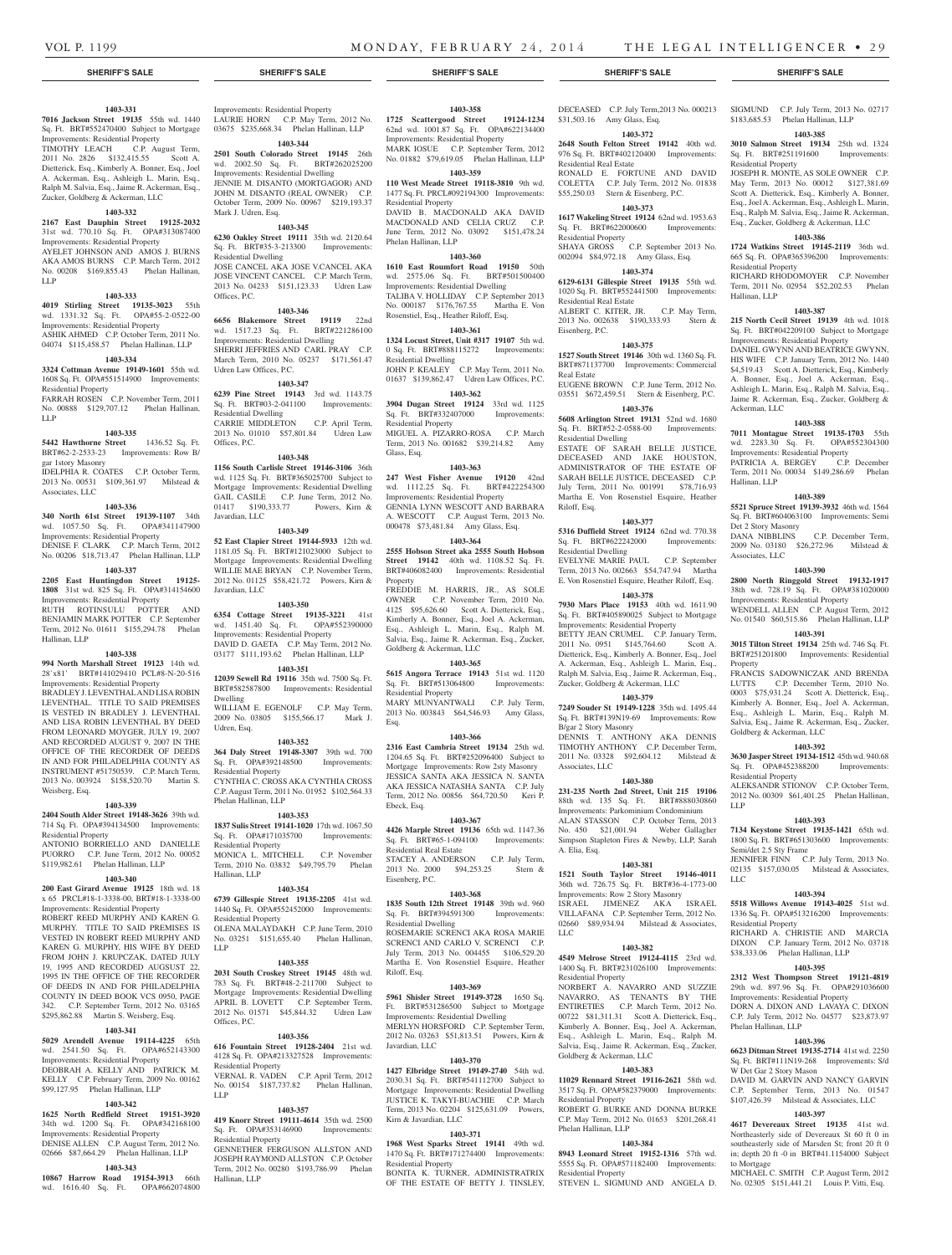### **1403-398**

**5101 Brown Street 19139-1527** 44th wd. Containing in front or breadth of the said Brown Street 18 ft 6 inches and extending in length or depth northward 64 feet 10-1/4 inches on the east line thereof along the said West side of 51st Street Improvements: Semi Det 2 Sty Masonry SONIA FELIX, KENNETH WHITE AND AL

WHITE, JR. C.P. January Term, 2011 No. 03668 \$91,387.87 Chandra M. Arkema, Esq.

## **1403-399**

**209 Robat Street 19120-3515** 1100 Sq. Ft. BRT#42-1-1849-00 Improvements: Row 2 Story Masonry

CLARA STALLWORTH C.P. October Term, 2013 No. 01095 \$82,699.19 Milstead & Associates, LLC

### **1403-400**

**1216 Kenwyn Street 19124-2518** 62nd wd. 4329.89 Sq. Ft. BRT#62-1-0117-00 Improvements: Row B/gar 2story Masonry CHARLES J. CALLAHAN, JR. C.P. September Term, 2012 No. 01020 \$105,748.43 Milstead & Associates, LLC

### **1403-401**

**1211 South Edgewood Street 19143** 3rd wd. 1024 Sq. Ft. BRT#033216900 Improvements: Residential Property

ERICA KELLAM, AN UNMARRIED WOMAN C.P. December Term, 2011 No. 2277 \$24,775.92 Scott A. Dietterick, Esq., Kimberly A. Bonner, Esq., Joel A. Ackerman, Esq., Ashleigh L. Marin, Esq., Ralph M. Salvia, Esq., Jaime R. Ackerman, Esq., Zucker, Goldberg & Ackerman, LLC

### **1403-402**

**2057 East Victoria Street 19134** 45th wd. 727.70 Sq. Ft. BRT#452159900 Improvements: Residential Property

ALAN DEAN STASSON AKA ALAN DEAN STASSON C.P. July Term, 2013 No. 01395 \$31,418.31 KML Law Group, P.C.

### **1403-403**

**621 Fitzgerald Street 19148** 39th wd. 904 Sq. Ft. BRT#393109300 Improvements: Residential Property

CHRISTOPHER ROSATO C.P. February Term, 2009 No. 02981 \$103,646.36 Scott A. Dietterick, Esq., Kimberly A. Bonner, Esq., Joel A. Ackerman, Esq., Ashleigh L. Marin, Esq., Ralph M. Salvia, Esq., Jaime R. Ackerman, Esq., Zucker, Goldberg & Ackerman, LLC

### **1403-404**

**1804 67th Avenue 19126** 10th wd. 1680 Sq. Ft. BRT#101236400 Improvements: Residential Property

BLAKE J. MCCANDLESS C.P. February Term, 2013 No. 02808 \$176,364.81 KML Law Group, P.C.

### **1403-405**

**4810 A Street 19120** 42nd wd. 1668.60 Sq. Ft. BRT#421291600 Improvements: Residential

Property MARIA A. CABRERA C.P. June Term, 2013 No. 01561 \$108,443.56 KML Law Group,

P.C.

### **1403-406**

**441 Parker Avenue 19128** 21st wd. 7410 Sq. Ft. BRT#212332920 Improvements: Residential Property

BEATA CZYZ C.P. March Term, 2013 No. 02598 \$373,950.51 KML Law Group, P.C.

### **1403-407**

**112 West Tabor Road 19120** 42nd wd. 3617.87 Sq. Ft. BRT#422280100 Improvements:

Residential Property MARK MORDUKHAYEV C.P. April Term,

2013 No. 03833 \$126,963.16 KML Law Group, P.C.

#### **1403-408 6034 North 11th Street 19141** 49th wd. 1344.80

Sq. Ft. BRT#493077500 Improvements: Residential Property ZAKIYYAH SALAHUD-DIN C.P. February

Term, 2013 No. 02768 \$102,221.28 KML Law Group, P.C.

### **1403-409**

**6150 Gillespie Street 19135** 55th wd. 1272.80 Sq. Ft. BRT#552424700 Improvements: Residential Property IRINA PETERSON C.P. July Term, 2013 No. 04870 \$89,668.99 KML Law Group, P.C.

### **1403-410**

**2647 East Toronto Street 19134** 25th wd. 763 Sq. Ft. BRT#251085600 Improvements:

Residential Property MAUREEN P. MCGOVERN C.P. October Term, 2009 No. 00644 \$140,330.61 KML

### **1403-411**

Law Group, P.C.

**2121 Disston Street 19149** 54th wd. 1182 Sq. Ft. BRT#542069800 Subject to Mortgage Improvements: Residential Property ALEX NICOLAS, AS SOLE OWNER C.P.

April Term, 2013 No. 04935 \$124,834.34 Scott A. Dietterick, Esq., Kimberly A. Bonner, Esq., Joel A. Ackerman, Esq., Ashleigh L. Marin, Esq., Ralph M. Salvia, Esq., Jaime R. Ackerman, Esq., Zucker, Goldberg & Ackerman, LLC

### **1403-412**

**6715 Paschall Avenue 19142-1808** 40th wd. 1268 Sq. Ft. BRT#403164800 Improvements: Residential Property TAMIKA N. HEATH AND DONTE M.

ADAMS, AS JOINT TENANTS WITH THE RIGHT OF SURVIVORSHIP. C.P. May Term, 2012 No. 2516 \$88,290.45 Scott A. Dietterick, Esq., Kimberly A. Bonner, Esq., Joel A. Ackerman, Esq., Ashleigh L. Marin, Esq., Ralph M. Salvia, Esq., Jaime R. Ackerman, Esq., Zucker, Goldberg & Ackerman, LLC

### **1403-413**

**1830 South 65th Street 19142** 40th wd. 1383.30 Sq. Ft. BRT#403004300 Improvements: Residential Property EBONY DUNLAP C.P. May Term, 2013 No. 01945 \$104,424.43 KML Law Group, P.C.

### **1403-414**

**1217 South 50th Street 19143** 27th wd. 1104<br>Sq. Ft. BRT#273076400 Improvements: Sq. Ft. BRT#273076400 Residential Property RENETA PALMER C.P. February Term, 2013 No. 02964 \$27,906.83 KML Law Group, P.C.

### **1403-415**

**5228 Vine Street 19139** 44th wd. 1769 Sq. Ft. BRT#441039000 Improvements: Residential Property

THE UNKNOWN HEIRS OF SAMSON O. ADENAIKE, DECEASED, CHRISTINA ADENAIKE, SOLELY IN HER CAPACITY AS HEIR OF SAMSON O. ADENAIKE, DECEASED. DAVID ADENAIKE, SOLELY IN HIS CAPACITY AS HEIR OF SAMSON O. ADENAIKE, DECEASED. EMMANUEL ADENAIKE, SOLELY IN HIS CAPACITY AS HEIR OF SAMSON O. ADENAIKE, DECEASED. ISRAEL ADENAIKE, SOLELY IN HIS CAPACITY AS HEIR OF SAMSON O. ADENAIKE, DECEASED. MICHAEL ADENIAKE, SOLELY IN HIS CAPACITY AS HEIR OF SAMSON O. ADENAIKE, DECEASED, AND SAMUEL ADENAIKE, SOLELY IN HIS CAPACITY AS HEIR OF SAMSON O. ADENAIKE, DECEASED C.P. December Term, 2012 No. 01390 \$84,247.99 KML Law Group, P.C.

### **1403-416A-C**

**36th wd.** (**1507 South Bailey Street – Premises A – 19146)** front 14 ft 2 inches, depth 52 ft OPA#364268800 Improvements: Single Family Dwelling

**39th wd.** (**2519 South Franklin Street – Premises B – 19148)** front 14 ft; depth 40 ft 2-3/8 in OPA#393220400 Improvements: Single Family Dwelling

**48th wd.** (**2034 South Opal Street – Premises C – 19145)** front 14 ft; depth 46 ft OPA#481311200 Improvements: Single Family Dwelling ANGELO CUCULINO C.P. July Term, 2013 No. 001078 \$236,370.21 Jerome R. Balka,

Esq. **1403-417A**

**508-534 Walnut Street 19106** 5th wd. 855728 Sq. Ft. (more or less) TXPRCL# 88-3-0065-00 Improvements: Multi Tenant Office Tower On A 16-acre Site (more Or Less) BROADWAY PENN MUTUAL OFFICE FEE LP (FEE INTEREST IN 508-34 WALNUT STREET, PHILADELPHIA, PENNSYLVANIA). C.P. May Term, 2011 No. 1797 \$130,592,313.73 Cozen O'Connor, Robert Dell'Osa, Esq. and Sarah Schlossberg, Esq.

### **1403-417B**

**249 South 6th Street 19106-3718** 5th wd. TXPRCL#88-3-4070-00 Improvements: Fee Interest Of Broadway Penn Mutual Garage Fee LP And Leasehold Interst Of Broadway Penn Mutual Office Fee LP In A Two-level 612 Space (more Or Less), Underground Parking Garage. BROADWAY PENN MUTUAL GARAGE FEE LP (FEE INTEREST IN 249 SOUTH 6TH STREET, PHILADELPHIA, PENNSYLVANIA); AND BROADWAY PENN MUTUAL OFFICE FEE LP (LEASEHOLD INTEREST IN 249 SOUTH 6TH STREET, PHILADELPHIA, PENNSYLVANIA) C.P. May Term, 2011 No. 1797 \$130,592,313.73 Cozen O'Connor, Robert Dell'Osa, Esq. and Sarah Schlossberg, Esq.

### **1403-418A-E**

**47th wd.** (**1416 West Girard Avenue –**  Premises A - 19130-1626) Southwest corner of Girard Avenue & Carlisle Street; front 20 ft; depth 114 ft 8 in Improvements: Residential **Properties** 

**32nd wd.** (**1920 West Diamond Street - Premises B - 19121-1522)** South side of Diamond Street 210 ft east of 20th St; front 16 ft depth 100 ft Improvements: Residential Property **38th wd (2723 West Lehigh Avenue – Premises C - 19132-3129)** 38th wd. North side of Lehigh Avenue 166 ft 6 in west of 27th St front 15 ft, depth 74 ft Improvements: Residential Property

September 2013 No. 003872 \$57,237.29

**1403-445 6401 Vine Street 19139** 34th wd. 2375 Sq. Ft. BRT#343010100 Improvements: Residential

DIONNE J. JOHNSON C.P. October Term, 2013 No. 00348 \$36,453.00 KML Law

**1403-446 812 West Moyamensing Avenue 19148**  39th wd. 2415 Sq. Ft. OPA#393326200 Improvements: Residential Property<br>
KSM INVESTMENTS, LLC C.P. June

Term, 2011 No. 2634 \$115,407.56 Dean E.

**1403-447 6724 Rising Sun Avenue 19111** 35th wd. 4550 Sq. Ft. BRT#353244700 Improvements:

VERNON GRANT C.P. August Term, 2013 No. 01173 \$62,285.81 KML Law Group, P.C. **1403-448 929 North 28th Street 19130-1231** 29th

**1403-449 1436 Gilham Street 19111-5502** 53rd wd. 1080 Sq. Ft. OPA#531164800 Improvements:

BRIAN T FINCH AND DARLENE P FINCH C.P. August Term, 2012 No. 01888 \$40,312.27

**1403-450 4280 Paul Street 19124-4629** 23rd wd. 2990 Sq. Ft. OPA#232515500 Improvements:

RODNEY A. FISHER AKA RODNEY FISHER C.P. August Term, 2013 No. 00280 \$144,813.57

**1403-451 5816 Tulip Street 19135-4208** 41st wd. 2000

ANGELIC VIERA C.P. January Term, 2012 No. 00482 \$159,228.89 Phelan Hallinan,

**1403-452 1905 North Etting Street 19121-2614** 32nd wd. 630 Sq. Ft. OPA#323179300 Improvements:

KELLEUM SMALLS C.P. December Term, 2012 No. 03119 \$67,594.18 Phelan Hallinan,

**1403-453 11704 Joseph Kelly Terrace 19154-1638**  66th wd. 10175 Sq. Ft. OPA#662000412 Improvements: Residential Property KIMBERLY A. MARTINEZ C.P. September Term, 2010 No. 01735 \$274,277.32 Phelan

**1403-454 2601 Pennsylvania Avenue #753, aka, 2601 Pennsylvania Avenue Unit 753 19130-2335**  88th wd. together with all right, title, and interest to a 0.747% undivided interest of, in, and to the common elements as more particularly set forth in the declaration OPA#888072998

TAJ REID AND MARSHA REID C.P. July Term, 2013 No. 03998 \$216,817.76 Phelan

**1403-455 1211 North Redfield Street 19151-4429**  34th wd. 1800 Sq. Ft. OPA#342158500 Improvements: Residential Property MICHAEL J. SMITH AKA MICHAEL SMITH C.P. May Term, 2013 No. 02609 \$46,080.15

**1403-456 6631 Dorel Street 19142-2618** 40th wd. 1061.45 Sq. Ft. OPA#406337700 Improvements:

ROBBIN A. LLOYD-HARRIS C.P. August Term, 2012 No. 01716 \$44,461.71 Phelan

**1403-457 6018 Hazelhurst Street 19151-3532** 34th wd. 1440 Sq. Ft. OPA#342123300 Improvements:

TIMOTHY KENNEDY, IN HIS CAPACITY AS HEIR OF THOMASINE KENNEDY, DECEASED. WAYNE KENNEDY, IN HIS CAPACITY AS HEIR OF THOMASINE KENNEDY, DECEASED. KENYETTA KENNEDY, IN HER CAPACITY AS HEIR OF THOMASINE KENNEDY, DECEASED. DERRICK KENNEDY, IN HIS CAPACITY AS HEIR OF THOMASINE KENNEDY, DECEASED UNKNOWN HEIRS.

SUCCESSORS, ASSIGNS, AND ALL PERSONS, FIRMS, OR ASSOCIATIONS CLAIMING RIGHT, TITLE, OR INTEREST FROM OR UNDER THOMASINE KENNEDY,

**UNKNOWN HEIRS.** 

Improvements: Condominium

KSM INVESTMENTS, LLC

Property

Group, P.C.

Weisgold, Esq.

Residential Property

wd. 893.26 Sq. Ft. Improvements: Residential Property JOHN S MARTIN C.P. December Term, 2010 No. 01598 \$100,370.66 Phelan Hallinan,

Residential Property

Phelan Hallinan, LLP

Residential Property

Phelan Hallinan, LLP

Residential Property

LLP

LLP

Hallinan, LLP

Hallinan, LLP

Phelan Hallinan, LLP

Residential Property

Hallinan, LLP

Pecidential Pr

Sq. Ft. OPA#411420800 Residential Property

LLP

JENNIFER MAND AND IYOLO MABILA C.P. September Term, 2013 No. 001982 \$116,082.84 Martha E. Von Rosenstiel, Esq.,

**1403-432 2201 Strahle Street, Apartment E101 19152-2524** 56th wd. BRT#888560090 Improvements: Residential Dwelling IOURI LOBOV C.P. February Term, 2013 No. 01179 \$84,196.16 Law Offices of Gregory

**1403-433 6222 Gardenia Street 19144** 22nd wd. 1360 Sq. Ft. BRT#592216900 Improvements:

CHIRON THOMPSON C.P. October Term, 2013 No. 01192 \$44,348.84 Stern &

**1403-434 200 North 53rd Street 19139** 53rd wd. 1800

INDIANA STARLING C.P. August Term, 2013 No. 1337 \$50,053.61 Stern &

**1403-435 7104 Akron Street 19149-1201** 54th wd. 1286.40 +/- Sq. Ft. BRT#54242770 Subject To Mortgage original principal amount \$100,000.00 with an outstanding balance of \$93,594.980 plus interest from 5/3/13 at \$16.8759 per diem

BCP HOLDINGS C.P. January Term, 2013 No. 03434 \$93,594.98 Brian M. Fleischer, Esq. **1403-436 1865 East Ontario Street 19134** 45th wd. 892.12 Sq. Ft. BRT#452082800 Improvements:

JASMINE NAVARRO C.P. March Term, 2013 No. 02806 \$111,286.05 KML Law

**1403-437 5540 North 4th Street 19120** 42nd wd. 1595 Sq. Ft. BRT#422467600 Improvements:

LILLIE CARTER, INDIVIDUALLY AND IN HER CAPACITY AS HEIR OF DENISE CARTER, DECEASED C.P. June Term, 2012 No. 00427 \$89,107.87 KML Law Group, P.C. **1403-438 437 East Montana Street 19119** 22nd wd. 1850 Sq. Ft. BRT#221157800 Improvements:

SANDRA D. THOMAS AS EXECUTRIX OF THE ESTATE OF LAWSON JOHN KENNER, DECEASED C.P. June Term, 2013 No. 01835 \$115,661.51 KML Law Group, P.C. **1403-439 1431 North Felton Street 19151** 34th wd. 810 Sq. Ft. BRT#342331700 Improvements:

JOAN MURRAY AND IRA R. MURRAY III C.P. April Term, 2013 No. 02872 \$53,688.20

**1403-440 3323 Kip Street 19134** 7th wd. 862.20 Sq. Ft. BRT#073094600 Improvements: Residential

HECTOR GUZMAN AND PROVIDENCIA GUZMAN C.P. April Term, 2012 No. 02550 \$8,833.47 KML Law Group, P.C.

**1403-441 1423 Lardner Street 19149** 54th wd. 868.60 Sq. Ft. BRT#541033900 Improvements:

RICARDO JOHNSON C.P. March Term, 2012 No. 00466 \$124,889.56 KML Law

**1403-442 3322 H Street 19134** 33rd wd. 1170 Sq. Ft. BRT#331345400 Improvements: Residential

JESSICA A. SHELTON C.P. July Term, 2013 No. 02672 \$67,913.18 KML Law Group, P.C. **1403-443 1146 East Price Street 19138** 59th wd. 1271.20 Sq. Ft. BRT#591073100 Improvements:

JOSEPH T. PATTON C.P. July Term, 2013 No. 01379 \$52,362.74 KML Law Group, P.C. **1403-444 3333 Lester Road 19154** 66th wd. 1843.93 Sq. Ft. BRT#663104600 Improvements:

MICHAEL HAROLD FRANKLIN AKA MICHAEL H. FRANKLIN C.P. March Term, 2013 No. 04364 \$202,940.26 KML Law

**1403-431 5926 Malvern Avenue 19131** 52nd wd. 1816.27 Sq. Ft. BRT#522117100 Improvements:

Amy Glass, Esq.

Residential Dwelling

Heather Riloff, Esq.

Javardian, Esq.

Eisenberg, P.C.

Eisenberg, P.C.

Residential Real Estate

Sq. Ft. BRT#44-1173500 Residential Real Estate

Improvements: Unknown

Residential Property

Residential Property

Residential Property

Residential Property

KML Law Group, P.C.

Residential Property

Residential Property

Residential Property

Group, P.C.

Group, P.C.

Property

Property

Group, P.C.

**32nd Wd. (3211 West Oxford Street – Premises D - 19121-3518)** North side of Oxford Street 81 ft 6 in west of Thirty-Second Street front 16 ft, depth 80 ft Improvements: Residential Property

**59th wd.** (**6200 Germantown Avenue - Premises E - 19144-2034)** West corner of Germantown Avenue & Tulpehocken St front 17 ft 3-5/8", depth 79 ft 7/8 in (irregular) Improvements: Residential Property

ST. CHARLES PLACE, LLC C.P. January Term, 2010 No. 003427 \$1,409,729.51 Phillip D. Berger, Esq., Berger Law Group, PC **1403-419**

**915 Marcella Street 19124** 35th wd. 1050

Sq. Ft. OPA#351127600 Improvements: Residential Property RAMONA A. GUIZARRI AKA RAMONA C FERMIN C.P. October Term, 2006 No. 01658 \$135,619.57 Phelan Hallinan, LLP

#### **1403-420**

**604 Poquessing Avenue 19116-1704** 35th wd. 5500 Sq. Ft. OPA#583017300 Improvements: Residential Property STACEY CLARKE AKA STACY CLARKE C.P. May Term, 2013 No. 02748 \$283,784.25 Phelan Hallinan, LLP

### **1403-421**

**901 East Phil Ellena Street 19150** 50th wd. 2400 Sq. Ft. BRT#502355900 Improvements: Residential Property ANTHONY STREATER C.P. June Term,

2008 No. 04518 \$226,431.98 KML Law Group, P.C. **1403-422**

**12634 Biscayne Drive 19154** 66th wd. 1712.85 Sq. Ft. BRT#663416000 Improvements: Residential Property JOSEPH MELLESKI AND MICHAEL MELLESKI C.P. June Term, 2012 No. 00778 \$165,817.22 KML Law Group, P.C.

### **1403-423**

**663 Hermitage Street 19128** 21st wd. 9000 Sq. Ft. BRT#213288020 Improvements: Residential Property

JANE BRANDON-BROWN AND ALBERT E. BROWN, JR., AKA ALBERT J. BROWN AKA ALBERT BROWN AKA ALBERT J. BROWN, JR. C.P. November Term, 2007 No. 02889 \$269,814.53 KML Law Group, P.C.

### **1403-424**

**2596 Cranston Road 19131** 52nd wd. 5640 Sq. Ft. BRT#521389900 Improvements: Apt 2-4 Units 2sty Masonr EFEDUA E. OKOLO AND ROSEMARY

OKOLO C.P. May Term, 2013 No. 00397 \$123,275.80 Richard J. Weitzman, Esq.; Law Offices of Richard J. Weitzman, P.C. **1403-425**

**432 East Tulpehocken Street 19144** 59th wd. 2700 Sq. Ft. BRT#592108400 Improvements: S/d W Det Gar 3sty Mason

ANGELA COULTER, EXECUTRIX OF THE ESTATE OF FRED COULTER, JR. C.P. December Term, 2012 No. 01817 \$54,169.90 Richard J. Weitzman, Esq.; Law Offices of Richard J. Weitzman, P.C.

### **1403-426**

**34 Ashmead Place South 19144** 12th wd. 1288.8 Sq. Ft. BRT#12-3-083100 Improvements: Residential Dwelling ALICE LASHLEY AND KELVIN A. LASHLEY C.P. November Term, 2012 No. 02933 \$80,962.26 Udren Law Offices, P.C.

### **1403-427**

**1206 Sydney Street 19150** 50th wd. 2748.37 Sq. Ft. BRT#502470900 Improvements: Residential Dwelling RICHARD KENNEY AKA RICHARD LAWRENCE KENNEY C.P. March Term,

2013 No. 03303 \$206,372.22 Udren Law Offices, P.C.

## **1403-428**

**6639 Leeds Street 19151** 34th wd. 968 Sq.<br>Ft. BRT#34-4-0369-00 Improvements:  $Ft.$  BRT#34-4-0369-00 Residential Dwelling ARLENE YOUNG C.P. April Term, 2013 No.

### 05067 \$71,244.44 Udren Law Offices, P.C. **1403-429**

**7672 Woodcrest Avenue 19151** 34th wd. 1320 Sq. Ft. BRT#343190300, BRT#34-66N3-158 Improvements: Residential Dwelling TARA BROWN C.P. May Term, 2013 No. 01998 \$173,018.99 Udren Law Offices, P.C.

### **1403-430**

**4759 Vista Street 19136** 41st wd. 986.58 Sq. Ft. BRT#651037600 Improvements:

Residential Property JOHN PRIOR AND DOROTHY PRIOR C.P.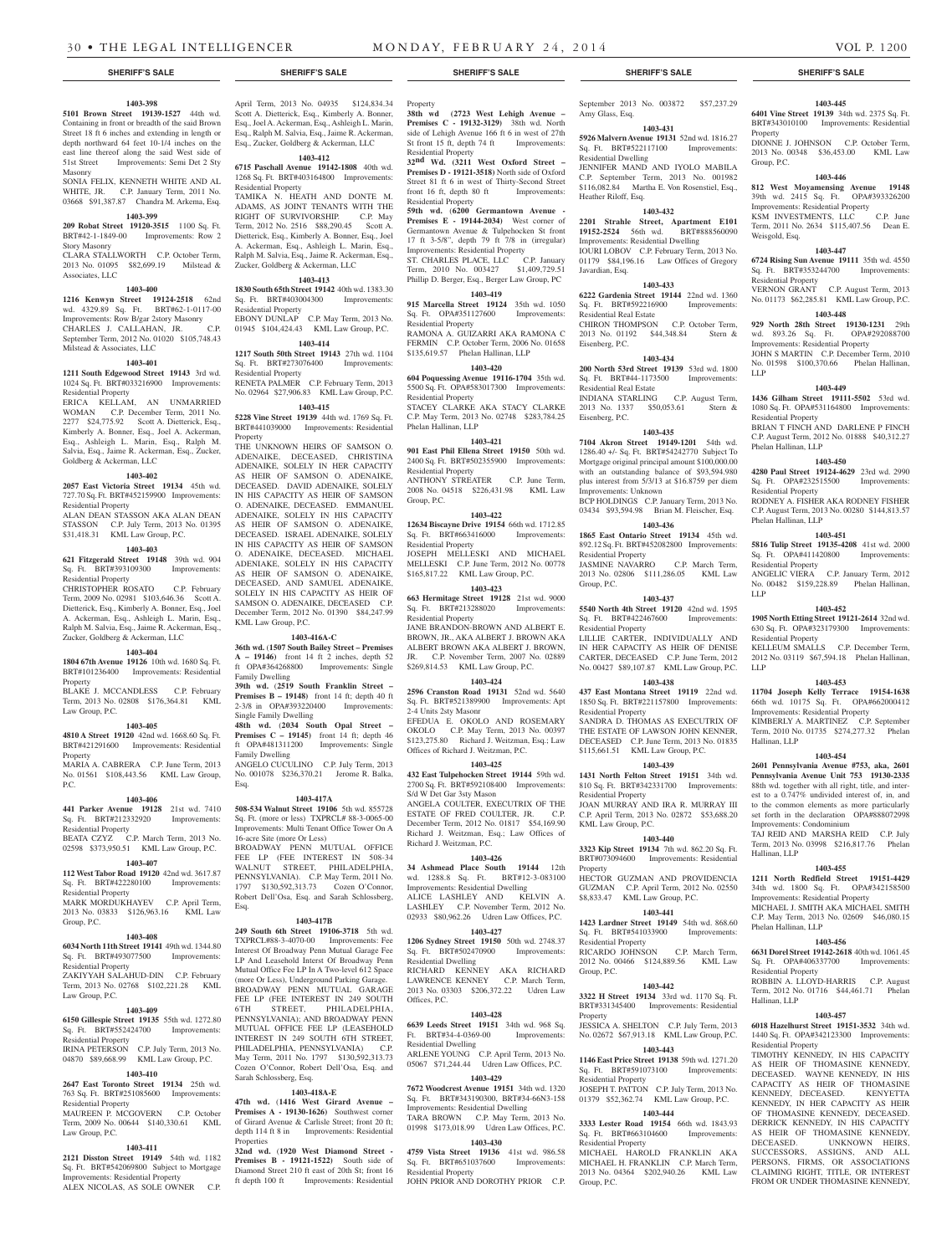03686 \$63,675.04 Phelan Hallinan, LLP

### **1403-458**

**6112 Newtown Avenue 19111-5909** 35th wd. 1588.32 Sq. Ft. OPA#352208100 Improvements: Residential Property MICHAEL G. HOCH, IN HIS CAPACITY AS EXECUTOR OF THE ESTATE OF DEBORAH A. CANUSO C.P. June Term, 2013 No. 02512 \$45,611.95 Phelan Hallinan, LLP

### **1403-459**

**5045 North 16th Street 19141-2240** 17th wd. 1376 Sq. Ft. OPA#172115400 Improvements: Residential Property

RAYMOND T. BLUE AND VERONICA I. BLUE C.P. March Term, 2009 No. 02130 \$59,428.08 Phelan Hallinan, LLP

### **1403-460**

**5015 Portico Street 19144-2946** 12th wd. 108612.12 Sq. Ft. OPA#123135100 Improvements: Residential Property REGINALD V. MARTINA AKA REGINALD V. MARTINA, JR. C.P. July Term, 2009 No. 03609 \$42,751.07 Phelan Hallinan, LLP

#### **1403-461**

**1119 Foster Street 19116-3771** 58th wd. 3220.50 Sq. Ft. OPA#582175910 Improvements: Residential Property IRINA GODOVANNIK C.P. October Term, 2011 No. 01990 \$239,258.49 Phelan Hallinan, LLP

#### **1403-462**

**1846 West Champlost Street 19141-1318**  17th wd. 1414.66 Sq. Ft. OPA#171204500 Improvements: Residential Property ERIC L. SAVAGE C.P. October Term, 2013 No. 00033 \$124,050.34 Phelan Hallinan,

### **1403-463**

**324 Stevens Street 19111-6021** 35th wd. 1561.51 Sq. Ft. OPA#352182500 Improvements: Residential Property DAVID W. TURNER C.P. February Term, 2013 No. 01697 \$117,538.23 Phelan Hallinan, LLP

#### **1403-464**

LLP

**1919 Ruan Street 19124-4622** 23rd wd. 1145.50 Sq. Ft. OPA#232029200 Improvements: Residential Property

JOSE L. CARABALLO C.P. July Term, 2012 No. 04458 \$70,407.01 Phelan Hallinan, LLP

### **1403-465**

**815 East Cornwall Street 19134-1905**  33rd wd. 1025.95 Sq. Ft. OPA#331124800 Improvements: Residential Property DAVID MELENDEZ C.P. August Term, 2013

### No. 00774 \$32,135.28 Phelan Hallinan, LLP **1403-466**

**7263 Mansfield Avenue 19138-1620** 15th wd. 1623.60 Sq. Ft. OPA#102360700 Improvements: Residential Property HENRY HODGE, JR. AKA HENRY HODGE AND MILDRED J. HODGE C.P. July

Term, 2012 No. 01980 \$73,889.07 Phelan Hallinan, LLP

### **1403-467**

**4909 Morris Street 19144-4713** 13th wd. 9035.45 Sq. Ft. OPA#133142400 Improvements: Residential Property ASHLEY BERRY, IN HER CAPACITY AS HEIR OF MINNIE BERRY, DECEASED. KENNETH A. BERRY AKA KENNY BERRY IN HIS CAPACITY AS HEIR OF MINNIE L. BERRY, DECEASED. UNKNOWN HEIRS, SUCCESSORS, ASSIGNS, AND ALL PERSONS, FIRMS, OR ASSOCIATIONS CLAIMING RIGHT, TITLE, OR INTEREST FROM OR UNDER MINNIE L. BERRY, DECEASED. C.P. October Term, 2010 No. 01120 \$23,354.18 Phelan Hallinan, LLP

### **1403-468**

**6635 North 5th Street 19126-3004** 61st wd. 2556.94 Sq. Ft. OPA#61-1-096400 Improvements: Residential Property EUGENE E. CHUNG AND KATHLEEN B. CHUNG C.P. September Term, 2012 No.

### 02647 \$107,243.35 Phelan Hallinan, LLP **1403-469**

**4608 Conshohocken Avenue 19131-2703**  52nd wd. 1440 Sq. Ft. OPA#521187200

Improvements: Residential I QUNADA R. HOWIE BURTH, IN HER CAPACITY AS CO-ADMINISTRATRIX AND HEIR OF THE ESTATE OF ROBERT L. HOWIE, DECEASED. TANYA D. HOWIE, IN HER CAPACITY AS CO-ADMINISTRATRIX AND HEIR OF THE ESTATE OF ROBERT L. HOWIE, DECEASED. CHERYL ANN NELSON, IN HER CAPACITY AS CO-ADMINISTRATRIX AND HEIR OF THE ESTATE OF ROBERT L. HOWIE, DECEASED. ROSCHAEL GARFIELD, IN HER CAPACITY AS CO-ADMINISTRATRIX AND HEIR OF THE ESTATE OF ROBERT L. HOWIE, DECEASED. SABRINA HOWIE IN

AND HEIR OF THE ESTATE OF ROBERT LLP L. HOWIE, DECEASED. UNKNOWN HEIRS, SUCCESSORS, ASSIGNS, AND ALL PERSONS, FIRMS, OR ASSOCIATIONS CLAIMING RIGHT, TITLE, OR INTEREST FROM OR UNDER ROBERT L. HOWIE, DECEASED. C.P. December Term, 2012 No. 01691 \$43,893.94 Phelan Hallinan, LLP

## **1403-470**

**4905 Haverford Avenue 19139-1706** 34th wd. 864 Sq. Ft. OPA#441217400 Improvements: Residential Property CONSTANTINE G. GLYPTIS AND MIRELA ARGHIROPOL C.P. March Term, 2013 No. 01428 \$66,416.26 Phelan Hallinan, LLP

### **1403-471**

**2354 East Clearfield Street 19134-4445**  25th wd. 1041.08 Sq. Ft. OPA#25-1-1070-00 Improvements: Residential Property DONNA MARIE GALSON C.P. July Term, 2012 No. 01841 \$98,051.31 Phelan Hallinan, LLP

### **1403-472**

**7349 Central Avenue 19111-3024** 63rd wd. on the southeasterly side of Central Avenue 165 ft 0 in northeastwardly from the northeasterly side of Tucker St front 55 ft, depth 115 ft OPA#63- 1062800

KAREN C. MORRISSEY C.P. September Term, 2011 No. 02007 \$244,081.45 Louis P. Vitti, Esq.

#### **1403-473**

**1317 Snyder Avenue 19148-5514** 39th wd. 1350 Sq. Ft. BRT#394274600 Improvements: Residential Property LAWRENCE J. RAO, JR. C.P. January

Term, 2012 No. 3019 \$157,091.58 Scott A. Dietterick, Esq., Kimberly A. Bonner, Esq., Joel A. Ackerman, Esq., Ashleigh L. Marin, Esq., Ralph M. Salvia, Esq., Jaime R. Ackerman, Esq., Zucker, Goldberg & Ackerman, LLC

### **1403-474**

**3611 East Crown Avenue aka 3611 Crown Avenue East 19114** 66th wd. 2266.88 Sq. Ft. BRT#661232100 Improvements: Residential Property ROBERT J. HANNA AND KAREN HANNA, HUSBAND AND WIFE, AS TENANTS BY THE ENTIRETY C.P. August Term, 2011 No. 0148 \$140,813.48 Scott A. Dietterick, Esq., Kimberly A. Bonner, Esq., Joel A. Ackerman, Esq., Ashleigh L. Marin, Esq., Ralph M. Salvia, Esq., Jaime R. Ackerman, Esq., Zucker, Goldberg & Ackerman, LLC

### **1403-475**

**2804 Agate Street 19134-4202** 25th wd. 700 Sq. Ft. OPA#252338700 Improvements: Residential Property MARK FERNANDEZ C.P. February Term, 2013 No. 00472 \$123,267.06 Phelan

Hallinan, LLP **1403-476**

**922 New Market Street 19123-2306** 5th wd. 1412.80 Sq. Ft. OPA#057034900 Improvements: Residential Property NICOLE D. BROWN-CLARK AKA NICOLE BROWN-CLARK C.P. September Term, 2013 No. 02000 \$393,577.17 Phelan Hallinan, LLP

### **1403-477**

**430 B Poplar Street 19123-2122** 5th wd. 1121.49 Sq. Ft. OPA#056160620 Improvements: Residential Property ERIK HELVERSON AND ALEXIS CONDA C.P. February Term, 2012 No. 02697 \$335,319.88 Phelan Hallinan, LLP

#### **1403-478**

**7265 Pitville Avenue 19126** 50th wd. 1353.20 Sq. Ft. OPA#101058300 Improvements:

Residential Property INGRID M. RANSOM C.P. November Term, 2007 No. 01809 \$245,979.42 Phelan Hallinan, LLP

### **1403-479**

**1726 South 21st Street 19145-1947** 36th wd. 1188 Sq. Ft. OPA#363277000 Improvements: Residential Property STEVEN JONES C.P. February Term, 2010

No. 03358 \$368,951.38 Phelan Hallinan, LLP

### **1403-480**

**1017 East Cliveden Street 19119-3919**  22nd wd. 3051.63 Sq. Ft. OPA#221054000 Improvements: Residential Property ROBERT HOLLOMON AND VELVET HOLLOMON C.P. March Term, 2012 No. 02383 \$229,158.67 Phelan Hallinan, LLP

### **1403-481**

**6834 Large Street 19149-2109** 54th wd. 1563.79 Sq. Ft. OPA#542224900 Improvements: Residential Property ABIGAIN MERCADO VELEZ AKA ABIGAN MERCADO VELEZ AND HAYDEE

MERCADO VELEZ C.P. September Term,

DECEASED. C.P. February Term, 2012 No. HER CAPACITY AS CO-ADMINISTRATRIX 2013 No. 03897 \$53,775.68 Phelan Hallinan,

### **1403-482**

**3997 Stevenson Lane aka 3997 Stevenson Street 19114-2015** 66th wd. 1614.60 Sq. Ft. OPA#661288063 Improvements: Residential Property YUET-YING CHAN C.P. October Term, 2011

No. 04279 \$149,961.10 Phelan Hallinan, LLP

### **1403-483**

**1601 West Chelten Avenue 19126** 17th wd. 1292.80 Sq. Ft. BRT#171334000 Improvements: Residential Property

JACK FOREMAN, HEIR OF THE ESTATE OF WILLIE FOREMAN, DECEASED. AL DUMAS, SOLELY IN HIS CAPACITY AS HEIR OF THE ESTATE OF WILLIE FOREMAN, DECEASED. LILLIAN FOREMAN RINGKAMP, SOLELY IN HER CAPACITY AS HEIR OF THE ESTATE OF WILLIE FOREMAN, DECEASED. C.P. January Term, 2013 No. 03917 \$92,726.86 KML Law Group, P.C.

#### **1403-484**

**4309 Teesdale Street 19136-3902** 41st wd. 1039.50 Sq. Ft. OPA#412100900 Improvements: Residential Property MICHAEL J. KINNEY AKA MICHAEL J. KINNEY, JR. C.P. February Term, 2013 No. 02179 \$45,571.67 Phelan Hallinan, LLP

### **1403-485**

**2207 South Woodstock Street 19145- 3510** 18th wd. 770 Sq. Ft. OPA#481335500 Improvements: Residential Property REGINA M. GRIER AKA REGINA M. EADDY C.P. December Term, 2012 No. 02947 \$75,074.38 Phelan Hallinan, LLP

### **1403-486**

**5835 Oakland Street 19149-3415** 55th wd. 1310.23 Sq. Ft. OPA#621410600 Improvements: Residential Property YISARIS QUILES-AVILES C.P. November Term, 2011 No. 03346 \$148,998.34 Phelan Hallinan, LLP

### **1403-487**

**6143 North Mascher Street 19120-1941**  61st wd. 1139 Sq. Ft. OPA#611021400 Improvements: Residential Property CELIA DANCY C.P. June Term, 2013 No. 01754 \$86,372.80 Phelan Hallinan, LLP

### **1403-488**

**4618 Melrose Street 19137-1109** 45th wd. 1344 Sq. Ft. OPA#453439300 Improvements: Residential Property JOSEPH REIS SR. AND COLLEEN MOON C.P. June Term, 2009 No. 03323 \$108,044.37 Phelan Hallinan, LLP

### **1403-489**

**273 East Walnut Park Drive 19120-1038**  61st wd. 1600 Sq. Ft. OPA#611366400 Improvements: Residential Property RASHIDA INGRAM AKA RASHIDA N. INGRAM C.P. February Term, 2013 No. 00023 \$161,301.19 Phelan Hallinan, LLP

### **1403-490**

**225 West Mount Pleasant Avenue 19119- 2414** 9th wd. 3717.70 Sq. Ft. OPA#092003900 Improvements: Residential Property DEBORAH D. GARRETT, IN HER CAPACITY AS EXECUTRIX AND DEVISEE OF THE ESTATE OF FLORENCE G. GARRETT. CRAIG M. GARRETT IN HIS CAPACITY AS DEVISEE OF THE ESTATE OF FLORENCE G. GARRETT. C.P. May Term, 2013 No. 00146 \$209,030.20 Phelan Hallinan, LLP

### **1403-491**

**2543 Shields Street 19142-2711** 40th wd. 1360 Sq. Ft. OPA#406024200 Improvements: Residential Property KENNETH FLYNN C.P. August Term, 2012

No. 00192 \$58,490.27 Phelan Hallinan, LLP **1403-492**

**517 West Rockland Street 19120-3743**  49th wd. 1275 Sq. Ft. OPA#491120400 Improvements: Residential Property MARIA RAMOS, IN HER CAPACITY AS ADMINSTRATRIX AND HEIR OF THE ESTATE OF ANGELO SCOTT, JR. ANA MARIE SCOTT, IN HER CAPACITY AS HEIR OF THE ESTATE OF ANGELO SCOTT, JR, ANGELO SCOTT, IN HIS CAPACITY AS HEIR OF THE ESTATE OF ANGELO SCOTT, JR, SIAYA MARIE SCOTT, IN HER CAPACITY AS HEIR OF THE ESTATE OF ANGELO SCOTT, JR, SHARIMAR MARIE SCOTT, IN HER CAPACITY AS HEIR OF THE ESTATE OF ANGELO SCOTT, JR. UNKNOWN HEIRS, SUCCESSORS,

### ASSIGNS, AND ALL PERSONS, FIRMS, OR ASSOCIATIONS CLAIMING RIGHT, TITLE, OR INTEREST FROM OR UNDER ANGEL SCOTT, DECEASED. C.P. March Term, 2012 No. 00748 \$43,037.23 Phelan Hallinan, LLP

### **1403-493**

**6539 Marsden Street 19135-2708** 41st wd. **141 West Champlost Avenue 19120** 61st 1050 Sq. Ft. OPA#411275600 Improvements: Residential Property DARLITA LEE C.P. May Term, 2012 No. 01646 \$104,085.81 Phelan Hallinan, LLP

**1403-506** wd. 1020.00 Sq. Ft. BRT#612170300 Improvements: Residential Dwelling CHANTHA OEUB C.P. June Term, 2013 No. 01323 \$112,335.44 Udren Law Offices, P.C. **1403-507 239 Berkley Street 19144** 22nd wd. 1188.96 Sq. Ft. BRT#133014100 Improvements:

KIM N. LEE C.P. February Term, 2013 No. 01536 \$44,308.46 Udren Law Offices, P.C. **1403-508 55 North 62nd Street 19139** 34th wd. 1149.75 Sq. Ft. BRT#341207900 Improvements:

MINNIE ESHUN C.P. April Term, 2013 No. 03420 \$67,342.84 Udren Law Offices, P.C. **1403-509 312 Hoffnagle Street 19111** 63rd wd. 5135.13 Sq. Ft. BRT#63-1-379700 Subject to Mortgage Improvements: Residential Dwelling MICHAELA M. PARROTTI C.P. July Term, 2010 No. 01319 \$42,892.68 Mark J. Udren,

**1403-510 1830 North 54th Street 19131** 52nd wd. 1720 Sq. Ft. BRT#110N2-39 Improvements:

MELVAREEN MYERS C.P. October Term, 2013 No. 01418 \$58,097.88 Udren Law

**1403-511 4830 A Street 19120** 42nd wd. 1668.60 Sq. Ft. BRT#4212926002 Improvements: Residential

WESLEY, THOMAS, PERSONAL REPRESENTATIVE OF THE ESTATE OF DAISY HALL. UNKNOWN HEIRS, SUCCESSORS, ASSIGNS, AND ALL PERSONS, FIRMS, OR ASSOCIATIONS CLAIMING RIGHT, TITLE, OR INTEREST FROM OR UNDER DAISY HALL, DECEASED. REGINA PATRICIA HALL, KNOWN HEIR OF DAISY HALL, FATIMA CHARMAINE HALL, KNOWN HEIR OF DAISY HALL, LAKITA MONIQUE HALL, KNOWN HEIR OF DAISY HALL, ESTATE OF DAISY HALL, C/O WESLEY THOMAS, PERSONAL REPRESENTATIVE C.P. March Term, 2013 No. 03529 \$37,930.07 Udren

**1403-512 4713-15 Unruh Avenue 19151** 41st wd. 651 and 1536 Sq. Ft. BRT#882936745, BRT#871193000 Improvements: Mixed Use JAMES MCPEAK AND JOAN MCPEAK C.P. November Term, 2012 No. 2836 \$159,521.47 Weber Gallagher Simpson Stapleton Fires &

**1403-513 641 West Allegheny Avenue 19133-2408**  37th wd. 1280 Sq. Ft. BRT#37-2-4483-00 Improvements: Commerical Property 641 SANTIAGO REAL ESTAE VENTURES, LLC C.P. July Term, 2011 No. 01790 \$183,375.40 Wilentz, Goldman & Spitzer P.A. **1403-514 7210-14 Vandike Street 19135** 65th wd. Land area: 10713.22 Sq. Ft.; improvement 4674 Sq. Ft. BRT#884351184 Subject to Mortgage COSTANZO POLICINO AKA GUS POLICINO C.P. October Term, 2020 No. 03344 \$303,688.30 Jennifer Popelack, Esq. **1403-515 1732 Wolf Street 19145** 26th wd. 1057.05 Sq. Ft. BRT#262247900 Improvements:

ADAM MASTONE C.P. August Term, 2013 No. 01725 \$264,688.28 KML Law Group,

**1403-516 5038 Griscom Street 19124** 62nd wd. 7825.65 Sq. Ft. BRT#621497000 Improvements:

ALFRED P. ELKO, JR. C.P. October Term, 2013 No. 01713 \$187,007.69 KML Law

**1403-517 7549 Overbrook Avenue 19151** 34th wd. 1989.54 Sq. Ft. BRT#343256000 Improvements: Residential Property TANYA R. MAPP C.P. August Term, 2013 No. 00177 \$55,769.38 KML Law Group, P.C. **1403-518 6124 Hawthorne Street 19135** 62nd wd. 1343.92 Sq Ft BRT#62-2254600 Improvements: Residential Dwelling MATTHEW TURNBULL AND RAQUEL TURNBULL C.P. June Term, 2013 No. 01514 \$149,464.04 Udren Law Offices, P.C. **1403-519 1252 North Allison Street 19131** 4th wd. 1575.00 Sq. Ft. BRT#041205000 Improvements: Residential Dwelling

Newby, LLP, Sarah A. Elia, Esq.

Residential Property

Residential Property

Group, P.C.

P.C.

Residential Dwelling

Residential Dwelling

Residential Dwelling

Offices, P.C.

Dwelling

Law Offices, P.C.

Esq.

## **1403-494**

**6244 Clearview Street 19138-1010** 59th wd. 1280 Sq. Ft. OPA#592307415 Improvements: Residential Property JENAE SABIR C.P. November Term, 2010 No. 02010 \$73,911.82 Phelan Hallinan, LLP

## **1403-495**

**1883 Conlyn Street 19141-1205** 17th wd. 1902.28 Sq. Ft. BRT#17-1-1466-00 Improvements: Row B/gar 2 Story Stone KEVIN A. KING C.P. August Term, 2011 No. 03257 \$114,535.88 Milstead & Associates, LLC

### **1403-496**

**4814 Knox Street 19144-3616** 12th wd. 1575 Sq. Ft. BRT#47N21-207 Improvements: Row B/gar 2story Masonry MICHAEL ROUSE C.P. May Term, 2012 No. 03156 \$72,132.27 Milstead & Associates, LLC

### **1403-497**

**1252 South 22nd Street aka 1252 South 22nd Street 19146-4237** 36th wd. 1184 Sq. Ft. BRT#36-1-327300 Improvements: Row 2 Story Masonry PRISCILLA HOPE NKA PRISCILLA DOWNING C.P. December Term, 2011 No. 00916 \$24,173.43 Milstead & Associates,

### **1403-498**

LLC

Esq.

**9956 Sandy Road 19115** 58th wd. 3978 Sq. Ft. BRT#581394200 Improvements: Residential Property ANIELA J. BRINKMANN AKA MIMI J. BRINKMAN C.P. August Term, 2013 No. 002692 \$174,801.37 Amy Glass, Esq.

**1403-499 2950 North 6th Street 19133** 37th wd. 875 Sq. Ft. BRT#372005400 Improvements:

NICHOLAS LOMAX C.P. January Term, 2013 No. 002129 \$60,004.08 Amy Glass,

**1403-500 2831 North Taylor Street 19132** 38th wd. 623.35 Sq. Ft. BRT#38-1-0298-00 Improvements: Residential Dwelling ESTATE OF EUNICE B. DOCKERY C/O CHALRES A. EDWARDS, PERSONAL REPRESENTATIVE. CHARLES A. EDWARDS, PERSONAL REPRESENTATIVE OF THE ESTATE OF EUNICE B. DOCKERY. UNKNOWN HEIRS, SUCCESSORS, ASSIGNS, AND ALL PERSONS, FIRMS, OR ASSOCIATIONS CLAIMING RIGHT, TITLE, OR INTEREST FROM OR UNDER EUNICE B. DOCKERY, DECEASED. DARLENE BROWN, KNOWN HEIR OF EUNICE B. DOCKERY, MONIQUE BROWN, KNOWN HEIR OF EUNICE B. DOCKERY,GEORGE DOCKERY, KNOWN HEIR OF EUNICE B. DOCKERY. C.P. May Term, 2012 No. 00019 \$31,195.26 Udren Law Offices, P.C. **1403-501 1 Academy Circle, Unit 218 19146** 30th wd. 0 Sq. Ft. BRT#88-8-300574 Improvements:

Residential Property

Residential Dwelling

Offices, P.C.

Dwelling

Offices, P.C.

Residential Dwelling

Residential Dwelling

Udren Law Offices, P.C.

Residential Dwelling

Offices, P.C.

PATRICIA CALTABIANO C.P. April Term, 2013 No. 00487 \$235,258.91 Udren Law

**1403-502 5336 Ella Street 19120** 42nd wd. 6415 Sq. Ft. BRT#42-1-308400 Improvements: Residential

MELROSE ROBINSON C.P. May Term, 2013 No. 02667 \$115,784.27 Udren Law

**1403-503 4349 Deer Path Lane 19154** 66th wd. 1757.92 Sq. Ft. BRT#66-2-450600 Improvements:

ALAN J. MCCAUSLAND AKA ALAN MCCAUSLAND AND TERESA MCCAUSLAND C.P. August Term, 2013 No. 00987 \$156,503.62 Udren Law Offices, P.C. **1403-504 2115 Simon Street 19124** 41st wd. 967.27 Sq. Ft. BRT#41-1021600 Improvements:

PULLEN OSAGIE AKA PULLEN A. OSAGIE C.P. October Term, 2013 No. 02490 \$77,553.38

**1403-505 4423 Marple Street 19136** 65th wd. 1450.80 Sq. Ft. BRT#651108700 Improvements:

CRYSTAL HUFFMAN C.P. September Term, 2013 No. 01386 \$124,172.35 Udren Law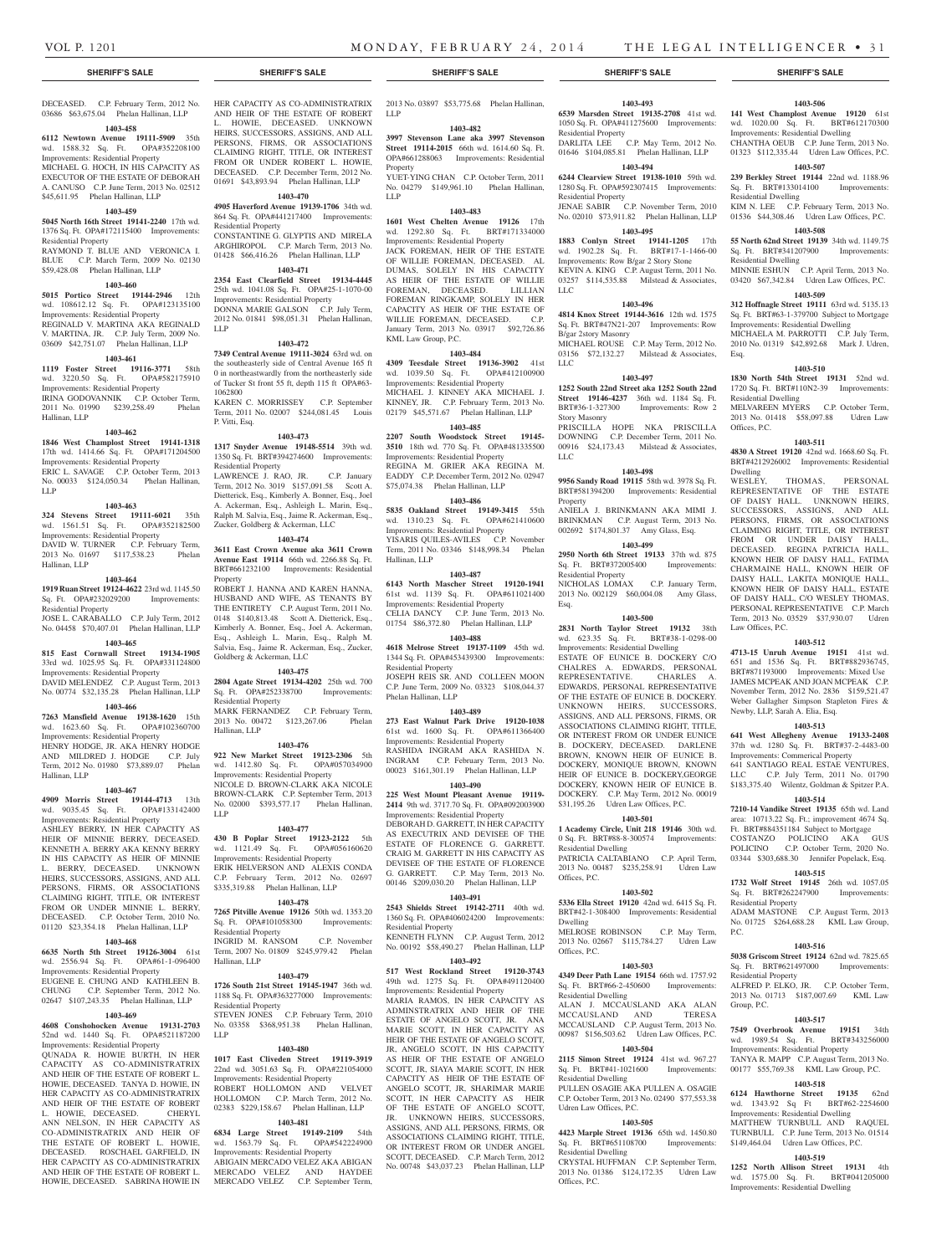FRED MILLER AND WANDA MILLER C.P. July Term, 2013 No. 01543 \$63,760.61 Udren Law Offices, P.C.

### **1403-520**

**1603 West Godfrey Avenue 19141** 17th wd. 1412 Sq. Ft. BRT#171292300 Improvements: Residential Dwelling; Row B/gar 2sty Stone ERRON SMITH C.P. September Term, 2012 No. 03398 \$131,389.05 McCabe, Weisberg & Conway, P.C.

### **1403-521**

**7321 Palmetto Street 19111** 35th wd. 1350 Sq. Ft. BRT#561011300 Improvements: Residential Dwelling; Semi Det 2sty Masonry SEAN ALIVERA C.P. September Term, 2012 No. 03448 \$219,578.59 McCabe, Weisberg & Conway, P.C.

#### **1403-522**

**349 East Albanus Street 19120** 42nd wd. 1260 Sq. Ft. BRT#421157700 Improvements: Residential Dwelling; Row Conv/apt 2sty Masonry HERTILYN CARTHY C.P. April Term, 2011 No. 01280 \$98,560.14 McCabe, Weisberg & Conway, P.C.

#### **1403-523**

**5011-15 Penn Street 19124** 62nd wd. 3320 Sq. Ft. BRT#621490400 Subject to Mortgage Improvements: Residential Dwelling; Semi/det 3sty Masonry

ROBERT L. TATUM AND SHAWANDA R. TATUM C.P. November Term, 2011 No. 03580 \$96,095.25 McCabe, Weisberg & Conway, P.C.

### **1403-524**

**2212 West Berks Street 19121** 32nd wd. 1254 Sq. Ft. BRT#322225701 Subject to Mortgage Improvements: Residential Dwelling; Row 2sty Masonry ROBIN D. GAYMON C.P. December Term,

2012 No. 01391 \$33,547.63 McCabe, Weisberg & Conway, P.C.

### **1403-525**

**2706 Earp Street 19146** 36th wd. 784 Sq. Ft. BRT#362108400 Improvements: Residential Dwelling; Row 2sty Masonry ELIZABETH PRIMAMORE AND 2706 EARP STREET, LP C.P. September Term, 2013 No. 01207 \$44,888.06 McCabe, Weisberg & Conway, P.C.

### **1403-526**

**6726 Dorel Street 19142** 40th wd. 16'3" frontage x 70' depth OPA#406350300 Improvements: Residential Property FATU F. MOSES C.P. April Term, 2013 No. 004994 \$87,188.08 Richard M. Squire & Associates, LLC

### **1403-527**

**8816 Ridge Avenue, Unit 7 19128** 21st wd. 1632 Sq. Ft. BRT#21-2-5228-18 Improvements: Residential Property CHARLTON MEDLEY AND SYBIL MCKNIGHT-MEDLEY, AS TENANTS BY THE ENTIRETY C.P. July Term, 2011 No. 0600 \$337,317.61 Scott A. Dietterick, Esq., Kimberly A. Bonner, Esq., Joel A. Ackerman, Esq., Ashleigh L. Marin, Esq., Ralph M. Salvia, Esq., Jaime R. Ackerman, Esq., Zucker, Goldberg & Ackerman, LLC

### **1403-528**

**6630 Doral Street 19142** 40th wd. 1143.10 Sq. Ft. BRT#406347900 Improvements: Residential Property

FRANK N. MESSINA C.P. August Term,<br>2010 No. 4820 \$92,615.61 Scott A. 2010 No. 4820 \$92,615.61 Dietterick, Esq., Kimberly A. Bonner, Esq., Joel A. Ackerman, Esq., Ashleigh L. Marin, Esq., Ralph M. Salvia, Esq., Jaime R. Ackerman, Esq., Zucker, Goldberg & Ackerman, LLC

### **1403-529**

**550 West Duncannon Avenue 19120-3139**  49th wd. 1170 Sq. Ft. BRT#492021400 Improvements: Residential Property AMOS A. LEWIS AND EVA D. LEWIS, HIS

WIFE C.P. August Term, 2012 No. 1807 \$82,640.04 Scott A. Dietterick, Esq., Kimberly A. Bonner, Esq., Joel A. Ackerman, Esq., Ashleigh L. Marin, Esq., Ralph M. Salvia, Esq., Jaime R. Ackerman, Esq., Zucker, Goldberg & Ackerman, LLC

### **1403-530**

**2630 South Muhlfeld Street aka 2630 South Muhlefeld Street 19142** 40th wd. 1157.28 Sq. Ft. BRT#406160600 Improvements: Residential Property

ARIF J. BURROUGHS AND DOMINIQUE A. STEVENS C.P. January Term, 2011 No. 0945 \$70,047.11 Scott A. Dietterick, Esq., Kimberly A. Bonner, Esq., Joel A. Ackerman, Esq., Ashleigh L. Marin, Esq., Ralph M. Salvia, Esq., Jaime R. Ackerman, Esq., Zucker, Goldberg & Ackerman, LLC

### **1403-531**

**2645 Carroll Street 19142** 40th wd. 1232 Sq. Ft. BRT#406105700 Improvements: Residential Property

TERRIMAH A. DELCHAM AND HAROLD DELCHAM C.P. April Term, 2011 No. 1849 \$91,435.80 Scott A. Dietterick, Esq., Kimberly A. Bonner, Esq., Joel A. Ackerman, Esq., Ashleigh L. Marin, Esq., Ralph M. Salvia, Esq., Jaime R. Ackerman, Esq., Zucker, Goldberg & Ackerman, LLC

### **1403-532**

**6327 Tulip Street 19135** 41st wd. land area 1800 Sq. Ft. BRT#411446300 Subject to Mortgage Subject to Rent Improvements: Semi/ det 3sty Frame THOMAS DAWSON AND CHRISTINE E. DAWSON C.P. September Term, 2013 No.

### 01907 \$159,021.19 Keri P. Ebeck, Esq. **1403-533**

**6017 Agusta Street 19149** 53rd wd. 1138 Sq. Ft. BRT#531258400 Improvements: Residential Property SHAWNA BARNES, ALICIA BROWN AND AJEYKEA BROWN, JOINT TENANTS WITH THE RIGHT OF SURVIVORSHIP C.P. October Term, 2011 No. 2890 \$87,218.90 Scott A. Dietterick, Esq., Kimberly A. Bonner, Esq., Joel A. Ackerman, Esq., Ashleigh L. Marin, Esq., Ralph M. Salvia, Esq., Jaime R. Ackerman,

## Esq., Zucker, Goldberg & Ackerman, LLC

**1403-534 6537 Souder Street 19149 54th wd. 1425.60**<br> **Sq. Ft. BRT#541220000** Improvements: Sq. Ft. BRT#541220000 Residential Property CELESTE BARNES AND ROSETTA R. TURNER C.P. February Term, 2013 No. 03058 \$158,144.92 KML Law Group, P.C.

### **1403-535**

**3249 Saint Vincent Street 19149** 55th wd. 1590.36 Sq. Ft. BRT#551447200 Subject to Mortgage Improvements: Residential Dwelling MARGARET FULMER C.P. November Term, 2012 No. 01363 \$78,532.98 Powers, Kirn & Javardian, LLC

#### **1403-536**

**330 East Gale Street 19120** 42nd wd. 1140 Sq. Ft. BRT#421241500 Improvements: Residential Real Estate LEROY JAMES, JR. AND MICHELE D. JAMES C.P. May Term, 2013 No. 02663 \$110,100.76 Stern & Eisenberg, P.C.

#### **1403-537**

**6616 North Bouvier Street 19126** 50th wd. 1262 Sq. Ft. BRT#101074000 Improvements: Residential Real Estate

CLIFTON R. ALEXANDER AND JANIE A. ALEXANDER (DECEASED) C.P. July Term, 2013 No. 001786 \$104,497.10 Stern & Eisenberg, P.C.

### **1403-538**

**4803 East Cheltenham Avenue 19124**  41st wd. 907.50 Sq. Ft. BRT#411080800 Improvements: Residential Property<br>ELIZABETH RODRIGUEZ C.P. August

#### ELIZABETH RODRIGUEZ Term, 2013 No. 001750 \$80,619.70 Amy Glass, Esq.

**1403-539**

**2084 Clementine Street 19134** 25th wd. 888 Sq. Ft. BRT#252256500 Improvements: Residential Property MICHAEL ANTONYUK AND MARINA

PETCHERSKAIA C.P. August Term, 2012 No. 1643 \$28,838.95 Amy Glass, Esq. **1403-540**

**8908 Fairfield Street 19152** 57th wd. 3346.35 Sq. Ft. BRT#571717100 Improvements: Residential Property

VICTORIA HODGE AND FRANK MURPHY C.P. October Term, 2012 No. 4422 \$264,053.98 Amy Glass, Esq.

### **1403-541**

**1004 East Dorset Street 19150** 50th wd. 2450 Sq. Ft. BRT#502366600 Improvements: Residential Property

MELVIN A. ALSTON, SR. C.P. August Term, 2013 No. 000707 \$148,200.96 Amy Glass, Esq.

### **1403-542**

**1634 West Toronto Street 19132** 38th wd. land area 798 Sq. Ft.; improvement area 942 Sq. Ft. OPA#111094800 Improvements: Residential Real Estate - Single Family Dwelling CHARLITA A. LATHAM MARTIN C.P. August Term, 2013 No. 00870 \$25,417.45 Robert J. Wilson, Esq., Wilson Lav

### **1403-543**

**305 West Berkley Street 19144** 13th wd. land area: 1859.21 Sq. Ft. improvement area: 954 Sq. Ft. BRT#133015800 Improvements: Residential Real Estate - Single Family Dwelling SEAN C. WILLIAMS C.P. August Term, 2013 No. 00941 \$87,698.02 Robert J. Wilson, Esq., Wilson Law Firm

### **1403-544**

**2431 North College Avenue 19121-4845**  29th wd. 1200 Sq. Ft. BRT#291032100 Improvements: Residential Dwelling CALVIN MILLS, JR. C.P. February Term,

2013 No. 02924 \$62,293.31 Law Offices of Gregory Javardian, Esq.

**1403-545 5017 Tulip Street 19124-2221** 62nd wd. 990

Sq. Ft. BRT#622461600 Subject to Mortgage Improvements: Residential Dwelling KEISHA N. NORTHINGTON C.P. December

Term, 2012 No. 02128 \$87,245.68 Powers, Kirn & Javardian, LLC **1403-546**

**5917 Baltimore Avenue 19143-3034** 46th wd. 931.89 Sq. Ft. Improvements: Residential Property JOCELYN A. CHARLESTON; JOSEPH G. CHARLESTON, JR. C.P. October Term, 2011

### No. 04320 \$8,528.31 Phelan Hallinan, LLP **1403-547**

**4262 Romain Street 19124-4547** 23rd wd. 1241.60 Sq. Ft. OPA#232457800 Improvements: Residential Property MATILDE ROSARIO C.P. October Term,

2012 No. 00185 \$50,264.69 Phelan Hallinan, LLP

### **1403-548**

**Pennsport Mall - Unit C-17, 230 Moore Street 19148** front 25'11-1/4" depth 59'1-7/8" OPA#011143350 Improvements: Commerical Condominium Unit MARSHA BETOFF C.P. July Term, 2013 No. 02952 \$78,689.99 Jerome R. Balka, Esq.

**1403-549 2721 Elkhart Street 19134** 25th wd. 870 Sq. Ft. BRT#251105400 Subject to Mortgage Improvements: Residential Dwelling AARON B. FELDMAN C.P. April Term, 2013 No. 1043 \$90,937.24 Weber Gallagher Simpson Stapleton Fires & Newby, LLP, Sarah A. Elia, Esq.

#### **1403-550**

**2104 Delaire Landing Road 2-104 19114**  65th wd. 1224 Sq. Ft. BRT#888650455 Improvements: Condominium; Res Condo 2sty Frame STEVEN A. BERMAN AND JEFFERY

S. BERMAN, ADMINISTRATOR OF THE ESTATE OF STEVEN A. BERMAN, DECEASED MORTGAGOR AND REAL OWNER C.P. August Term, 2013 No. 01851 \$105,505.82 McCabe, Weisberg & Conway, P.C.

### **1403-551**

**2246 West Allegheny Avenue on the south side of Allegheny Avenue 19132** 11th wd. front 16.00 ft x depth 62.00 ft, 992 Sq. Ft. BRT#111135600

KAMAAC INVESTMENTS, INC C.P. July Term, 2013 No. 04211 \$83,602.76 Justin L. Krik, Esq., Lipsky and Brandt

### **1403-552**

**1720 Wallace Street 19130** 15th wd. 2397 Sq. Ft. BRT#152071805 Improvements: Residential Dwelling; Row Conv/apt 3sty Masonry MICHAEL SUH C.P. February Term, 2013

No. 02376 \$205,173.24 McCabe, Weisberg & Conway, P.C. **1403-553**

**6920 East Wister Street 19138** 50th wd. 1120 Sq. Ft. BRT#102126300 Improvements: Residential Dwelling; Row B/gar 2sty Masonry ANTONIA SIMMS C.P. May Term, 2012 No. 01242 \$138,281.25 McCabe, Weisberg & Conway, P.C.

#### **1403-554**

**431 East Sharpnack Street 19119** 22nd wd. 2345.25 Sq. Ft. BRT#22113020 Improvements: Residential Dwelling; Row B/ gar 2sty Masonry

JEMAL SCOTT C.P. January Term, 2009 No. 02643 \$104,324.88 McCabe, Weisberg & Conway, P.C.

### **1403-555A-B**

**917-41 North Taney Street aka 915-41 N Taney Street aka 915-919 North Taney Street 19130** 88th wd. 9213 Sq. Ft. BRT#884346015 Improvements: Industrial Warehouse

**943 North Taney Street 19130** 88th wd. 1615 Sq. Ft. BRT#884460385 Improvements: Garage No Common Area Masonry

GIRARD COMMONS, LLC AKA GIRARD COMMON II, LLC C.P. June Term, 2009 No. 203 \$494,127.22 Michael V. Phillips, Esq.

### **1403-556**

**730 East Upsal Street 19119** 22nd wd. 1888 Sq. Ft. BRT#221087600 Improvements: Residential Dwelling; S/d W B/g 2s Masonry PAULINE P. GRIERSON C.P. September Term, 2010 No. 00884 \$294,516.56 McCabe, Weisberg & Conway, P.C.

### **1403-557**

**935 Wolf Street 19148** 39th wd. 990 Sq. Ft. BRT#393341400 Improvements: Residential Dwelling; Row 2sty Masonry RONALD SCARPATO C.P. September Term, 2013 No. 04196 \$133,583.21 McCabe,

### **SHERIFF'S SALE SHERIFF'S SALE SHERIFF'S SALE SHERIFF'S SALE SHERIFF'S SALE**

Weisberg & Conway, P.C.

Semi Det 2sty Masonry

P.C.

Speziale, Esq.

Masonry

P.C.

2s Masonry

& Conway, P.C.

Conway, P.C.

& Conway, P.C.

Masonry

Conway, P.C.

**1403-560 519 Watkins Street 19148** 1st wd. 1014 Sq. Ft. BRT#011371300 Subject to Mortgage Improvements: Residential Dwelling; Row 2sty

JOSEPHINE H. TUITT AND GLEN T. PROSPERE C.P. July Term, 2013 No. 02253 \$126,949.35 McCabe, Weisberg & Conway,

**1403-561 1528 Barringer Street 19150** 10th wd. 1344 Sq. Ft. BRT#102305900 Subject to Mortgage Improvements: Residential Dwelling; S/d W B/g

FRANCINE DANIELS C.P. April Term, 2009 No. 01368 \$124,523.59 McCabe, Weisberg

**1403-562 1530 South Dover Street 19146** 36th wd. 896 Sq. Ft. BRT#364390200 Improvements: Residential Dwelling; Row 2sty Masonry CHARLES GRIER C.P. June Term, 2013 No. 01917 \$14,767.91 McCabe, Weisberg &

**1403-563 1583 East Hewson Street 19125** 18th wd. 676 Sq. Ft. BRT#181232100 Improvements: Residential Dwelling; Row 2sty Masonry EDWARD N. PEREIRA C.P. April Term, 2012 No. 03830 \$168,560.66 McCabe, Weisberg

**1403-564 6342 North Opal Street 19141** 50th wd. 1005 Sq. Ft. BRT#172368700 Subject to Mortgage Improvements: Residential Dwelling; Row 2sty

PROPERTY OF EVELYN BRIDGES. KNOWN SURVIVING HEIR OF MYRTLE BRIDGES, DECEASED MORTGAGOR AND REAL OWNER, SHERISE LARAE TEMPLE, KNOWN SURVIVING HEIR OF MYRTLE BRIDGES, DECEASED MORTGAGOR AND REAL OWNER, MICAHEL BRIDGES, KNOWN SURVIVING HEIR OF MYRTLE BRIDGES, DECEASED MORTGAGOR AND REAL OWNER, TIMOTHY BRIDGES, KNOWN SURVIVING HEIR OF MYRTLE BRIDGES, DECEASED MORTGAGOR AND REAL OWNER AND ALL UNKNOWN KNOWN SURVIVING HEIRS OF MYRTLE BRIDGES, DECEASED MORTGAGOR AND REAL OWNER. C.P. May Term, 2012 No. 02337 \$67,562.87 McCabe, Weisberg &

**1403-565 6017 North American Street 19120** 61st wd. 990 Sq. Ft. BRT#612405900 Improvements: Residential Dwelling; Row B/gar 2sty Masonry

**1403-558 713 West Wingohocking Street 19140** 49th wd. 1290 Sq. Ft. BRT#491008100 Subject to Mortgage Improvements: Residential Dwelling; EDWARD WALTER BERG C.P. March Term, 2013 No. 00062 \$76,061.93 McCabe,

**1403-566 549 North 64th Street 19151** 34th wd. 1354 Sq. Ft. BRT#343077100 Improvements: Residential Dwelling; Row 2sty Masonry MARIAN J. LANCASTER C.P. October Term, 2011 No. 00741 \$98,308.07 McCabe,

**1403-567 2009 South Darien Street 19148** 39th wd. 820 Sq. Ft. BRT#393382200 Improvements: Residential Dwelling; Row 2sty Masonry PETRUZZA MAZZONE AND ANTHONY M. MAZZONE C.P. September Term, 2013 No.<br>02322 \$94,027.87 McCabe, Weisberg &

**1403-568 2923 Brighton Street 19149** 35th wd. 1224 Sq. Ft. BRT#551363200 Improvements: Residential Dwelling; Row B/gar 2sty Masonry PROPERTY OF JOHN MITCHELL AKA JACK MITCHELL, KNOWN SURVIVING HEIR OF CATHERINE G. MITCHELL, DECEASED MORTGAGOR AND REAL OWNER, KATHLEEN R. LASHER, KNOWN SURVIVING HEIR OF CATHERINE G. MITCHELL, DECEASED MORTGAGOR AND REAL OWNER, BRIAN MITCHELL KNOWN SURVIVING HEIR OF CATHERINE G. MITCHELL, DECEASED MORTGAGOR AND REAL OWNER, JAMES M. MITCHELL AKA JIM MITCHELL KNOWN SURVIVING HEIR OF CATHERINE G. MITCHELL, DECEASED MORTGAGOR AND REAL OWNER AND UNKNOWN SURIVING HEIRS OF CATHERINE G. MITCHELL DECEASED MORTGAGOR AND REAL OWNER. C.P. November Term, 2012 No. 02706 \$136,150.56 McCabe, Weisberg & Conway, P.C. **1403-569 2627 South Bancroft Street 19145** 26th wd. 1024 Sq. Ft. BRT#261296400 Improvements: Residential Dwelling; Row 2sty Masonry DAVID T. SIRGANT AKA DAVID T. SIGRANT C.P. May Term, 2010 No. 02322 \$182,668.32

McCabe, Weisberg & Conway, P.C.

McCabe, Weisberg & Conway, P.C.

& Conway, P.C.

& Conway, P.C.

Masonry

Conway, P.C.

Conway, P.C.

& Conway, P.C.

Weisberg & Conway, P.C.

**1403-570 6118 Walton Avenue 19143** 46th wd. 1135 Sq. Ft. BRT#032180900 Improvements: Residential Dwelling; Row 2 Sty Masonry PAULA C. CHAMP-HARRIS AND DONTAE HARRIS AKA DONTAE V. HARRIS C.P. February Term, 2013 No. 00947 \$22,989.54

**1403-571 3155 North 28th Street 19132** 38th wd. 726 Sq. Ft. BRT#381259700 Improvements: Residential Dwelling; Row 2sty Masonry GENEVA CHURCH C.P. August Term, 2013 No. 02811 \$62,835.18 McCabe, Weisberg

**1403-572 1501 Alcott Street 19149** 62nd wd. 1471 Sq. Ft. BRT#621106400 Improvements: Residential Dwelling; Row B/gar 2sty Masonry JOYCE B. WYETH C.P. February Term, 2013 No. 03276 \$148,322.07 McCabe, Weisberg

**1403-573 1556 North 28th Street 19121** 29th wd. 2700 Sq. Ft. BRT#29210770 Improvements: Residential Dwelling; Row W-off/str 3 Sty

WANDA D. RUCKER AKA WANDA RUCKER C.P. September Term, 2013 No. 02517 \$141,511.94 McCabe, Weisberg &

**1403-574 6031 Ditman Street 19135** 41st wd. 1118 Sq. Ft. BRT#411228400 Improvements: Residential Dwelling; Row 2 Sty Masonry JESUS CORTEZ (MORTGAGOR AND REAL OWNER) AND CARMEN ACEVEVO (REAL OWNER) C.P. February Term, 2009 No. 02338 \$77,062.05 McCabe, Weisberg &

**1403-575 3434 North 18th Street 19140** 11th wd. 2200 Sq. Ft. BRT#112255900 Improvements: Residential Dwelling; Row 3 Sty Masonry KIA SWINTON C.P. September Term, 2013 No. 02537 \$75,786.10 McCabe, Weisberg

**1403-576 6701 Lebanon Avenue 19151** 34th wd. 1266 Sq. Ft. BRT#344063700 Improvements: Residential Dwelling; Row 2sty Masonry RENEE VARQUEZ C.P. September Term, 2013 No. 00777 \$115,982.21 McCabe,

**1403-577 1420 East Bristol Street 19124** 33rd wd. 1224 Sq. Ft. BRT#332096300 Subject to Mortgage Improvements: Residential Dwelling; Row B/

McCabe, Weisberg &

Weisberg & Conway, P.C.

Weisberg & Conway, P.C.

Conway, P.C.

DR. NDUBUISI O. OKORO AND BRENDA OKORO C.P. June Term, 2013 No. 01138 \$43,827.03 McCabe, Weisberg & Conway,

**1403-559A-I 908-910 Spruce Street, Unit B1 – Premises A - 19107** 5th wd. approx 17800 Sq. Ft. BRT#88- 8-0420-31 Subject to Mortgage Subject to Rent Improvements: Condominium Units **908-910 Spruce Street, Unit 3 – Premises B - 19107** 5th wd. approx 17800 Sq. Ft. BRT#88- 8-0420-33 Subject to Mortgage Subject to Rent Improvements: Condominium Units **908-910 Spruce Street, Unit 5 – Premises C - 19107** 5th wd. Approx 17800 Sq. Ft. BRT#88- 8-0420-35 Subject to Mortgage Subject to Rent Improvements: Condominium Units **908-910 Spruce Street, Unit 6 – Premises D - 19107** 5th wd. approx 17800 Sq. Ft. BRT#88- 8-0420-36 Subject to Mortgage Subject to Rent Improvements: Condominium Units **908-910 Spruce Street Unit 7 – Premises E - 19107** 5th wd. Approx 17,800 Sq. Ft. BRT#88- 8-0420-37 Subject to Mortgage Subject to Rent Improvements: Condominium Units **908-910 Spruce Street, Unit 8 – Premises F - 19107** 5th wd. approx 17800 Sq. Ft. BRT#88- 8-0420-38 Subject to Mortgage Subject to Rent Improvements: Condominium Units **908-910 Spruce Street Unit 9 – Premises G - 19107** 5th wd. approx 17800 Sq. Ft. BRT#88- 8-0420-39 Subject to Mortgage Subject to Rent Improvements: Condominium Units **908-910 Spruce Street, Unit 11 – Premises H - 19107** 5th wd. approx 17800 Sq. Ft. BRT#88- 8-0420-41 Subject to Mortgage Subject to Rent Improvements: Condominimum Units **908-910 Spruce St, Unit 12 – Premises I - 19107** 5th wd. approx 17,800 Sq. Ft. BRT#88- 8-0420-42 Subject to Mortgage Subject to Rent Improvements: Condominium Units EFL PARTNERS, X C.P. January Term, 2010 No. 00314 \$4,005,226.47 Loren L.